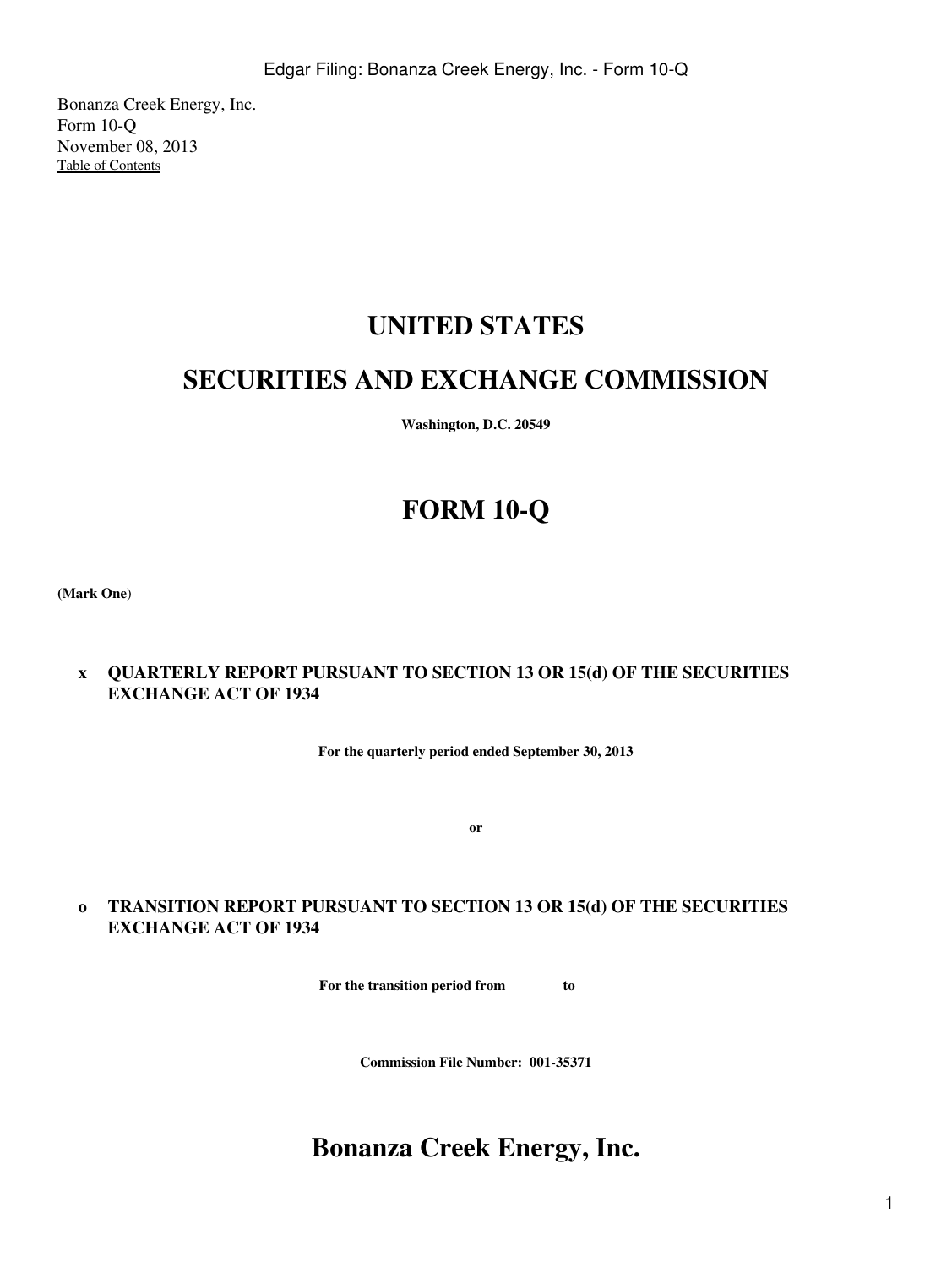2

Edgar Filing: Bonanza Creek Energy, Inc. - Form 10-Q

(Exact name of registrant as specified in its charter)

**Delaware 61-1630631**

**410 17th Street, Suite 1400 Denver, Colorado 80202**

(Address of principal executive offices) (Zip Code)

(State or other jurisdiction of (I.R.S. Employer incorporation or organization) and the state of the state of the Identification No.)

### **(720) 440-6100**

(Registrant s telephone number, including area code)

Indicate by check mark whether the registrant (1) has filed all reports required to be filed by Section 13 or 15(d) of the Securities Exchange Act of 1934 during the preceding 12 months (or for such shorter period that the registrant was required to file such reports), and (2) has been subject to such filing requirements for the past 90 days. x Yes o No

Indicate by check mark whether the registrant has submitted electronically and posted on its corporate Web site, if any, every Interactive Data File required to be submitted and posted pursuant to Rule 405 of Regulation S-T (§232.405 of this chapter) during the preceding 12 months (or for such shorter period that the registrant was required to submit and post such files). x Yes o No

Indicate by check mark whether the registrant is a large accelerated filer, an accelerated filer, a non-accelerated filer, or a smaller reporting company. See the definitions of large accelerated filer, accelerated filer and smaller reporting company in Rule 12b-2 of the Exchange Act.

Large accelerated filer o Accelerated filer o Accelerated filer x

Non-accelerated filer o Smaller reporting company o (Do not check if a smaller reporting company)

Indicate by check mark whether the registrant is a shell company (as defined in Rule 12b-2 of the Exchange Act). o Yes x No

Indicate the number of shares outstanding of each of the issuer s classes of common stock, as of the latest practicable date. 40,279,049 shares of common stock were outstanding as of September 30, 2013.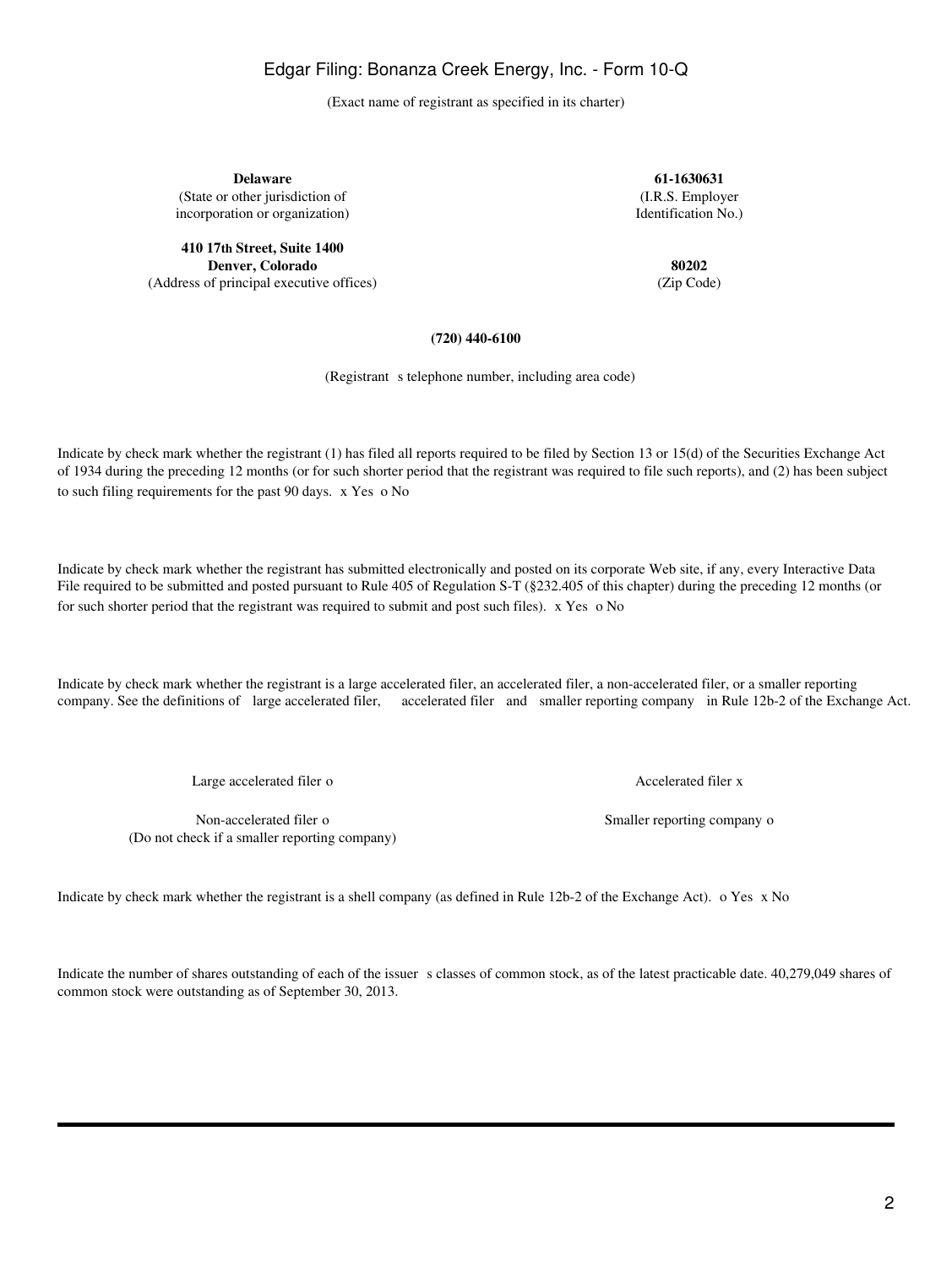# **BONANZA CREEK ENERGY, INC.**

# **FORM 10-Q**

# **FOR THE QUARTER ENDED SEPTEMBER 30, 2013**

# **TABLE OF CONTENTS**

<span id="page-2-0"></span>

| FINANCIAL INFORMATION<br><b>PARTI</b>                                                                 | 2  |
|-------------------------------------------------------------------------------------------------------|----|
| Financial Statements (Unaudited)<br>Item 1                                                            |    |
| Consolidated Balance Sheets at September 30, 2013 and December 31, 2012                               |    |
| Consolidated Statements of Operations for the Three and Nine Months Ended September 30, 2013 and 2012 |    |
| Consolidated Statements of Cash Flows for the Nine Months Ended September 30, 2013 and 2012           | 4  |
| Notes to the Condensed Consolidated Financial Statements                                              |    |
| Management s Discussion and Analysis of Financial Condition and Results of Operations<br>Item 2.      | 12 |
| <b>Ouantitative and Oualitative Disclosures About Market Risk</b><br>Item 3.                          | 24 |
| Controls and Procedures<br>Item 4.                                                                    | 25 |
| <b>OTHER INFORMATION</b><br>PART II                                                                   | 25 |
| Legal Proceedings<br>Item 1.                                                                          | 25 |
| <b>Risk Factors</b><br>Item 1A.                                                                       | 25 |
| Unregistered Sales of Equity Securities and Use of Proceeds<br>Item 2.                                | 25 |
| Defaults Upon Senior Securities<br>Item 3.                                                            | 25 |
| <b>Mine Safety Disclosures</b><br>Item 4.                                                             | 25 |
| Other Information<br>Item 5.                                                                          | 25 |
| Exhibits<br>Item 6.                                                                                   | 26 |
| <b>SIGNATURES</b>                                                                                     | 27 |
| <b>EXHIBIT INDEX</b>                                                                                  |    |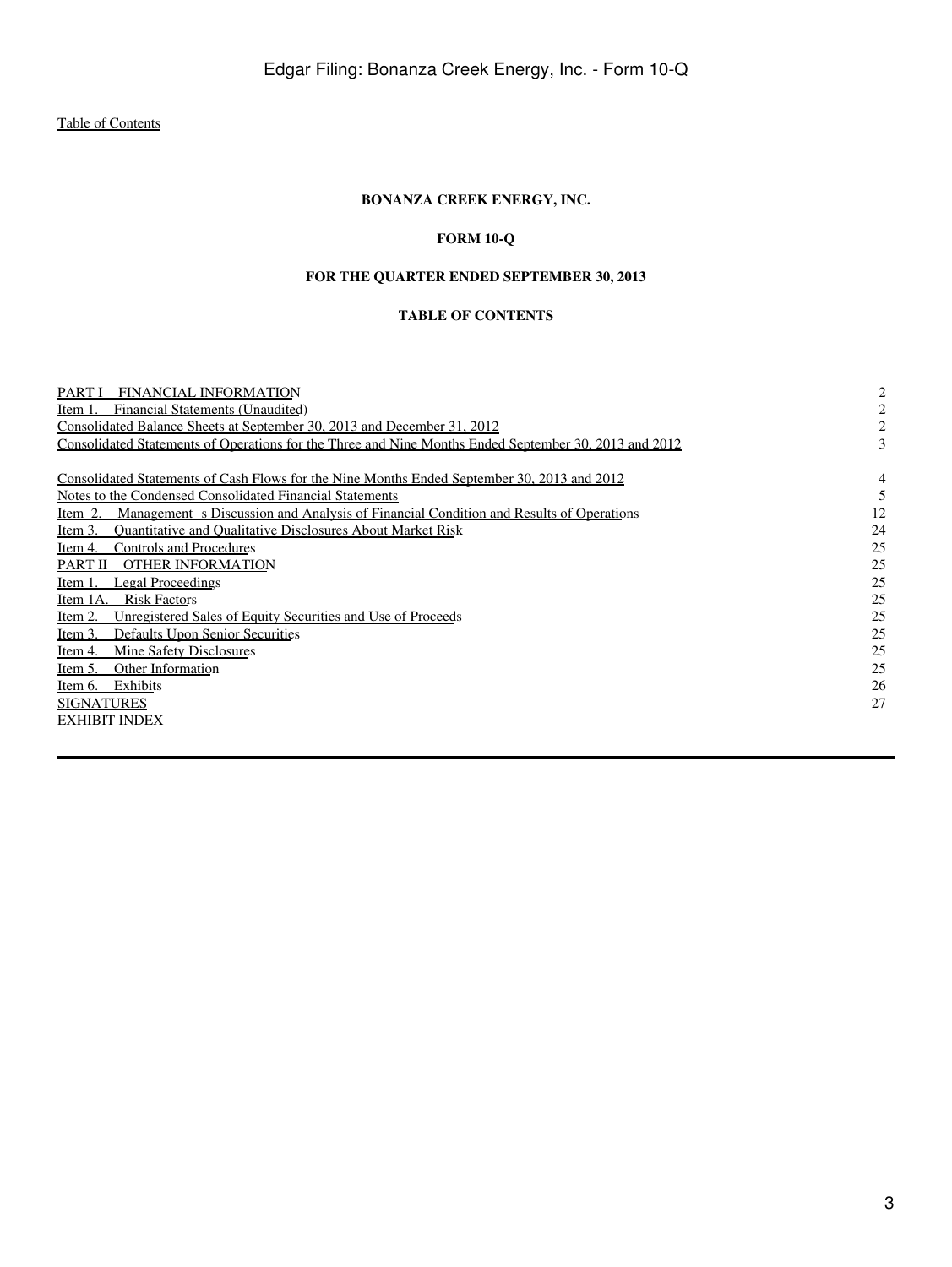#### **PART I - FINANCIAL INFORMATION**

<span id="page-3-1"></span><span id="page-3-0"></span>**Item 1. Financial Statements.**

# **BONANZA CREEK ENERGY, INC. AND SUBSIDIARIES**

# **CONSOLIDATED BALANCE SHEETS**

**(unaudited)**

<span id="page-3-2"></span>

|                                                                           |              | September 30,<br>2013 |              | December 31,<br>2012 |
|---------------------------------------------------------------------------|--------------|-----------------------|--------------|----------------------|
| <b>ASSETS</b>                                                             |              |                       |              |                      |
| <b>CURRENT ASSETS:</b>                                                    |              |                       |              |                      |
| Cash and cash equivalents                                                 | $\mathbb{S}$ | 17,368,896 \$         |              | 4,267,667            |
| Accounts receivable:                                                      |              |                       |              |                      |
| Oil and gas sales                                                         |              | 62,937,148            |              | 38,600,436           |
| Joint interest and other                                                  |              | 13,228,686            |              | 5,484,620            |
| Prepaid expenses and other                                                |              | 2,305,269             |              | 3,031,815            |
| Inventory of oilfield equipment                                           |              | 5,389,949             |              | 1,740,934            |
| Derivative asset                                                          |              | 620,446               |              | 2,178,064            |
| Total current assets                                                      |              | 101,850,394           |              | 55,303,536           |
| OIL AND GAS PROPERTIES using the successful efforts method of accounting: |              |                       |              |                      |
| Proved properties                                                         |              | 1,155,502,451         |              | 811,000,239          |
| <b>Unproved properties</b>                                                |              | 44,444,030            |              | 72,928,364           |
| Wells in progress                                                         |              | 86,499,729            |              | 75,031,806           |
|                                                                           |              | 1,286,446,210         |              | 958,960,409          |
| Less: accumulated depreciation, depletion and amortization                |              | (175, 678, 611)       |              | (89,669,725)         |
|                                                                           |              | 1,110,767,599         |              | 869,290,684          |
| <b>NATURAL GAS PLANT</b>                                                  |              | 75,301,626            |              | 73,087,603           |
| Less: accumulated depreciation                                            |              | (5,269,290)           |              | (3,403,817)          |
|                                                                           |              | 70,032,336            |              | 69,683,786           |
| <b>OTHER PROPERTY AND EQUIPMENT</b>                                       |              | 8,784,996             |              | 5,089,795            |
| Less: accumulated depreciation                                            |              | (2,237,696)           |              | (890,093)            |
|                                                                           |              | 6,547,300             |              | 4,199,702            |
| OIL AND GAS PROPERTIES HELD FOR SALE, LESS ACCUMULATED                    |              |                       |              |                      |
| DEPRECIATION, DEPLETION AND AMORTIZATION                                  |              | 441,595               |              | 582,388              |
| <b>LONG-TERM DERIVATIVE ASSET</b>                                         |              | 480,874               |              |                      |
| <b>OTHER ASSETS, net</b>                                                  |              | 9,651,725             |              | 3,429,711            |
| <b>TOTAL ASSETS</b>                                                       | \$           | 1,299,771,823         | - \$         | 1,002,489,807        |
| <b>LIABILITIES AND STOCKHOLDERS EQUITY</b>                                |              |                       |              |                      |
| <b>CURRENT LIABILITIES:</b>                                               |              |                       |              |                      |
| Accounts payable and accrued expenses                                     | \$           | 96,917,401            | $\mathbb{S}$ | 72,850,272           |
| Oil and gas revenue distribution payable                                  |              | 27,292,365            |              | 12,552,655           |
| Contractual obligation for land acquisition                               |              | 11,999,877            |              | 11,999,877           |
| Derivative liability                                                      |              | 9,613,257             |              | 5,200,202            |
| Total current liabilities                                                 |              | 145,822,900           |              | 102,603,006          |
| <b>LONG-TERM LIABILITIES:</b>                                             |              |                       |              |                      |
| Long-term debt                                                            |              | 338,500,000           |              | 158,000,000          |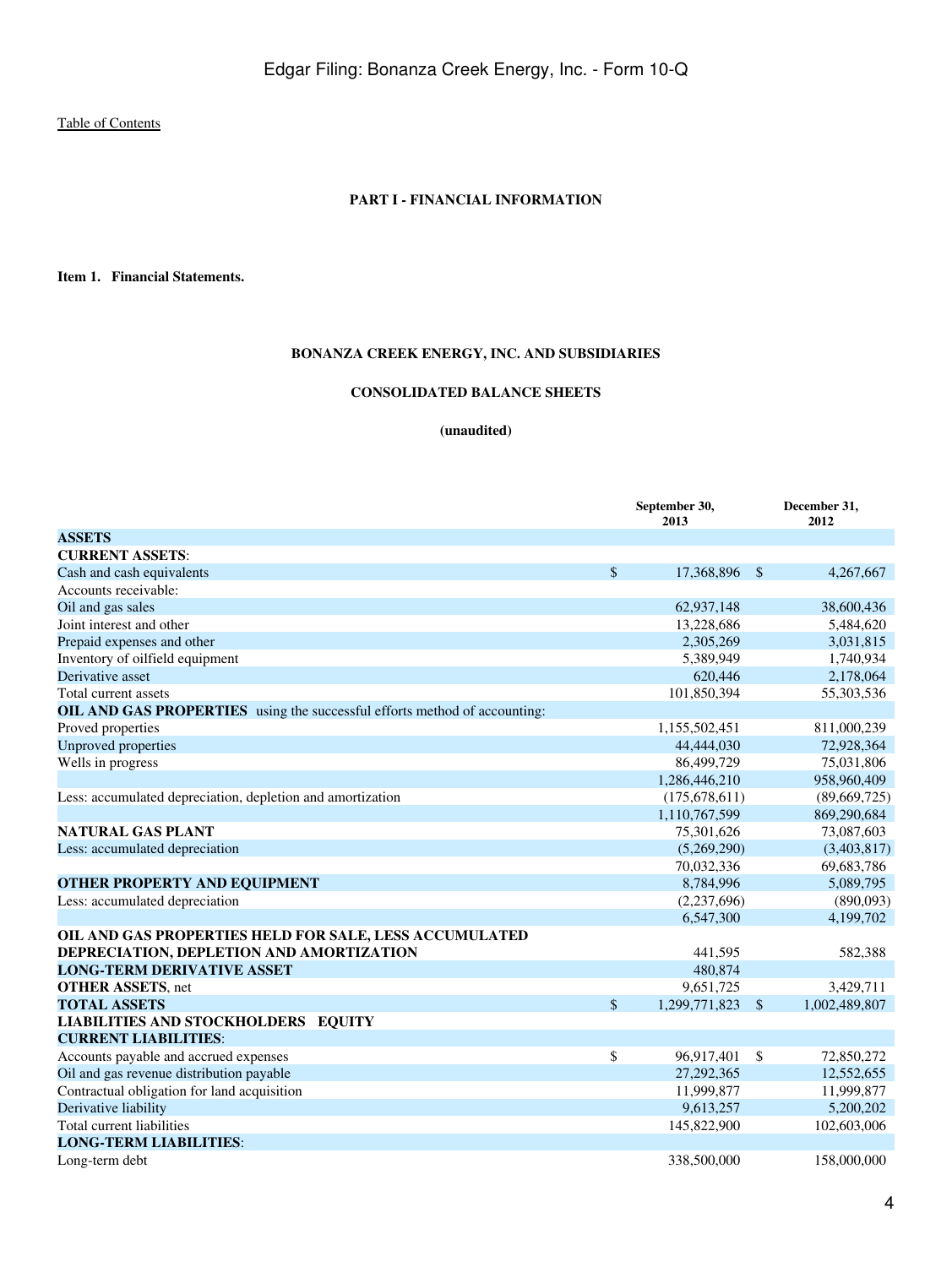| Contractual obligation for land acquisition                                              | 21,842,731          | 33,271,631    |
|------------------------------------------------------------------------------------------|---------------------|---------------|
| Ad valorem taxes                                                                         | 18,398,927          | 11,179,370    |
| Derivative liability                                                                     | 294,440             | 1,208,106     |
| Deferred income taxes, net                                                               | 137,778,212         | 110,376,606   |
| Asset retirement obligations                                                             | 8,652,597           | 7,333,584     |
| <b>TOTAL LIABILITIES</b>                                                                 | 671,289,807         | 423,972,303   |
| <b>COMMITMENTS AND CONTINGENCIES (Note 7)</b>                                            |                     |               |
| STOCKHOLDERS EQUITY:                                                                     |                     |               |
| Preferred stock, \$.001 par value, 25,000,000 shares authorized, 0 outstanding           |                     |               |
| Common stock, \$.001 par value, 225,000,000 shares authorized, 40,279,049 and 40,115,536 |                     |               |
| issued and outstanding, respectively                                                     | 40.279              | 40.116        |
| Additional paid-in capital                                                               | 525,637,560         | 519,425,356   |
| Retained earnings                                                                        | 102,804,177         | 59,052,032    |
| Total stockholders equity                                                                | 628,482,016         | 578,517,504   |
| <b>TOTAL LIABILITIES AND STOCKHOLDERS EOUITY</b>                                         | \$<br>1.299.771.823 | 1.002.489.807 |

See accompanying notes to these consolidated financial statements.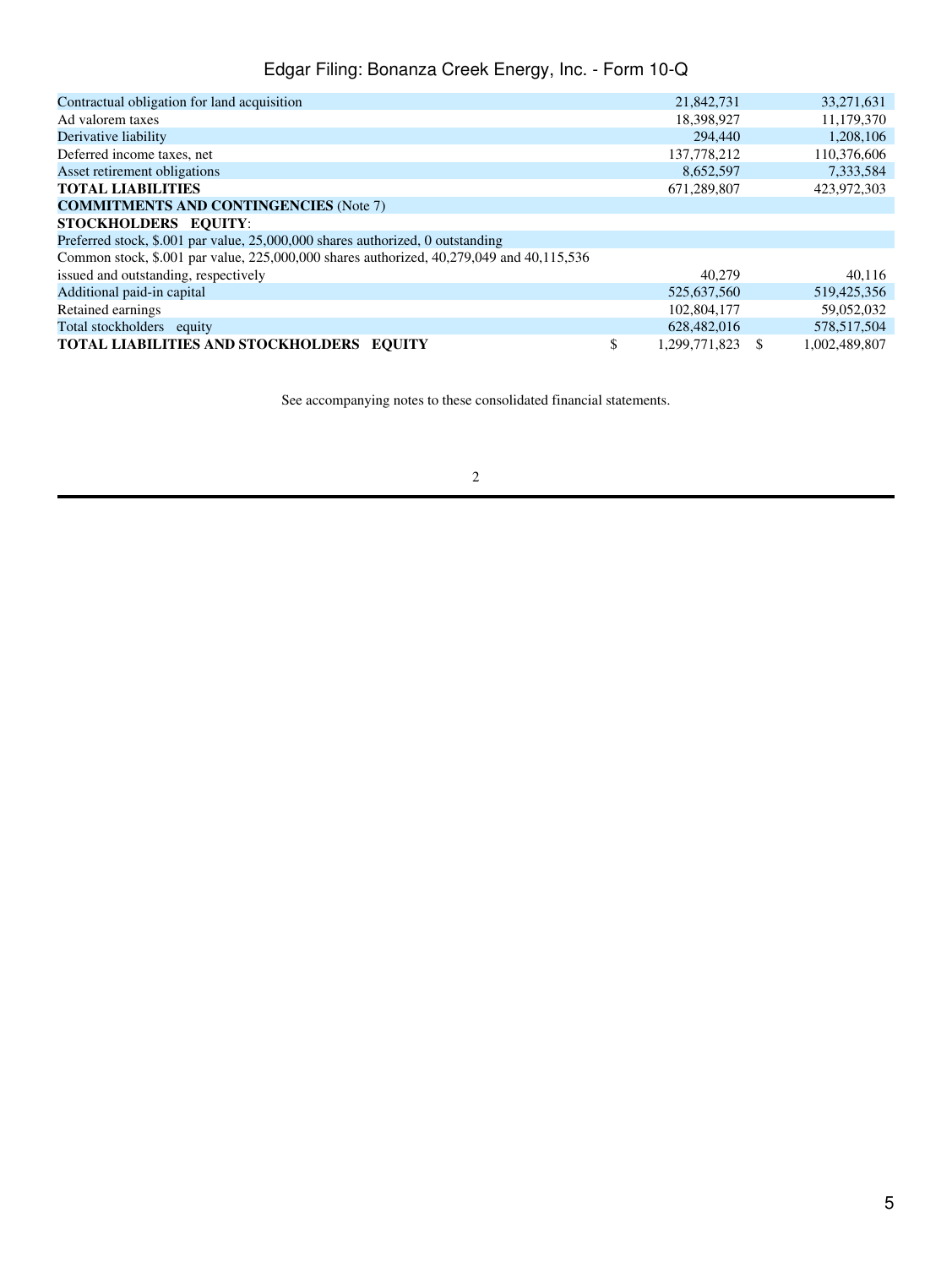# **BONANZA CREEK ENERGY, INC. AND SUBSIDIARIES**

# **CONSOLIDATED STATEMENTS OF OPERATIONS**

# **(unaudited)**

<span id="page-5-0"></span>

|                                                     | Three Months Ended September 30,<br>2013 | 2012                |               | Nine Months Ended September 30,<br>2013 |               | 2012         |
|-----------------------------------------------------|------------------------------------------|---------------------|---------------|-----------------------------------------|---------------|--------------|
| <b>NET REVENUES:</b>                                |                                          |                     |               |                                         |               |              |
| Oil and gas sales                                   | \$<br>125,973,199                        | \$<br>58,327,823 \$ |               | 288,797,684                             | \$            | 157,613,348  |
| <b>OPERATING EXPENSES:</b>                          |                                          |                     |               |                                         |               |              |
| Lease operating                                     | 12,957,541                               | 8,444,403           |               | 36,986,307                              |               | 22,506,131   |
| Severance and ad valorem taxes                      | 8,085,512                                | 3,021,860           |               | 18,250,331                              |               | 9,387,094    |
| Exploration                                         | 2,099,415                                | 6,359,222           |               | 3,524,111                               |               | 9,563,876    |
| Depreciation, depletion and amortization            | 36,750,003                               | 17,715,763          |               | 89,629,794                              |               | 41,751,296   |
| Impairment of proved properties                     |                                          | 268,500             |               |                                         |               | 268,500      |
| General and administrative (including               |                                          |                     |               |                                         |               |              |
| \$2,652,476 \$1,445,910, \$9,715,764, and           |                                          |                     |               |                                         |               |              |
| \$2,912,248, respectively, of stock-based           |                                          |                     |               |                                         |               |              |
| compensation)                                       | 13,811,237                               | 9,335,266           |               | 40,260,147                              |               | 22,410,369   |
| Total operating expenses                            | 73,703,708                               | 45,145,014          |               | 188,650,690                             |               | 105,887,266  |
| <b>INCOME FROM OPERATIONS</b>                       | 52,269,491                               | 13,182,809          |               | 100,146,994                             |               | 51,726,082   |
| <b>OTHER INCOME (EXPENSE):</b>                      |                                          |                     |               |                                         |               |              |
| Other (loss)                                        | (53, 525)                                | (90, 640)           |               | (3,167)                                 |               | (82,930)     |
| Interest expense                                    | (6,180,497)                              | (1,125,634)         |               | (14,012,990)                            |               | (2,341,843)  |
| Unrealized gain (loss) in fair value of             |                                          |                     |               |                                         |               |              |
| commodity derivatives                               | (10,016,608)                             | (9,007,034)         |               | (4,576,133)                             |               | 2,985,356    |
| Realized (loss) on settled commodity                |                                          |                     |               |                                         |               |              |
| derivatives                                         | (6,872,437)                              | (92, 812)           |               | (9,866,372)                             |               | (1,173,619)  |
| Total other (loss)                                  | (23, 123, 067)                           | (10,316,120)        |               | (28, 458, 662)                          |               | (613,036)    |
| <b>INCOME FROM CONTINUING</b>                       |                                          |                     |               |                                         |               |              |
| <b>OPERATIONS BEFORE TAXES</b>                      | 29,146,424                               | 2,866,689           |               | 71,688,332                              |               | 51,113,046   |
| Income tax expense                                  | (11, 221, 296)                           | (1,222,450)         |               | (27,607,420)                            |               | (19,797,360) |
| <b>INCOME FROM CONTINUING</b>                       |                                          |                     |               |                                         |               |              |
| <b>OPERATIONS</b>                                   | \$<br>17,925,128                         | \$<br>1,644,239 \$  |               | 44,080,912                              | \$            | 31,315,686   |
| <b>DISCONTINUED OPERATIONS (Note 3)</b>             |                                          |                     |               |                                         |               |              |
| (Loss) from operations associated with oil and      |                                          |                     |               |                                         |               |              |
| gas properties held for sale                        | (233, 584)                               | (1,410,595)         |               | (534, 581)                              |               | (791, 394)   |
| Gain on sale of oil and gas properties              |                                          | 4.279.998           |               |                                         |               | 4,279,998    |
| Income tax (expense) benefit                        | 89,877                                   | (1,092,755)         |               | 205,814                                 |               | (1,331,147)  |
| Income (loss) associated with oil and gas           |                                          |                     |               |                                         |               |              |
| properties held for sale                            | (143,707)                                | 1,776,648           |               | (328, 767)                              |               | 2,157,457    |
| <b>NET INCOME</b>                                   | \$<br>17,781,421                         | \$<br>3,420,887 \$  |               | 43,752,145                              | \$            | 33,473,143   |
| <b>COMPREHENSIVE INCOME</b>                         | \$<br>17,781,421                         | \$<br>3,420,887 \$  |               | 43,752,145                              | $\frac{1}{2}$ | 33,473,143   |
| <b>BASIC AND DILUTED INCOME PER</b><br><b>SHARE</b> |                                          |                     |               |                                         |               |              |
| Income from continuing operations                   | \$<br>0.44                               | \$<br>$0.04$ \$     |               | 1.10                                    | \$            | 0.79         |
| Income (loss) from discontinued operations          | \$                                       | \$<br>0.05          | $\mathcal{S}$ | (0.01)                                  | \$            | 0.06         |
| Net income per common share                         | \$<br>0.44                               | \$<br>$0.09$ \$     |               | 1.09                                    | \$            | 0.85         |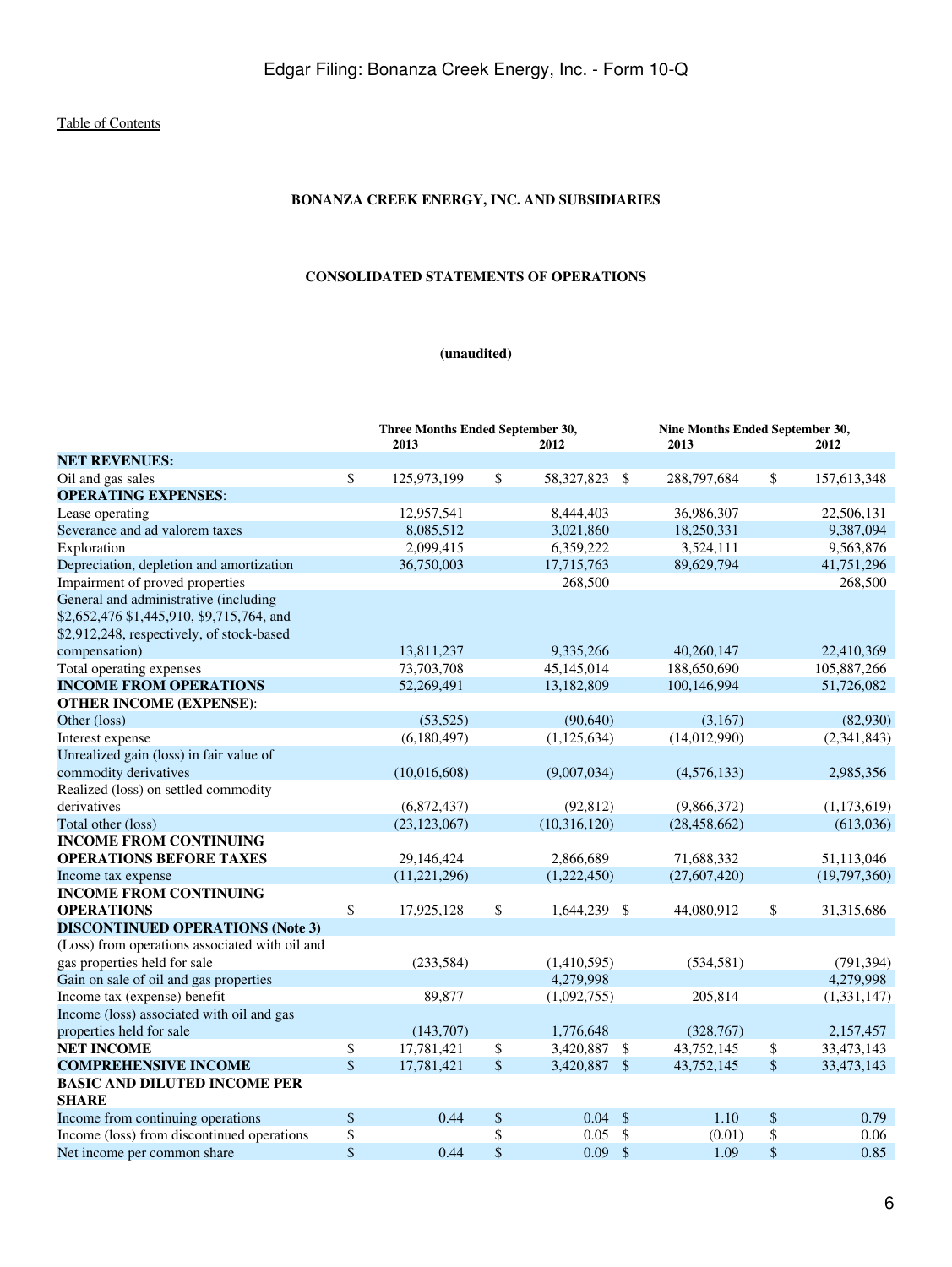| WEIGHTED AVERAGE NUMBER OF    |  |
|-------------------------------|--|
| <b>SHARES OF COMMON STOCK</b> |  |

| Basic (Note 10)   | 40.266.516 | 39.477.101 | 40.209.752 | 39,476,133 |
|-------------------|------------|------------|------------|------------|
| Diluted (Note 10) | 40.321.088 | 39,477,101 | 40.266.031 | 39.476.133 |

See accompanying notes to these consolidated financial statements.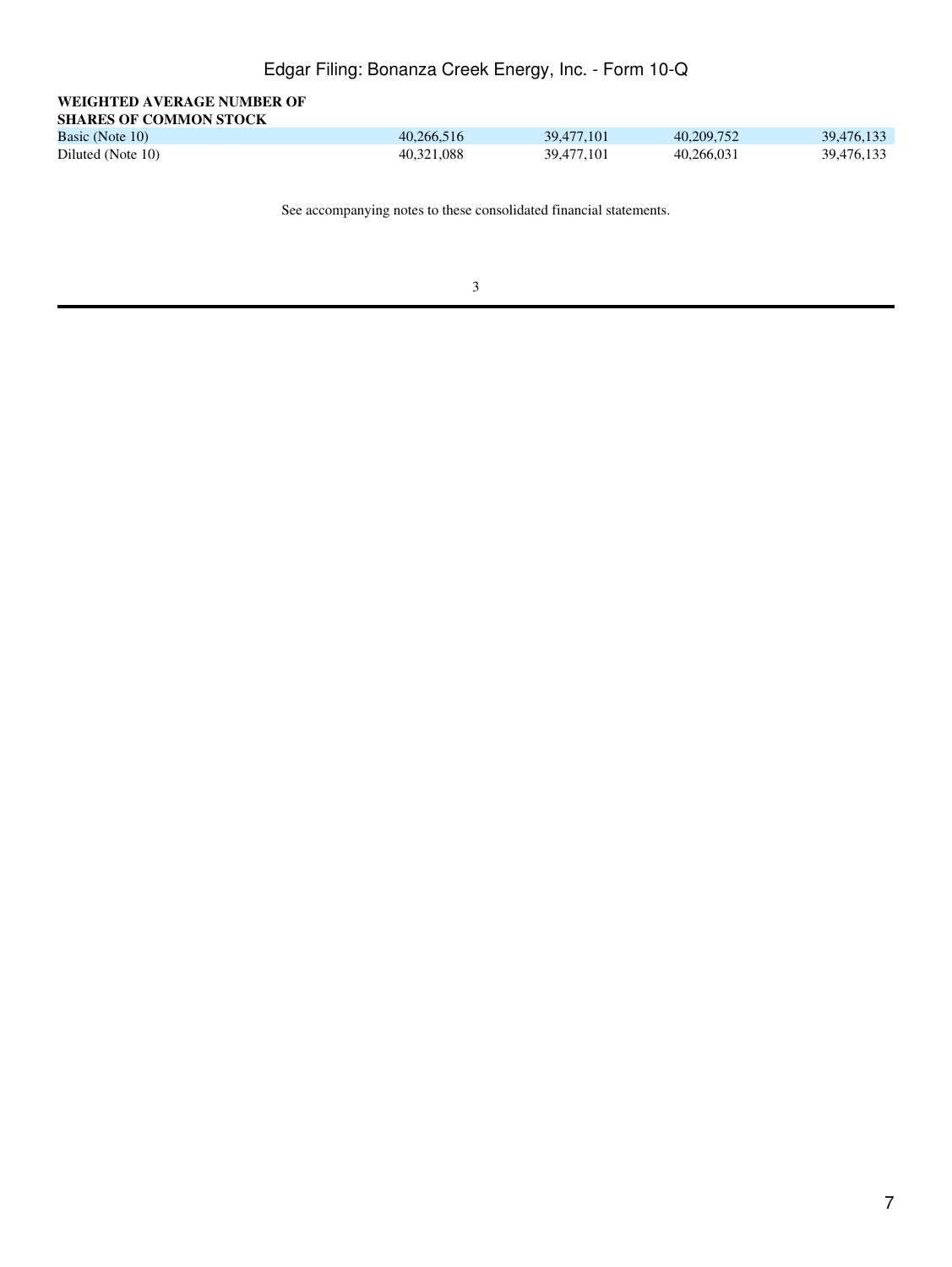# **BONANZA CREEK ENERGY, INC. AND SUBSIDIARIES**

### **CONSOLIDATED STATEMENTS OF CASH FLOWS**

# **(unaudited)**

<span id="page-7-0"></span>

|                                                                                   | <b>Nine Months Ended</b><br>September 30, |                 |    |                 |
|-----------------------------------------------------------------------------------|-------------------------------------------|-----------------|----|-----------------|
|                                                                                   |                                           | 2013            |    | 2012            |
| <b>CASH FLOWS FROM OPERATING ACTIVITIES:</b>                                      |                                           |                 |    |                 |
| Net income                                                                        | \$                                        | 43,752,145      | \$ | 33,473,143      |
| Adjustments to reconcile net income to net cash provided by operating activities: |                                           |                 |    |                 |
| Depreciation, depletion and amortization                                          |                                           | 89,896,756      |    | 43,900,774      |
| Impairment of oil and gas properties                                              |                                           |                 |    | 1,916,690       |
| Deferred income taxes                                                             |                                           | 27,401,606      |    | 20,556,874      |
| Stock-based compensation                                                          |                                           | 9,715,764       |    | 2,912,248       |
| Exploration                                                                       |                                           | 1,688,036       |    | 7,378,612       |
| Amortization of deferred financing costs                                          |                                           | 1,120,052       |    | 501,315         |
| Accretion of contractual obligation for land acquisition                          |                                           | 570,977         |    |                 |
| Valuation (increase) decrease in commodity derivatives                            |                                           | 4,576,133       |    | (2,985,356)     |
| Gain on sale of oil and gas properties                                            |                                           |                 |    | (4,279,998)     |
| Other                                                                             |                                           |                 |    | 70,563          |
| (Increase) decrease in operating assets:                                          |                                           |                 |    |                 |
| Accounts receivable                                                               |                                           | (32,080,778)    |    | (18, 152, 964)  |
| Prepaid expenses and other assets                                                 |                                           | 726,546         |    | 352,541         |
| (Decrease) increase in operating liabilities:                                     |                                           |                 |    |                 |
| Accounts payable and accrued liabilities                                          |                                           | 33,960,797      |    | 7,149,501       |
| Settlement of asset retirement obligations                                        |                                           | (73,358)        |    | (146, 125)      |
| Net cash provided by operating activities                                         |                                           | 181,254,676     |    | 92,647,818      |
| <b>CASH FLOWS FROM INVESTING ACTIVITIES:</b>                                      |                                           |                 |    |                 |
| Proceeds from sale of oil and gas properties                                      |                                           |                 |    | 5,212,000       |
| Acquisition of oil and gas properties                                             |                                           | (10,968,636)    |    | (12,809,268)    |
| Payments of contractual obligations                                               |                                           | (11,999,877)    |    |                 |
| Exploration and development of oil and gas properties                             |                                           | (306, 685, 389) |    | (183, 357, 438) |
| Natural gas plant capital expenditures                                            |                                           | (4,458,881)     |    | (12,009,040)    |
| Decrease in restricted cash                                                       |                                           | 79,478          |    | 252,580         |
| Additions to property and equipment non oil and gas                               |                                           | (3,695,201)     |    | (2,203,315)     |
| Net cash (used) in investing activities                                           |                                           | (337,728,506)   |    | (204, 914, 481) |
| <b>CASH FLOWS FROM FINANCING ACTIVITIES:</b>                                      |                                           |                 |    |                 |
| Increase in bank revolving credit                                                 |                                           | 72,000,000      |    | 115,700,000     |
| Payment on bank revolving credit                                                  |                                           | (191,500,000)   |    |                 |
| Proceeds from sale of senior notes                                                |                                           | 300,000,000     |    |                 |
| Offering costs related to sale of senior notes                                    |                                           | (7,342,526)     |    |                 |
| Payment of employee tax withholdings in exchange for the return of common stock   |                                           | (3,503,397)     |    |                 |
| Deferred financing costs                                                          |                                           | (79, 018)       |    | (677, 428)      |
| Net cash provided by financing activities                                         |                                           | 169,575,059     |    | 115,022,572     |
| NET INCREASE IN CASH AND CASH EQUIVALENTS                                         |                                           | 13, 101, 229    |    | 2,755,909       |
| <b>CASH AND CASH EQUIVALENTS:</b>                                                 |                                           |                 |    |                 |
| Beginning of period                                                               |                                           | 4.267.667       |    | 2.089.674       |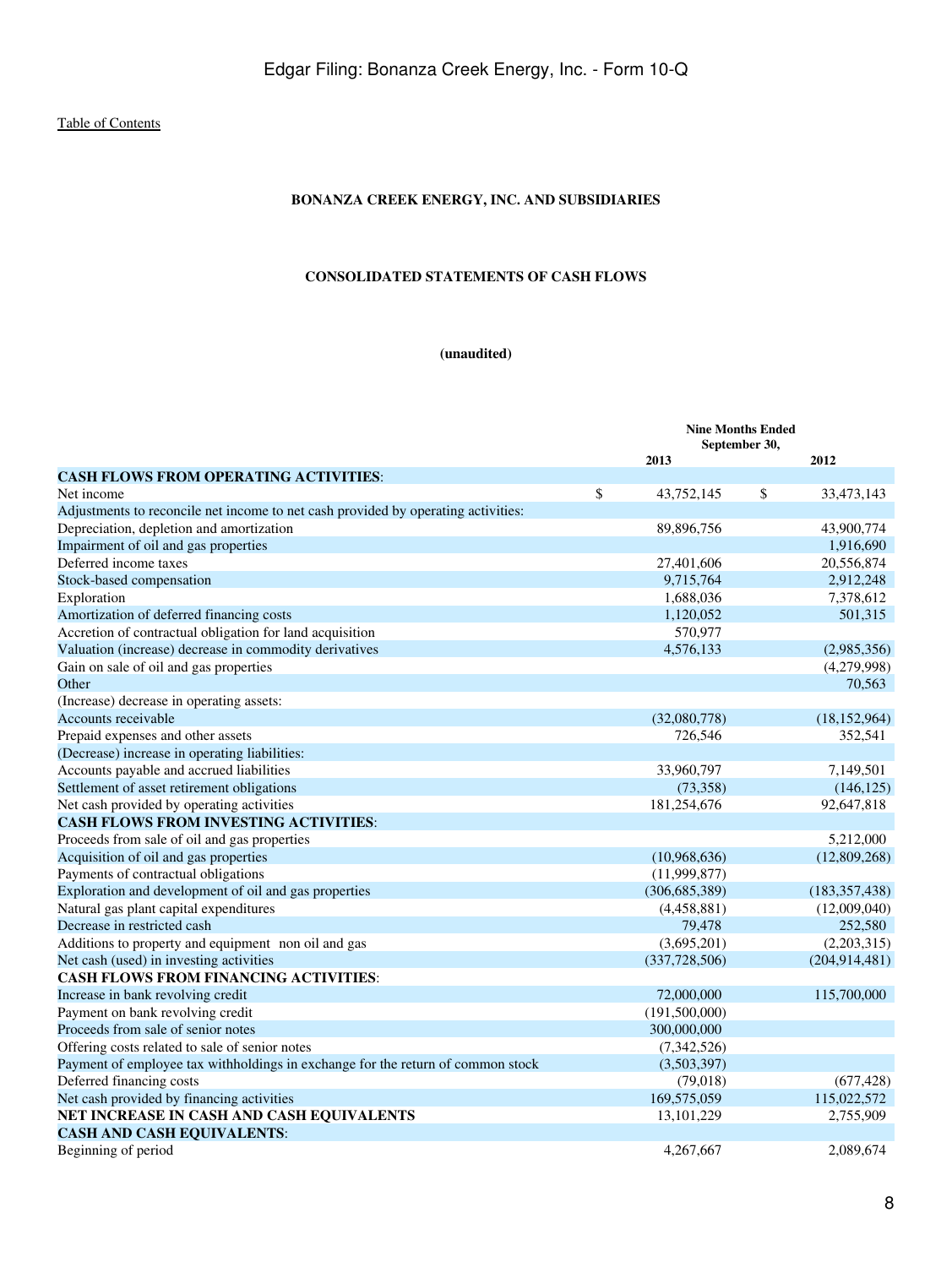| End of period                                                                  | \$ | 17.368.896 | 4,845,583       |
|--------------------------------------------------------------------------------|----|------------|-----------------|
| SUPPLEMENTAL CASH FLOW DISCLOSURE:                                             |    |            |                 |
| Cash paid for interest                                                         | S  | 2,854,886  | \$<br>1,224,331 |
| Cash paid for income taxes                                                     |    | 100,000    | 185,765         |
| Changes in working capital related to drilling expenditures, natural gas plant |    |            |                 |
| expenditures, and property acquisition                                         | \$ | 12,065,599 | 36,857,282      |
| Contractual obligation for land acquisition                                    | \$ | 33,842,608 | 45,081,183      |
|                                                                                |    |            |                 |

See accompanying notes to these consolidated financial statements.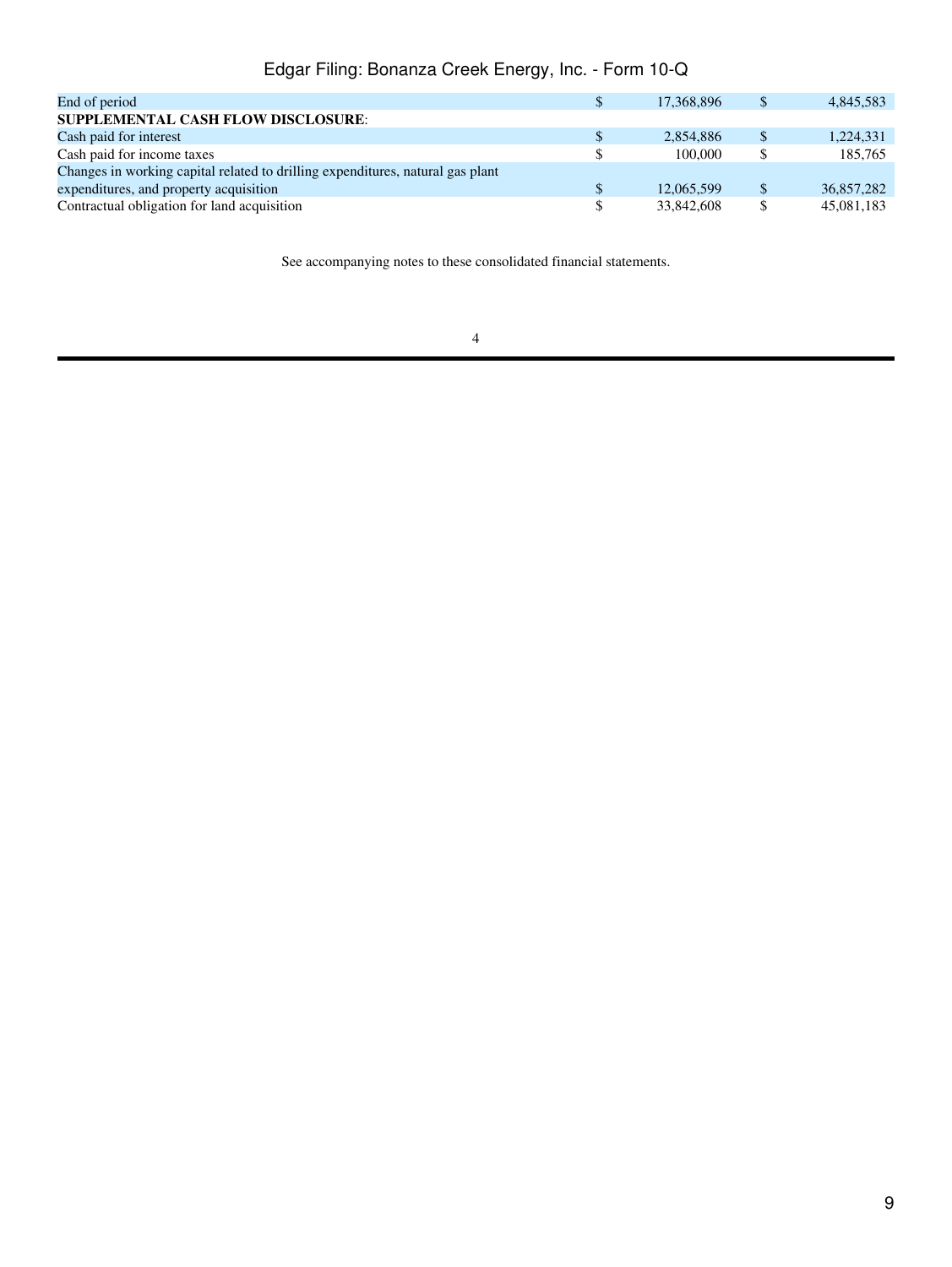#### **Bonanza Creek Energy, Inc.**

#### **Notes to the Consolidated Financial Statements as of September 30, 2013 (unaudited)**

#### <span id="page-9-0"></span>**1. ORGANIZATION AND BUSINESS**:

Bonanza Creek Energy, Inc. (the Company or BCEI) is engaged primarily in acquiring, developing, exploiting and producing oil and gas properties. As of September 30, 2013, the Company s assets and operations are concentrated primarily in the Wattenberg Field in the Rocky Mountains and in Southern Arkansas.

#### **2. BASIS OF PRESENTATION**:

These statements have been prepared in accordance with accounting principles generally accepted in the United States of America (GAAP). The quarterly financial statements included herein do not necessarily include all of the disclosures as may be required under generally accepted accounting principles. The readers of these quarterly financial statements should also read the audited consolidated financial statements and related notes of BCEI that were included in BCEI s Annual Report on Form 10-K filed with the SEC on March 15, 2013. These consolidated financial statements include all of the adjustments, which, in the opinion of management, are necessary for a fair presentation of the financial position and results of operations. All such adjustments are of a normal recurring nature only. The results of operations for the quarterly periods are not necessarily indicative of the results to be expected for the full fiscal year.

*Principles of Consolidation* The consolidated balance sheets include the accounts of the Company and its wholly owned subsidiaries, Bonanza Creek Energy Operating Company, LLC, Bonanza Creek Energy Resources, LLC, Holmes Eastern Company, LLC, Bonanza Creek Energy Upstream LLC, and Bonanza Creek Energy Midstream, LLC. All significant intercompany accounts and transactions have been eliminated.

*Oil and Gas Producing Activities* The Company follows the successful efforts method of accounting for its oil and gas properties. Under this method of accounting, all property acquisition costs and costs of exploratory and development wells will be capitalized at cost when incurred, pending determination of whether the well has found proved reserves. If an exploratory well has not found proved reserves, the costs of drilling the well and other associated costs will be charged to expense. The costs of development wells will be capitalized whether productive or nonproductive. Costs incurred to maintain wells and related equipment and lease and well operating costs are charged to expense as incurred. Gains and losses arising from sales of properties will be included in income. However, sales that do not significantly affect a field s unit-of-production depletion rate will be accounted for as normal retirements with no gain or loss recognized. Geological and geophysical costs of exploratory prospects and the costs of carrying and retaining unproved properties are expensed as incurred.

Depletion, depreciation and amortization (DD&A) of capitalized costs of proved oil and gas properties are provided for on a field-by-field basis using the units of production method based upon proved reserves. The computation of DD&A takes into consideration the anticipated proceeds from equipment salvage and the Company s expected cost to abandon its well interests.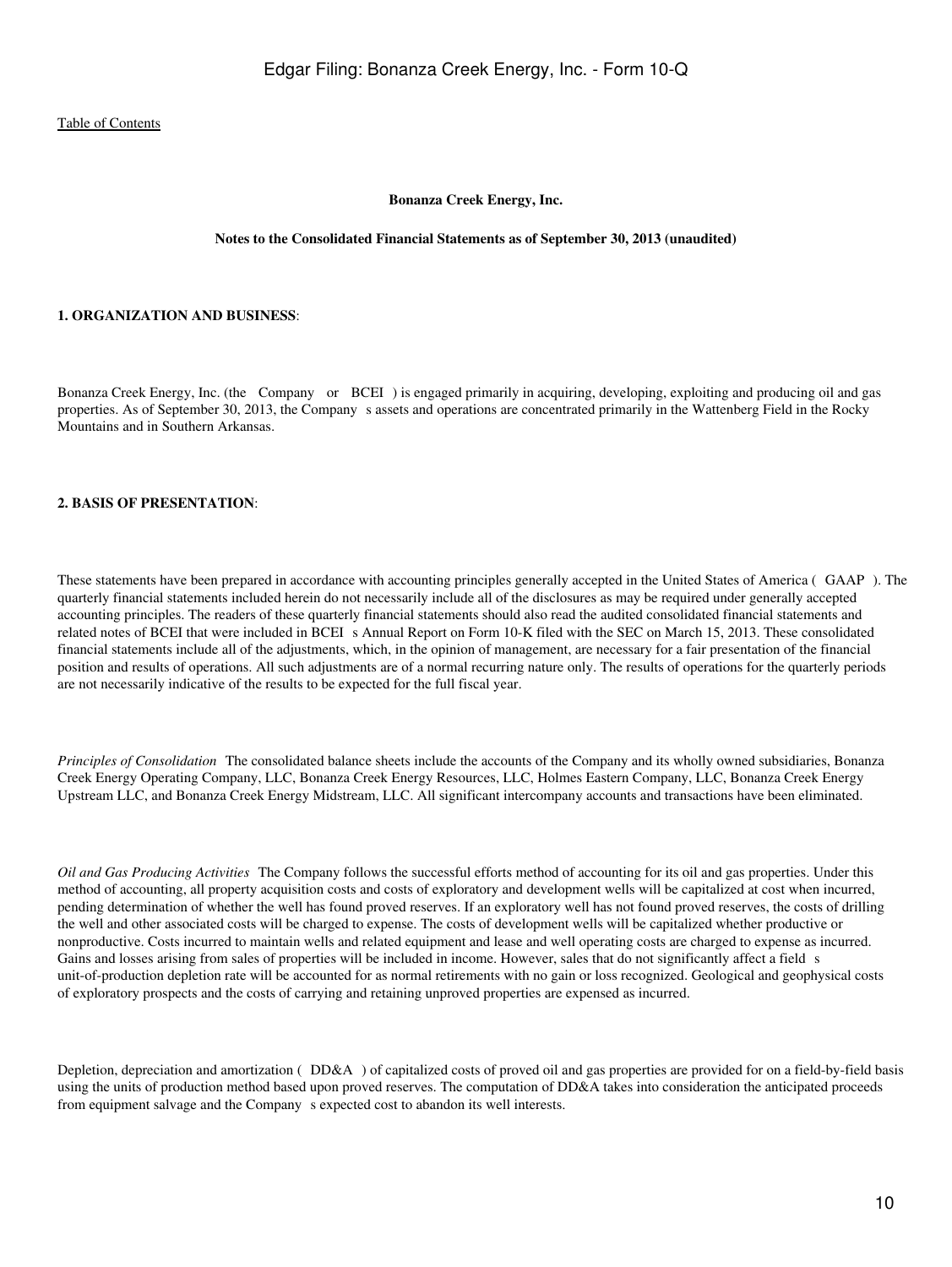The Company assesses its proved oil and gas properties for impairment whenever events or circumstances indicate that the carrying value of the assets may not be recoverable. The impairment test compares undiscounted future net cash flows to the assets net book value. If the net capitalized costs exceed future net cash flows, then the cost of the property will be written down to fair value. Fair value for oil and natural gas properties is generally determined based on discounted future net cash flows.

#### **3. DISCONTINUED OPERATIONS**:

During June of 2012, the Company began marketing, with an intent to sell, all of its oil and gas properties in California. Assets are classified as held for sale when the Company commits to a plan to sell the assets and there is reasonable certainty that the sale will take place within one year. The Company determined that its intent to sell these properties qualifies for discontinued operations. The majority of these assets were sold in 2012, while the carrying amounts of the major classes of assets and liabilities related to the operation of the remaining property that is held for sale as of September 30, 2013 and December 31, 2012 are presented below:

|                                                    | As of September 30,<br>2013 | As of December 31,<br>2012 |
|----------------------------------------------------|-----------------------------|----------------------------|
| <b>PROPERTY AND EQUIPMENT:</b>                     |                             |                            |
| Oil and gas properties, successful efforts method: |                             |                            |
| Proved properties                                  | 1,721,265 \$                | 1,721,265                  |
| Unproved properties                                | 629                         | 629                        |
| Wells in progress                                  | 100.936                     | 39.245                     |
| Total property and equipment                       | 1,822,830                   | 1,761,139                  |
| Less accumulated depletion and depreciation        | (1,381,235)                 | (1,178,751)                |
| Net property and equipment                         | 441,595                     | 582,388                    |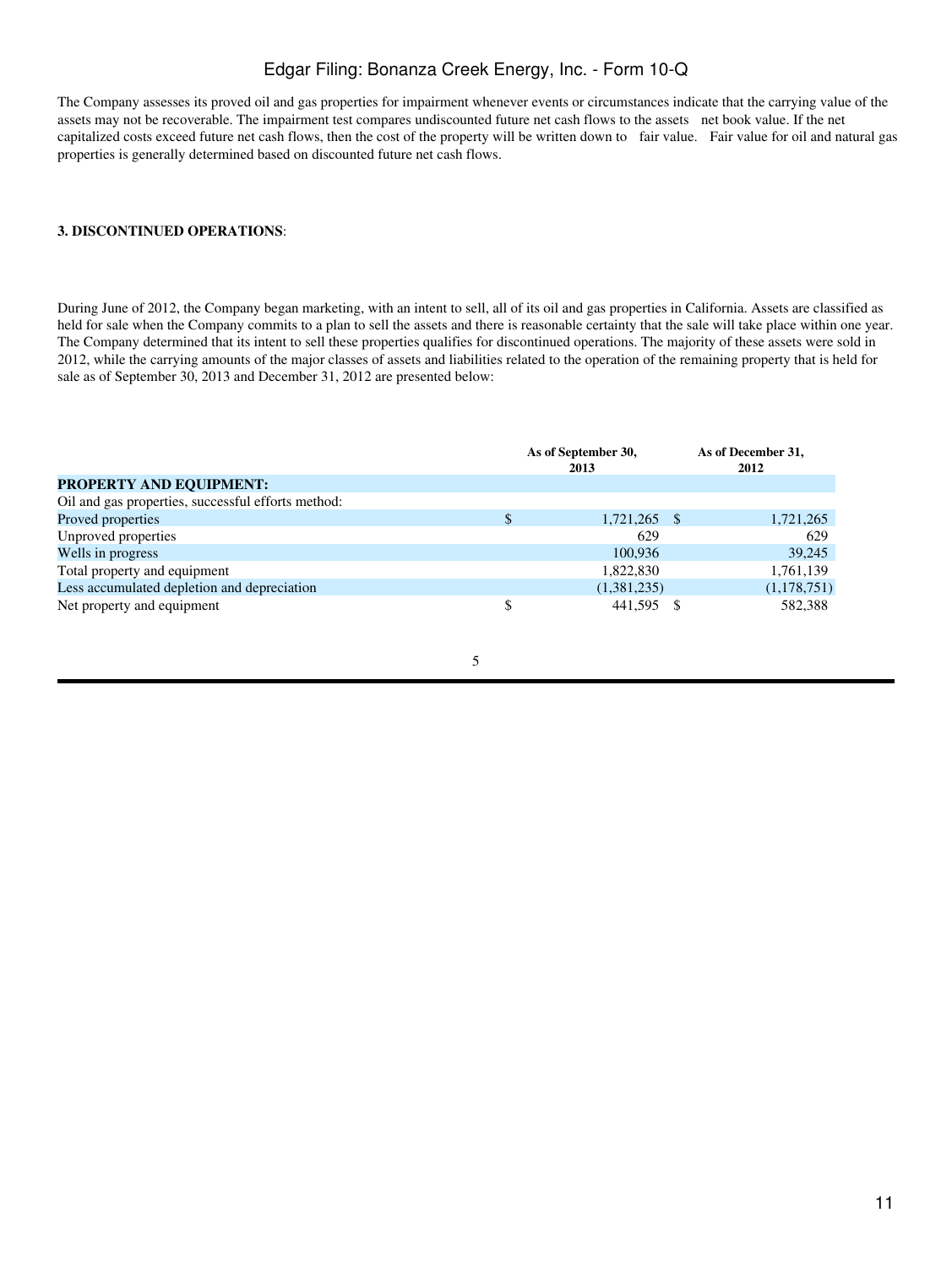The current assets and liabilities related to the properties are immaterial. Total revenues and costs and expenses, and the income (loss) associated with the operation of the oil and gas properties held for sale are presented below.

|                                                                                                 | <b>Three Months</b><br><b>Ended</b><br>September 30<br>2013 |               | <b>Three Months</b><br><b>Ended</b><br>September 30<br>2012 |   | <b>Nine Months</b><br>Ended<br>September 30<br>2013 |   | <b>Nine Months</b><br><b>Ended</b><br>September 30<br>2012 |
|-------------------------------------------------------------------------------------------------|-------------------------------------------------------------|---------------|-------------------------------------------------------------|---|-----------------------------------------------------|---|------------------------------------------------------------|
| <b>NET REVENUES:</b>                                                                            |                                                             |               |                                                             |   |                                                     |   |                                                            |
| Oil and gas sales                                                                               | \$<br>403,184                                               | <sup>\$</sup> | 1,274,906                                                   | S | 1,277,968                                           | S | 5,000,665                                                  |
| <b>OPERATING EXPENSES:</b>                                                                      |                                                             |               |                                                             |   |                                                     |   |                                                            |
| Lease operating                                                                                 | 573,668                                                     |               | 451,795                                                     |   | 1,478,992                                           |   | 1,853,085                                                  |
| Severance and ad valorem taxes                                                                  | 382                                                         |               | 8,809                                                       |   | 1,058                                               |   | 124,298                                                    |
| Exploration                                                                                     | 400                                                         |               | 6,219                                                       |   | 65,537                                              |   | 17,008                                                     |
| Depreciation, depletion and amortization                                                        | 62,318                                                      |               | 570,488                                                     |   | 266,962                                             |   | 2,149,478                                                  |
| Impairment of proved properties                                                                 |                                                             |               | 1,648,190                                                   |   |                                                     |   | 1,648,190                                                  |
| <b>TOTAL COSTS AND EXPENSES</b>                                                                 | 636,768                                                     |               | 2,685,501                                                   |   | 1,812,549                                           |   | 5,792,059                                                  |
| (LOSS) FROM OPERATIONS<br><b>ASSOCIATED WITH OIL AND GAS</b><br><b>PROPERTIES HELD FOR SALE</b> |                                                             |               |                                                             |   |                                                     |   |                                                            |
|                                                                                                 | \$<br>$(233,584)$ \$                                        |               | $(1,410,595)$ \$                                            |   | $(534, 581)$ \$                                     |   | (791, 394)                                                 |

#### **4. RECENT ACCOUNTING PRONOUNCEMENTS**

In July 2013, the FASB issued *Update No. 2013-11 Income Taxes (Topic 740): Presentation of an Unrecognized Tax Benefit When a Net Operating Loss Carryforward, a Similar Tax Loss, or a Tax Credit Carryforward Exists (a consensus of the FASB Emerging Issues Task Force)*. The update provides clarification on the presentation of an unrecognized tax benefit when a net operating loss carryforward, a similar tax loss or a tax credit carryforward exists. The update is effective for public entities for fiscal years, and interim periods within those years, beginning after December 15, 2013. Early adoption is permitted. The Company has not yet evaluated the impact of the update on its financial statements.

#### **5. ACCOUNTS PAYABLE AND ACCRUED EXPENSES:**

Accounts payable and accrued expenses contain the following:

|                                         |   | As of September 30,<br>2013 |    | As of December 31,<br>2012 |
|-----------------------------------------|---|-----------------------------|----|----------------------------|
| Drilling and completion costs           | S | 63,764,281                  | -S | 51,698,682                 |
| Accounts payable                        |   | 3,829,146                   |    | 10,049,131                 |
| Accrued general and administrative cost |   | 8,134,689                   |    | 5,079,462                  |
| Lease operating expense                 |   | 4,947,900                   |    | 2,824,300                  |
| Accrued reclamation cost                |   | 186,587                     |    | 400,000                    |
| Accrued interest                        |   | 9,686,569                   |    | 219,494                    |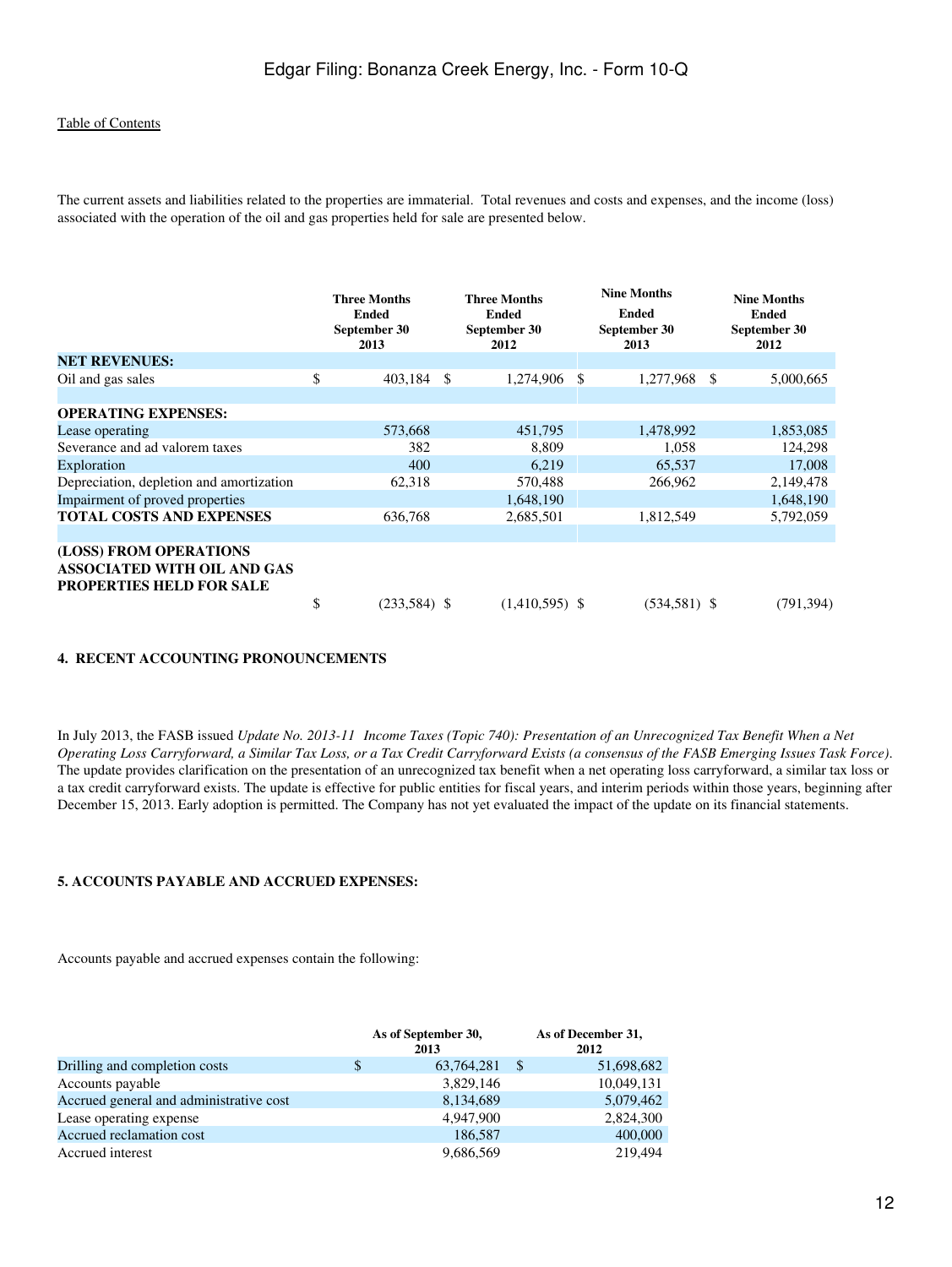|                             | Edgar Filing: Bonanza Creek Energy, Inc. - Form 10-Q |            |
|-----------------------------|------------------------------------------------------|------------|
| Accrued oil and gas hedging | 2.434.858                                            | 238,365    |
| Production taxes and other  | 3.933.371                                            | 2.340.838  |
|                             |                                                      |            |
|                             | 96.917.401 \$                                        | 72,850,272 |

#### **6. LONG-TERM DEBT**:

Long-term debt consisted of the following at September 30, 2013 and December 31, 2012:

|                           | As of September 30, |  | As of December 31, |
|---------------------------|---------------------|--|--------------------|
|                           | 2013                |  | 2012               |
| Revolving credit facility | \$<br>38,500,000    |  | 158,000,000        |
| 6.75% Senior Notes        | 300,000,000         |  |                    |
|                           | \$<br>338,500,000   |  | 158,000,000        |

*Revolving Credit Facility* The Company s senior secured revolving Credit Agreement (the Revolver), dated March 29, 2011, as amended, with a syndication of banks, including KeyBank National Association as the administrative agent and issuing lender, provides for borrowings of up to \$600 million. The Revolver provides for interest rates plus an applicable margin to be determined based on the London Interbank Offered Rate (LIBOR) or a bank base rate (Base Rate), at the Company s election. LIBOR borrowings bear interest at LIBOR plus 1.75% to 2.75% depending on the utilization level, and the Base Rate borrowings bear interest at the Bank Prime Rate, as defined plus .75% to 1.75%.

| ۰. | × |  |  |
|----|---|--|--|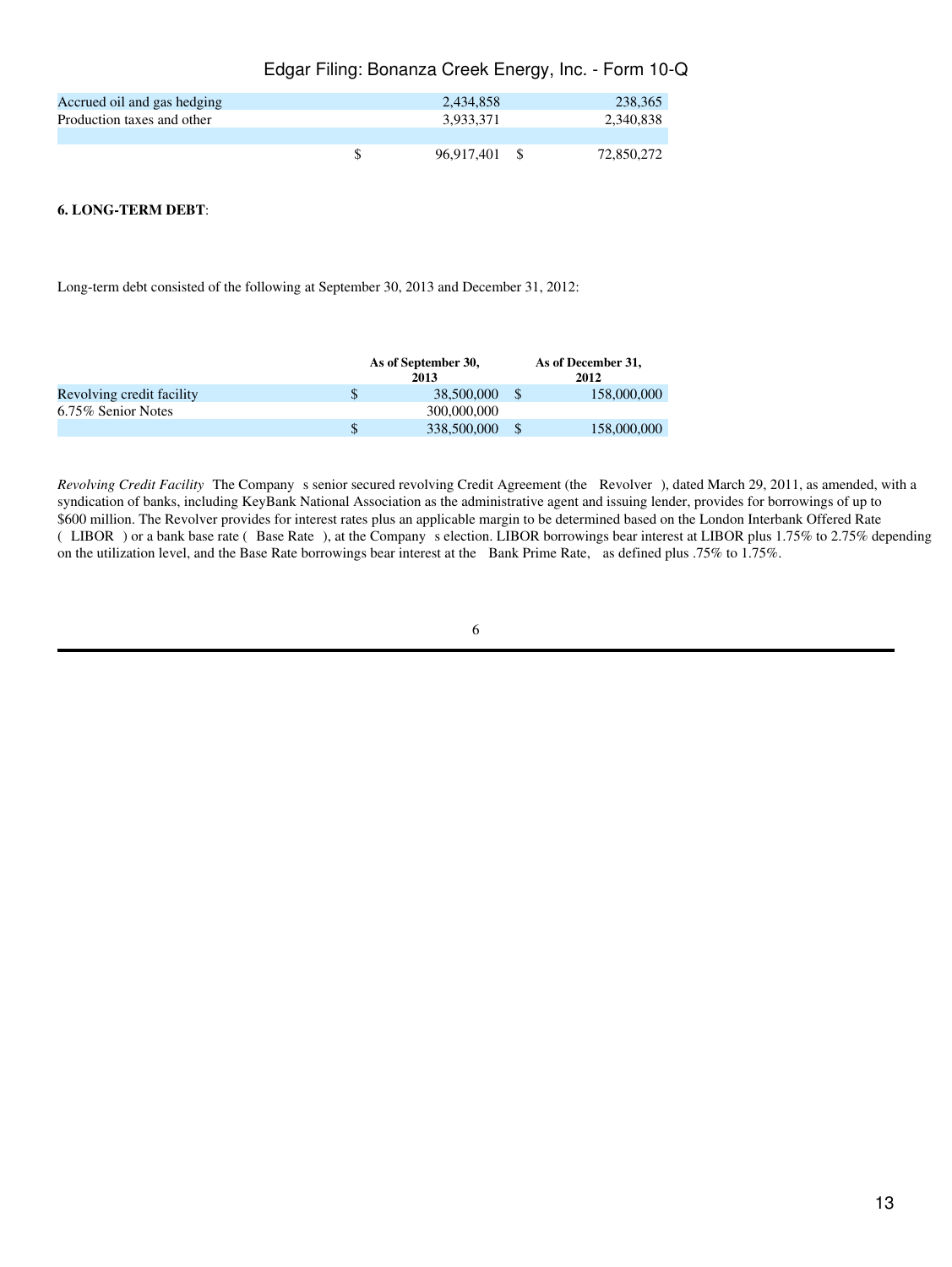#### [Table of Contents](#page-2-0)

The borrowing base under the Revolver was \$330.0 million as of September 30, 2013. The borrowing base is redetermined semiannually by May 15 and November 15 and may be re-determined up to one additional time between such scheduled determinations upon request by the Company or lenders holding 66 and 2/3% of the aggregate commitments. A letter of credit that was issued to the Colorado State Board of Land Commissioners in connection with the Company s lease of acreage in the Wattenberg Field (Wattenberg Field Lease Acquisition) reduces the borrowing base under the Revolver by approximately \$36 million as of September 30, 2013 and will be paid in equal \$12 million increments over the next three years. The Revolver provides for commitment fees ranging from 0.375% to 0.50%, depending on utilization, and restricts, among other items, the payment of dividends, certain additional indebtedness, sale of assets, loans and certain investments and mergers. The Revolver also contains certain financial covenants, which require the maintenance of a minimum current ratio and a minimum debt coverage ratio, as defined. The Company was in compliance with these covenants as of September 30, 2013. The Revolver is collateralized by substantially all the Company s assets and matures on September 15, 2016. As of September 30, 2013, there was \$38.5 million outstanding and the \$36.0 million letter of credit issued under the Revolver, and the Company had \$255.5 million available for future borrowings under the Revolver.

*Senior Notes* On April 9, 2013, the Company issued \$300,000,000 of 6.75% Senior Notes (the Senior Notes). Interest on the Senior Notes began accruing on April 9, 2013, and the Company will pay interest on April 15 and October 15 of each year, which began on October 15, 2013. The Senior Notes mature on April 15, 2021. The Senior Notes are guaranteed on a senior unsecured basis by the Companys existing and future subsidiaries that incur or guarantee certain indebtedness, including indebtedness under the Companys revolving credit facility. The Company may redeem the Senior Notes (i) at any time on or after April 15, 2017 at the redemption price equal to 100% together with accrued and unpaid interest, and (ii) prior to April 15, 2017 at the make-whole redemption prices described in the indenture together with accrued and unpaid interest. The net proceeds from the sale of the Senior Notes were approximately \$292.7 million after deducting \$7.3 million of expenses and underwriting discounts and commissions, and a portion of the proceeds were used to repay all of the then outstanding balance of \$191,500,000 under our revolving credit facility.

The Company filed a Registration Statement on Form S-4 with the SEC, which became effective June 3, 2013 and registered the offering to exchange unregistered Senior Notes for registered Senior Notes, as well as the guarantees of the Senior Notes by the Company s subsidiaries. As of September 30, 2013, all of the existing subsidiaries of the Company are guarantors of the Senior Notes, and all such subsidiaries are 100 percent owned by the Company. The guarantees by the subsidiaries are full and unconditional (except for customary release provisions) and constitute joint and several obligations of the subsidiaries. The Company has no independent assets or operations unrelated to its investments in its consolidated subsidiaries. There are no significant restrictions on the Company s ability or the ability of any subsidiary guarantor to obtain funds from its subsidiaries by such means as a dividend or loan.

#### **7. COMMITMENTS AND CONTINGENT LIABILITIES**:

*Contingent Liabilities* From time to time, the Company is involved in various commercial and regulatory claims, litigation and other legal proceedings that arise in the ordinary course of its business. The Company assesses these claims in an effort to determine the degree of probability and range of possible loss for potential accrual in its consolidated financial statements. In accordance with *ASC 450*, *Contingencies*, an accrual is recorded for a loss contingency when its occurrence is probable and damages can be reasonably estimated based on the anticipated most likely outcome or the minimum amount within a range of possible outcomes. Because legal proceedings are inherently unpredictable and unfavorable resolutions could occur, assessing contingencies is highly subjective and requires judgments about uncertain future events. When evaluating contingencies, the Company may be unable to provide a meaningful estimate due to a number of factors, including the procedural status of the matter in question, the presence of complex or novel legal theories, and/or the ongoing discovery and development of information important to the matters. The Company regularly reviews contingencies to determine the adequacy of its accruals and related disclosures.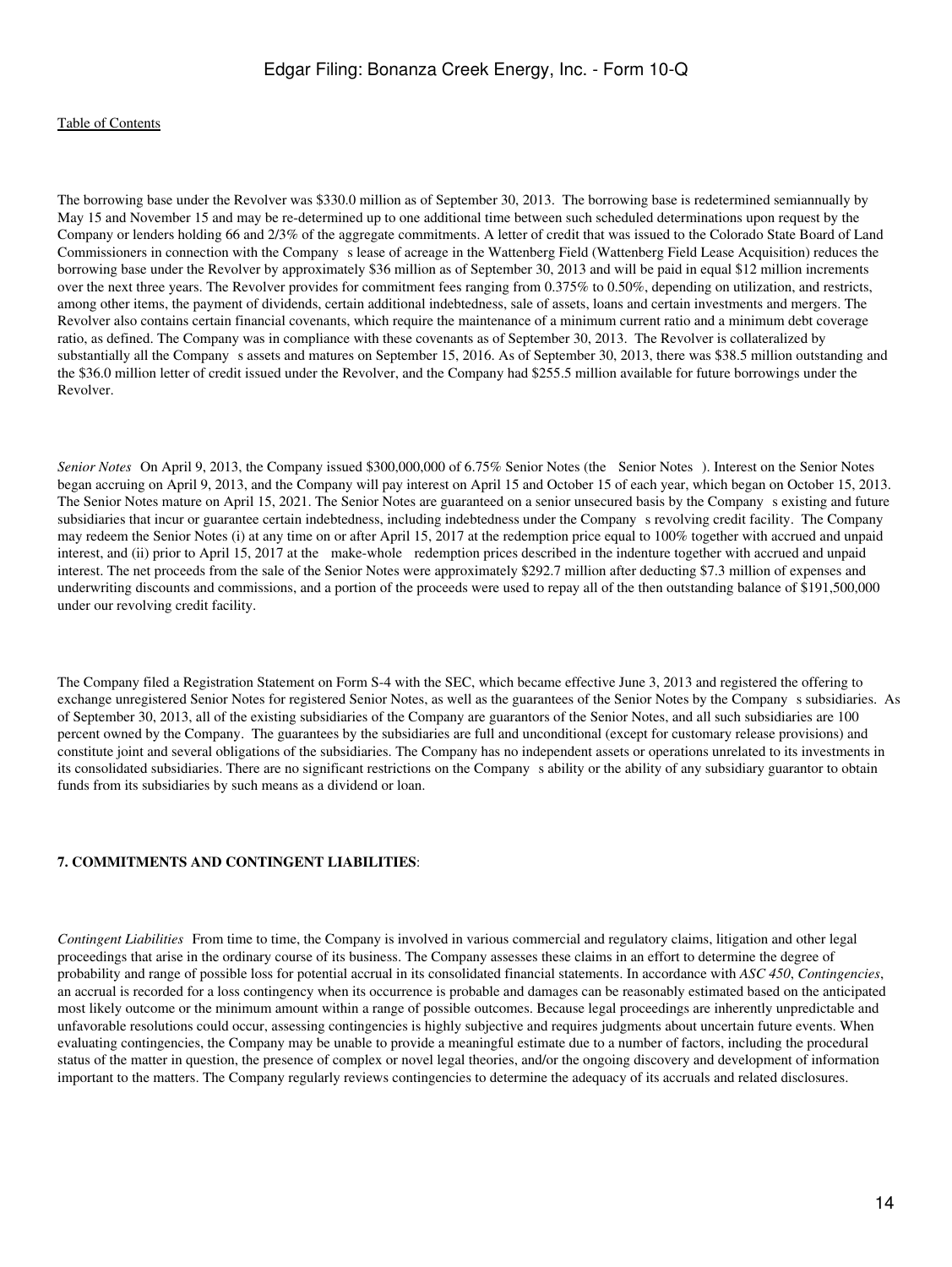*Environmental*The Company is engaged in oil and gas exploration and production and may become subject to certain liabilities as they relate to environmental cleanup of well sites or other environmental restoration or regulation procedures as they relate to the drilling of oil and gas wells and associated operations. Relative to the Company s acquisition of existing or previously drilled well bores, the Company may not be aware of what environmental safeguards were taken at the time such wells were drilled or during such time the wells were operated. Should it be determined that a liability exists with respect to any environmental cleanup or restoration, the liability to cure such a violation could fall upon the Company.

Legal Proceedings From time to time, the Company is subject to legal proceedings and claims that arise in the ordinary course of business. Like other gas and oil producers and marketers, the Companys operations are subject to extensive and rapidly changing federal and state environmental, health and safety and other laws and regulations governing air emissions, wastewater discharges and solid and hazardous waste management activities. As of the date of this filing, there are no material pending or overtly threatened legal actions against the Company of which it is aware.

*Commitments* The Company rents office facilities under various non-cancelable operating lease agreements. The Company s non-cancelable operating lease agreements result in total future minimum non-cancelable lease payments presented below. The Company also has principal payment requirements for its 6.75% Senior Notes and payments on a portion of the Wattenberg Field Lease Acquisition, all of which are presented below: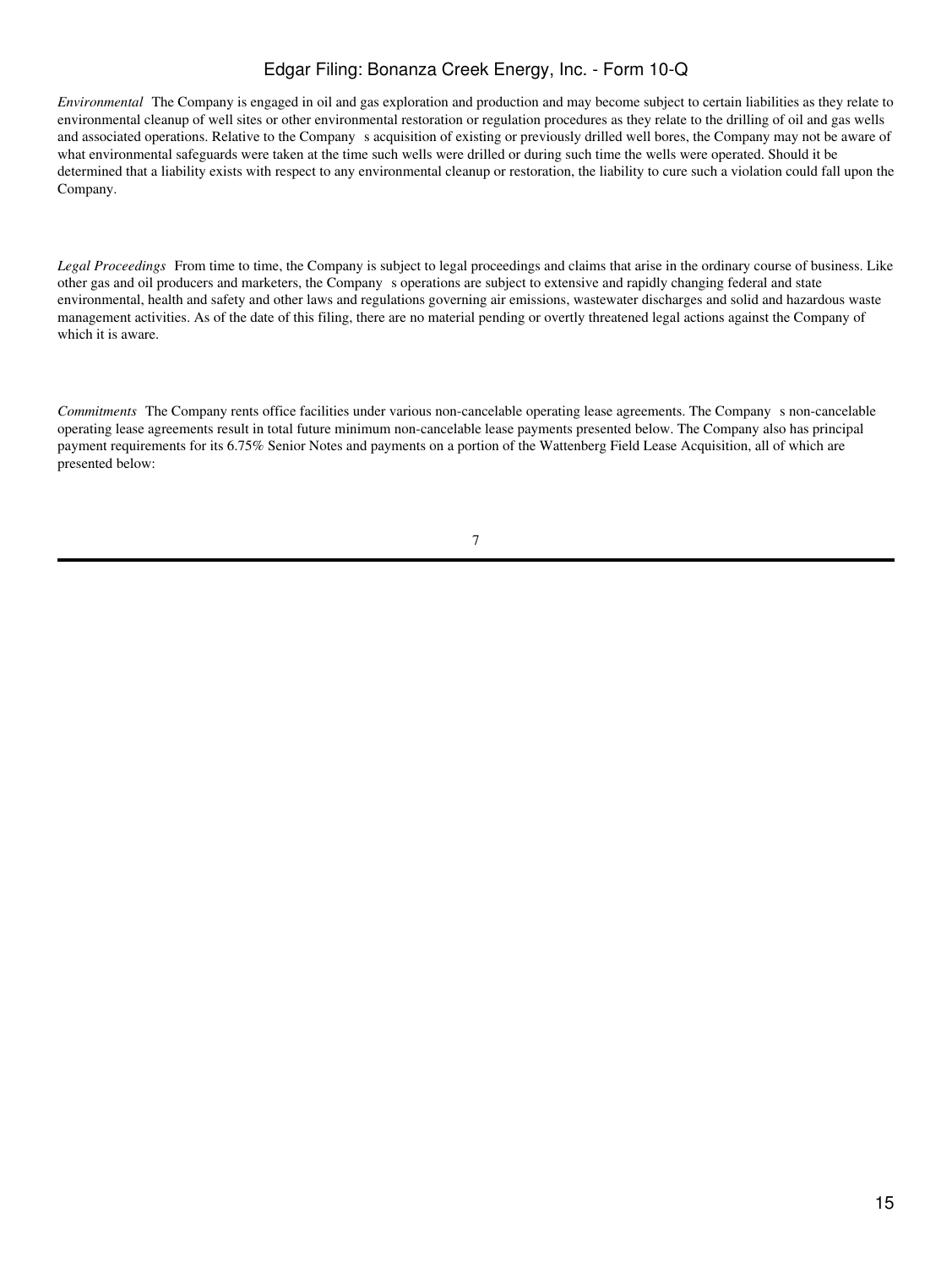|                     | <b>Office Leases</b> | <b>Wattenberg Field</b><br><b>Lease Acquisition</b> | <b>Interest on Senior</b><br><b>Notes</b> | <b>Repayment of</b><br><b>Senior Notes</b> | <b>Total</b> |
|---------------------|----------------------|-----------------------------------------------------|-------------------------------------------|--------------------------------------------|--------------|
| 2013                | \$<br>417,321 \$     |                                                     | \$<br>$10,462,500$ \$                     |                                            | 10,879,821   |
| 2014                | 2,028,651            | 11,999,877                                          | 20,250,000                                |                                            | 34,278,528   |
| 2015                | 2,016,960            | 11,999,877                                          | 20,250,000                                |                                            | 34,266,837   |
| 2016                | 1.742.910            | 11,999,877                                          | 20,250,000                                |                                            | 33,992,787   |
| 2017 and thereafter | 5,690,442            |                                                     | 91,125,000                                | 300,000,000                                | 396,815,442  |
|                     | 11,896,284           | 35,999,631                                          | 162,337,500                               | 300,000,000                                | 510,233,415  |

#### **8. FAIR VALUE MEASUREMENTS**:

The Company follows FASB ASC 820, *Fair Value Measurements and Disclosures*, which defines fair value, establishes a framework for using fair value to measure assets and liabilities, and expands disclosures about fair value measurements. The statement establishes a hierarchy for inputs used in measuring fair value that maximizes the use of observable inputs and minimizes the use of unobservable inputs by requiring that the most observable inputs be used when available. Observable inputs are inputs that market participants would use in pricing the asset or liability developed based on market data obtained from sources independent of the Company. Unobservable inputs are inputs that reflect the Companys assumptions of what market participants would use in pricing the asset or liability developed based on the best information available in the circumstances. The hierarchy is broken down into three levels based on the reliability of the inputs as follows:

Level 1: Quoted prices are available in active markets for identical assets or liabilities;

Level 2: Quoted prices in active markets for similar assets and liabilities that are observable for the asset or liability; or

Level 3: Unobservable pricing inputs that are generally less observable from objective sources, such as discounted cash flow models or valuations.

Financial assets and liabilities are to be classified based on the lowest level of input that is significant to the fair value measurement. The Companys assessment of the significance of a particular input to the fair value measurement requires judgment, and may affect the valuation of the fair value of assets and liabilities and their placement within the fair value hierarchy levels.

The following table presents the Company s financial assets and liabilities that were accounted for at fair value on a recurring basis as of September 30, 2013 by level within the fair value hierarchy:

|                                  | <b>Fair Value Measurements Using</b> |  |           |  |           |  |  |
|----------------------------------|--------------------------------------|--|-----------|--|-----------|--|--|
|                                  | Level 1                              |  | Level 2   |  | Level 3   |  |  |
| Commodity derivative assets      |                                      |  | 940.214   |  | 161.106   |  |  |
| Commodity derivative liabilities |                                      |  | 3.879.369 |  | 6.028.328 |  |  |

The following table presents the Company s financial assets and liabilities that were accounted for at fair value on a recurring basis as of December 31, 2012 by level within the fair value hierarchy:

|                | <b>Fair Value Measurements Using</b> |         |
|----------------|--------------------------------------|---------|
| <b>Level 1</b> | <b>Level 2</b>                       | Level 3 |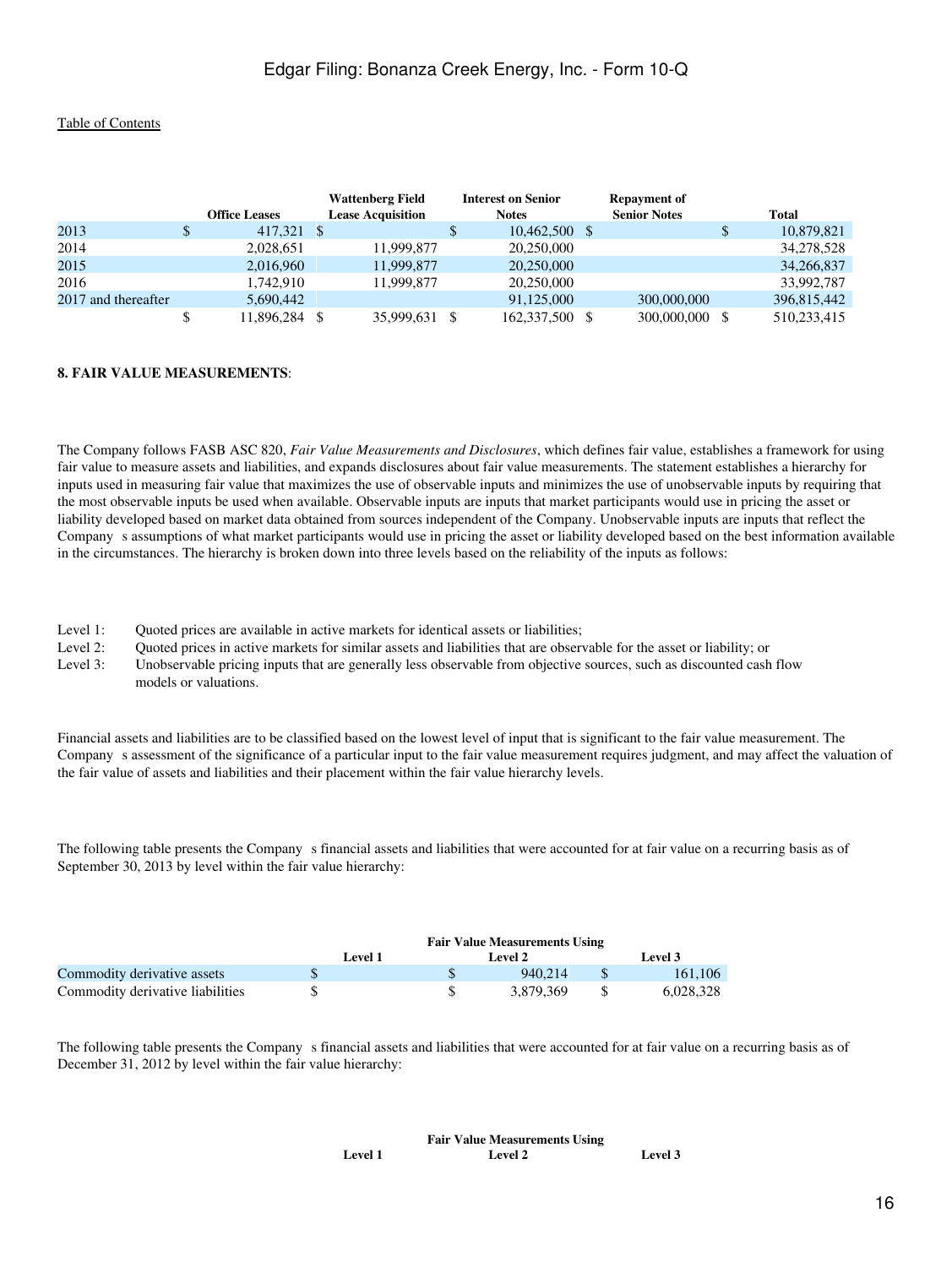| Commodity derivative assets      |  | 450.872 \$   | 1.727.192 |
|----------------------------------|--|--------------|-----------|
| Commodity derivative liabilities |  | 5.173.140 \$ | 1.235.168 |

Fair value of all derivative instruments are estimated with industry-standard models that consider various assumptions, including quoted forward prices for commodities, time value, volatility factors and current market and contractual prices for the underlying instruments, as well as other relevant economic measures. All valuations were compared against counterparty statements to verify the reasonableness of the estimate. The Companys commodity swaps are validated by observable transactions for the same or similar commodity options using the NYMEX futures index, and are designated as Level 2 within the valuation hierarchy. The Company s collars, which are designated as Level 3 within the valuation hierarchy, are not validated by observable transactions with respect to volatility. Presently, all of our hedging arrangements are concentrated with six counterparties, five of which are lenders under our Company s senior secured revolving credit facility.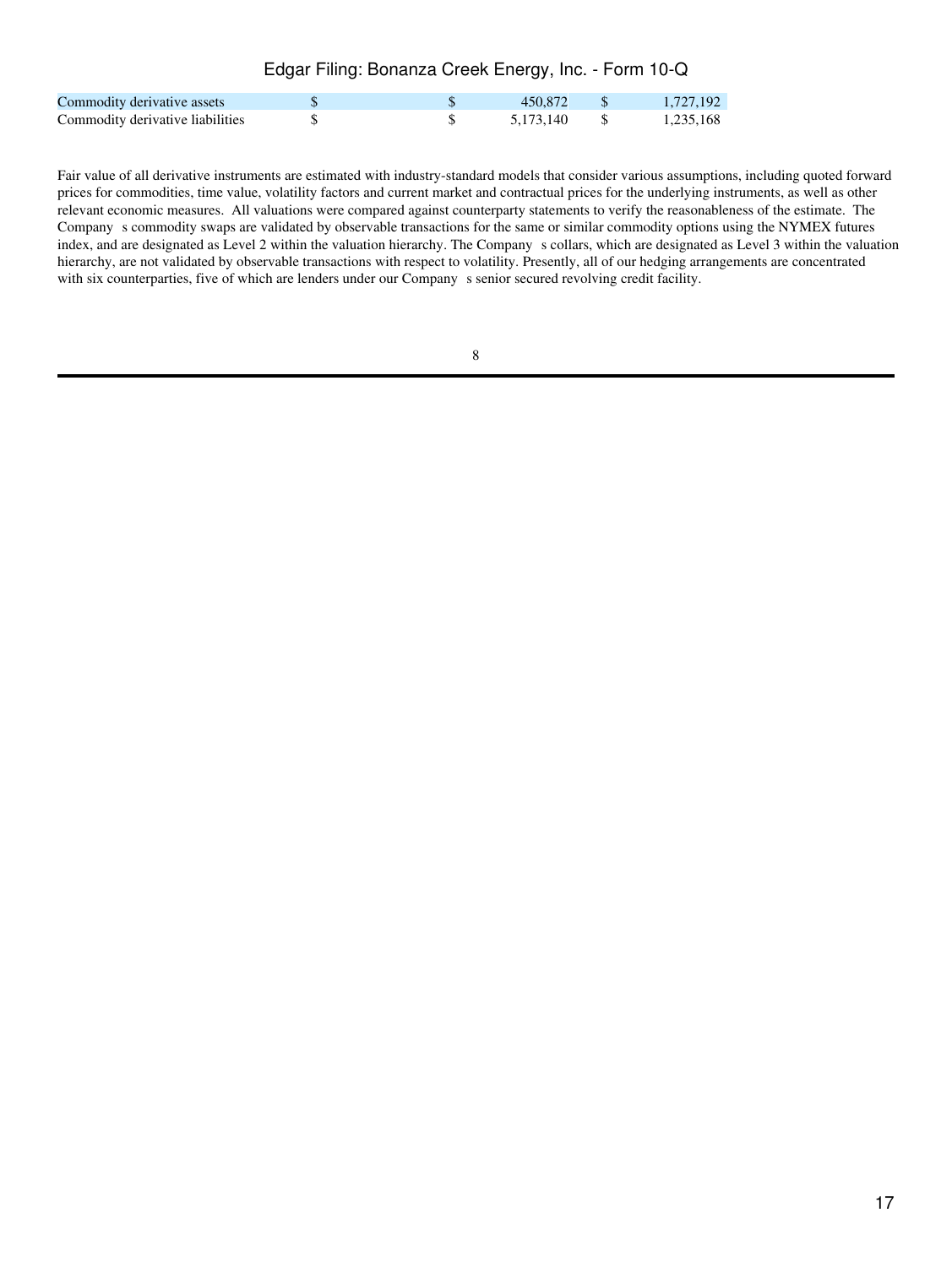The following table reflects the activity for the commodity derivatives measured at fair value using Level 3 inputs during the period from January 1, 2013 through September 30, 2013:

|                                         |              | <b>Derivative Asset</b> | <b>Derivative Liability</b> |             |
|-----------------------------------------|--------------|-------------------------|-----------------------------|-------------|
| Beginning net asset (liability) balance | $\mathbb{S}$ | 1,727,192               |                             | 1,235,168   |
| Net (decrease) increase in fair value   |              | (4,062,935)             |                             | 5,310,842   |
| Net realized (loss) on settlement       |              | (586, 249)              |                             | (1,559,729) |
| New derivatives                         |              | 3,083,098               |                             | 1.042.047   |
| Transfers in (out) of Level 3           |              |                         |                             |             |
| Ending net asset (liability) balance    | \$           | 161.106                 |                             | 6,028,328   |

As of September 30, 2013, the Company s derivative commodity contracts are as follows:

|                                 |                             |                          |                               | <b>Average Short</b> |                            |                              |
|---------------------------------|-----------------------------|--------------------------|-------------------------------|----------------------|----------------------------|------------------------------|
| <b>Settlement Period</b><br>Oil | <b>Swap Volume</b><br>Bbl/d | <b>Fixed Price</b><br>\$ | <b>Collar Volume</b><br>Bbl/d | <b>Floor</b><br>\$   | <b>Average Floor</b><br>\$ | <b>Average Ceiling</b><br>\$ |
| O <sub>4</sub> 2013             | 3,939                       | 93.81                    | 5,022                         |                      | 87.99                      | 101.46                       |
|                                 |                             |                          |                               |                      |                            |                              |
| Q1 2014                         | 2,133                       | 96.19                    | 5,617                         |                      | 86.33                      | 97.09                        |
| Q2 2014                         | 2,126                       | 96.21                    | 4,846                         |                      | 86.55                      | 96.72                        |
| Q3 2014                         | 1,370                       | 94.40                    | 4,326                         |                      | 86.16                      | 96.57                        |
| O <sub>4</sub> 2014             | 1,370                       | 94.40                    | 4,326                         |                      | 86.16                      | 96.57                        |
|                                 |                             |                          |                               |                      |                            |                              |
| O1 2014                         |                             |                          | 1,000                         | 60.00                | 85.00                      | 99.50                        |
| O <sub>2</sub> 2014             |                             |                          | 1,000                         | 60.00                | 85.00                      | 99.50                        |
| Q3 2014                         |                             |                          | 1,000                         | 60.00                | 85.00                      | 99.50                        |
| O <sub>4</sub> 2014             |                             |                          | 1.000                         | 60.00                | 85.00                      | 99.50                        |
|                                 |                             |                          |                               |                      |                            |                              |
| FY 2015                         |                             |                          | 1,500                         | 60.00                | 80.00                      | 98.15                        |
|                                 |                             |                          |                               |                      |                            |                              |

| Gas     | MMBtu/d | J    |
|---------|---------|------|
| Q4 2013 | 166     | 6.40 |

The table below contains a summary of all the Company s derivative positions reported on the consolidated balance sheet as of September 30, 2013:

| <b>Derivatives</b>    | <b>Balance Sheet Location</b>  | <b>Fair Value</b> |
|-----------------------|--------------------------------|-------------------|
| Asset                 |                                |                   |
| Commodity derivatives | Current derivative assets      | 620,446           |
| Commodity derivatives | Long-term derivative assets    | 480,874           |
| Liability             |                                |                   |
| Commodity derivatives | Current derivative liability   | (9,613,257)       |
| Commodity derivatives | Long-term derivative liability | (294, 440)        |
| Total                 |                                | (8,806,377)       |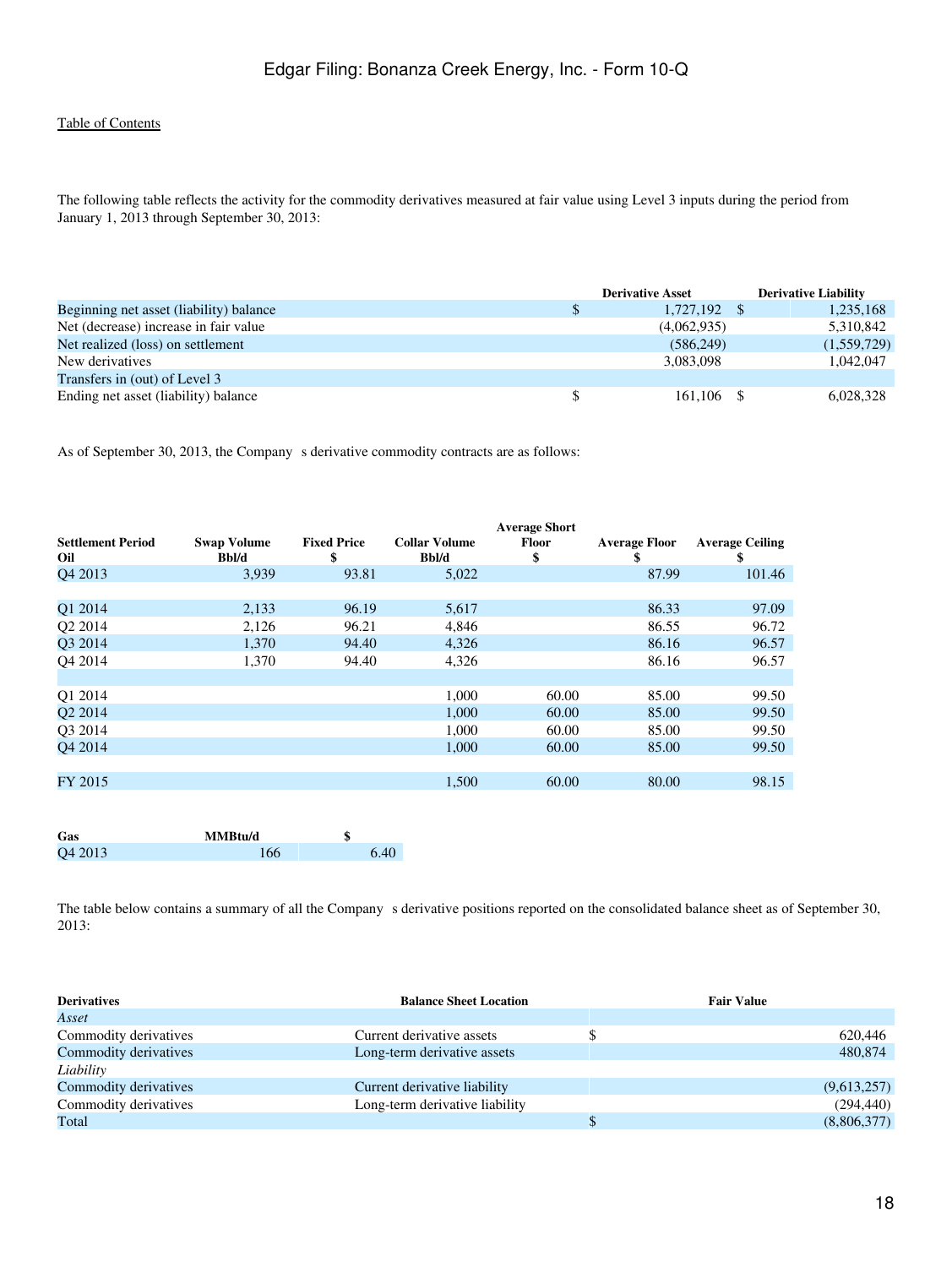Realized gains and losses on commodity derivatives and the unrealized gains or losses are recorded in other income (expense).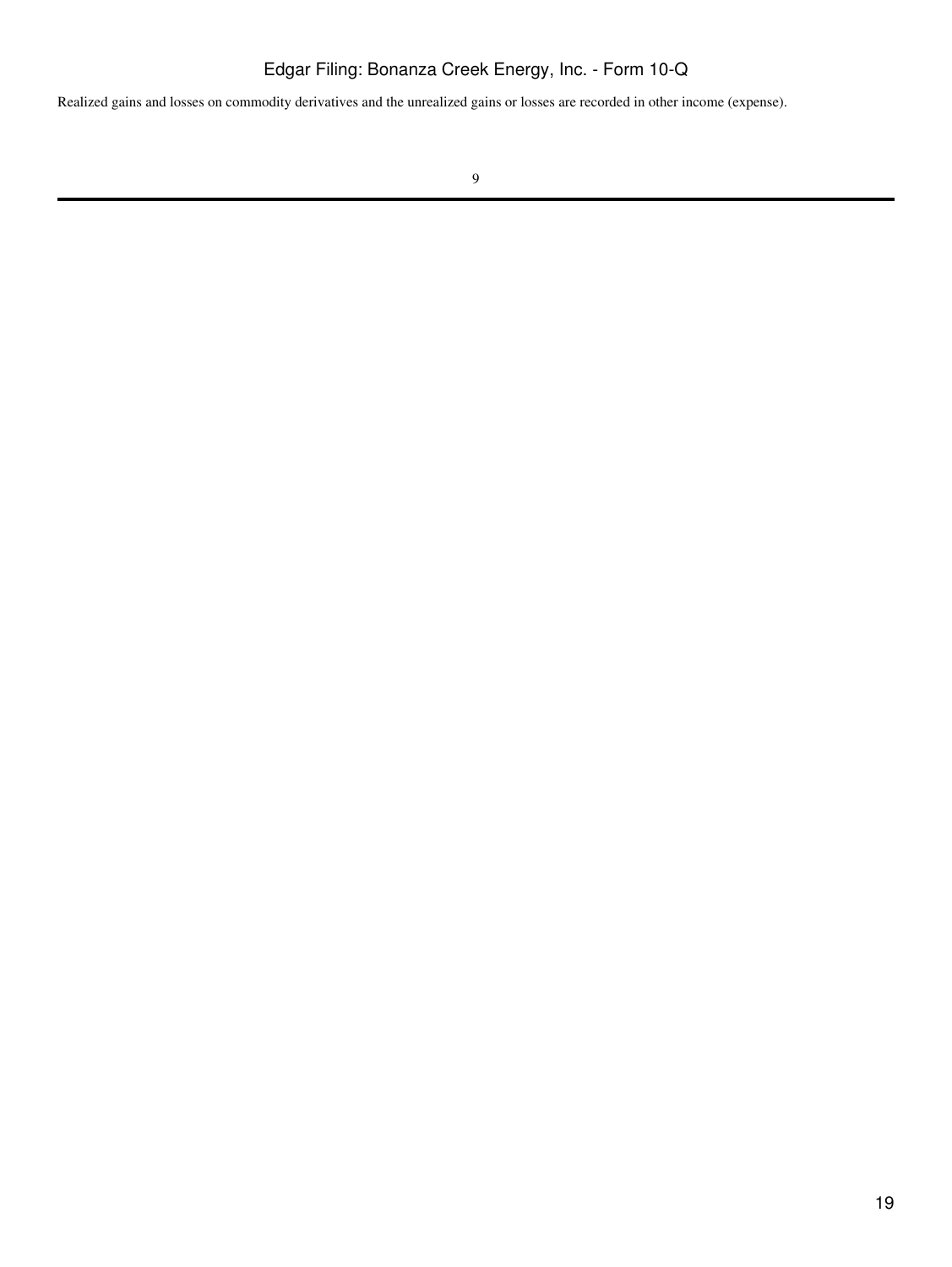*Asset Retirement Obligation*Upon completion of wells and natural gas plants, the Company records an asset retirement obligation at fair value using Level 3 assumptions.

*Proved Oil and Gas Properties* Proved oil and gas property costs are evaluated for impairment and reduced to fair value when there is an indication that the carrying costs exceed the sum of the undiscounted cash flows. The Company uses Level 3 inputs and the income valuation technique, which converts future amounts to a single present value amount, to measure the fair value of proved properties through an application of discount rates and price forecasts selected by the Companys management. The calculation of the discount rate is a significant management estimate based on the best information available and estimated to be 10 percent for the nine months ended September 30, 2013. Management believes that the discount rate is representative of current market conditions and reflects the following factors: estimate of future cash payments, expectations of possible variations in the amount and/or timing of cash flows, the risk premium, and nonperformance risk. The price forecast is based on New York Mercantile Exchange (NYMEX) strip pricing, adjusted for basis differentials. Future operating costs are also adjusted as deemed appropriate for these estimates.

#### **9. STOCKHOLDERS EQUITY:**

*Management Incentive Plan* On December 23, 2010, the Company established the Management Incentive Plan (the Plan or MIP) for the benefit of certain employees, officers and other individuals performing services for the Company. Ten thousand shares of Class B common stock were available under the Plan and these shares were converted into 437,787 shares of restricted common stock upon completion of our initial public offering (IPO). The conversion rate was determined based on a formula factoring in the rate of return to the pre-IPO common stockholders. The 437,787 shares of common stock that were granted to employees were valued at \$17.00 per share on the grant date and vest over a three year period. For the three and nine months ended September 30, 2013, stock-based compensation expense related to the MIP grant was approximately \$0.8 million and \$1,926,000, respectively, and, as of September 30, 2013, there was approximately \$2,690,000 of unrecognized compensation costs related to the unvested restricted common stock granted under the MIP. That cost is expected to be recognized over a period of 1.25 years. The MIP has been terminated such that there will be no future grants thereunder.

*BCEC Investment Trust* The BCEC Investment Trust was formed to hold shares of our common stock received by Bonanza Creek Energy Company, LLC, our predecessor, in connection with our December 23, 2010 corporate restructuring. On February 5, 2013, 13,825 previously issued shares of our common stock that were fully vested and held by the BCEC Investment Trust were distributed to former employees. While the shares had been issued in December 2010, for accounting purposes, the date of distribution to former employees was considered the grant date, and these shares were valued at the closing price of our common stock on the grant date, which was \$34.18 per share. On February 11, 2013, 59,372 previously issued shares of our common stock that were fully vested and held by the BCEC Investment Trust were distributed to certain current employees. While the shares had been issued in December 2010, for accounting purposes, the date of distribution to employees was considered the grant date, and these shares were valued at the closing price of our common stock on the grant date, which was \$34.89 per share. These distributions resulted in a stock-based compensation expense of \$ and \$2,741,000, respectively, related to the BCEC Investment Trust during the three and nine month periods ended September 30, 2013.

*2011 Long Term Incentive Plan.* During 2012, the Company granted 703,246 shares of restricted common stock under its 2011 Long Term Incentive Plan (the LTIP) to officers and certain key employees. For accounting purposes, these shares are valued at the closing price of our common stock on the grant date and compensation expense is recognized over the vesting period. These shares will vest annually in one-third increments over three years. For the three and nine months ended September 30, 2013, stock-based compensation expense related to the 2012 LTIP grants was approximately \$1.0 million and \$3,151,000, respectively, and, as of September 30, 2013, there remained \$5,877,000 of unrecognized compensation costs related to the unvested restricted common stock granted under the LTIP. That cost is expected to be recognized over the next 2.17 years.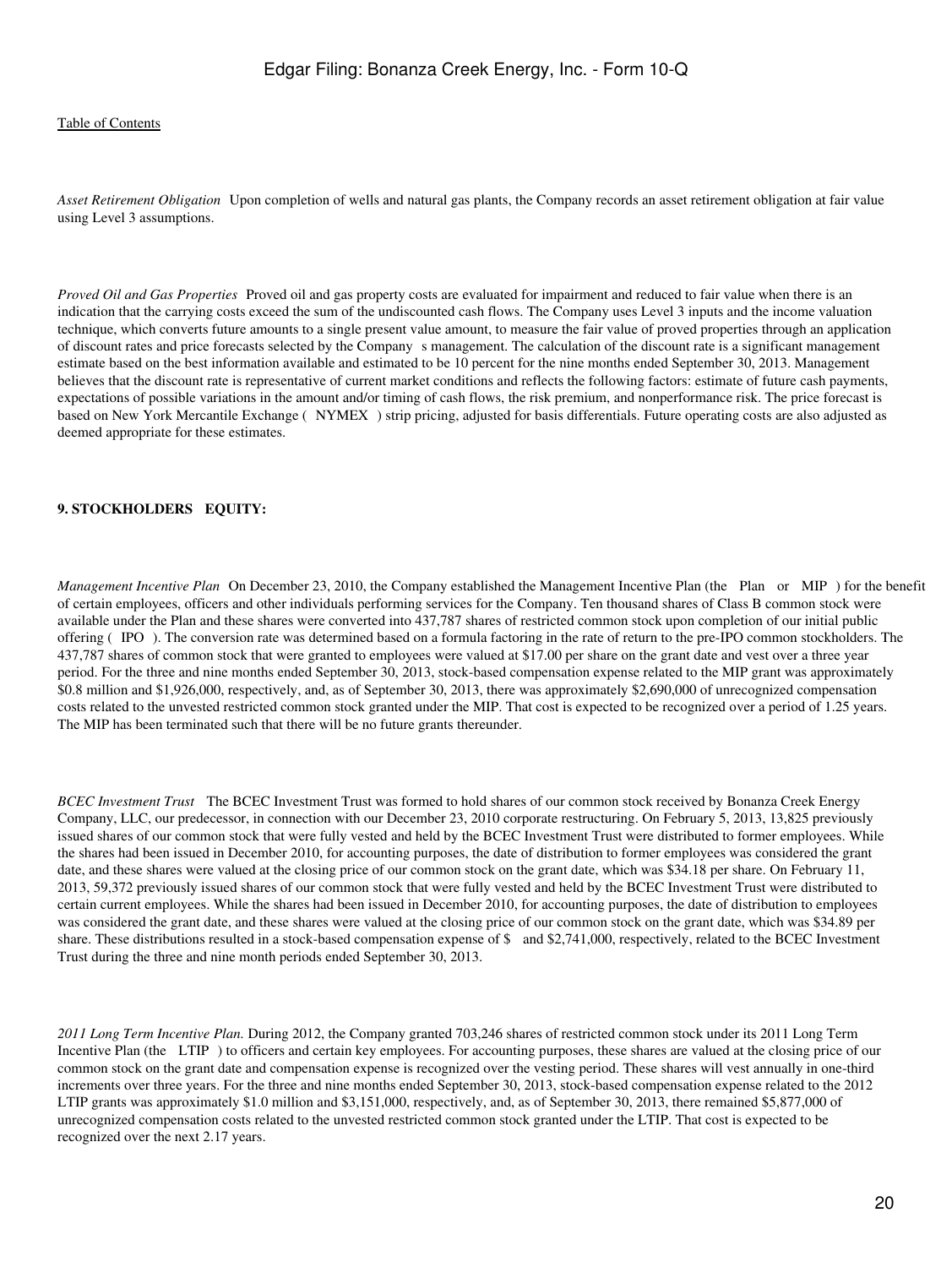During 2013, the Company granted 265,066 shares of restricted common stock under the LTIP to officers and employees. For accounting purposes, these shares are valued at the closing price of our common stock on the grant date and compensation expense is recognized over the vesting period. These shares will vest annually in one-third increments over three years. For the three and nine months ended September 30, 2013, stock-based compensation expense related to the 2013 LTIP grants was approximately \$0.8 million and \$1,645,000, respectively, and, as of September 30, 2013, there remained \$8,450,000 of unrecognized compensation costs related to the unvested restricted stock granted under the LTIP. That cost is expected to be recognized over the next 3.0 years.

During 2013, the Company granted 41,622 Performance Stock Units (PSUs) under the LTIP to certain officers. The number of shares of the Companys common stock that may be issued to settle PSUs ranges from zero to two times the number of PSUs awarded and is determined based on the Companys performance over a three-year measurement period. The performance criterion for the PSUs is based on a comparison of the Companys Total Shareholder Return (TSR) for the measurement period compared with the TSRs of a group of peer companies for the measurement period. Expense associated with PSUs is recognized as general and administrative expense over the vesting period. The fair value of the PSUs was measured at the grant date with a stochastic process method using the Geometric Brownian Motion Model (GBM Model). For the three and nine months ended September 30, 2013, stock-based compensation expense related to the 2013 LTIP PSU grants was approximately \$102,000 and \$253,000, respectively, and, as of September 30, 2013, there remained \$1,094,000 of unrecognized compensation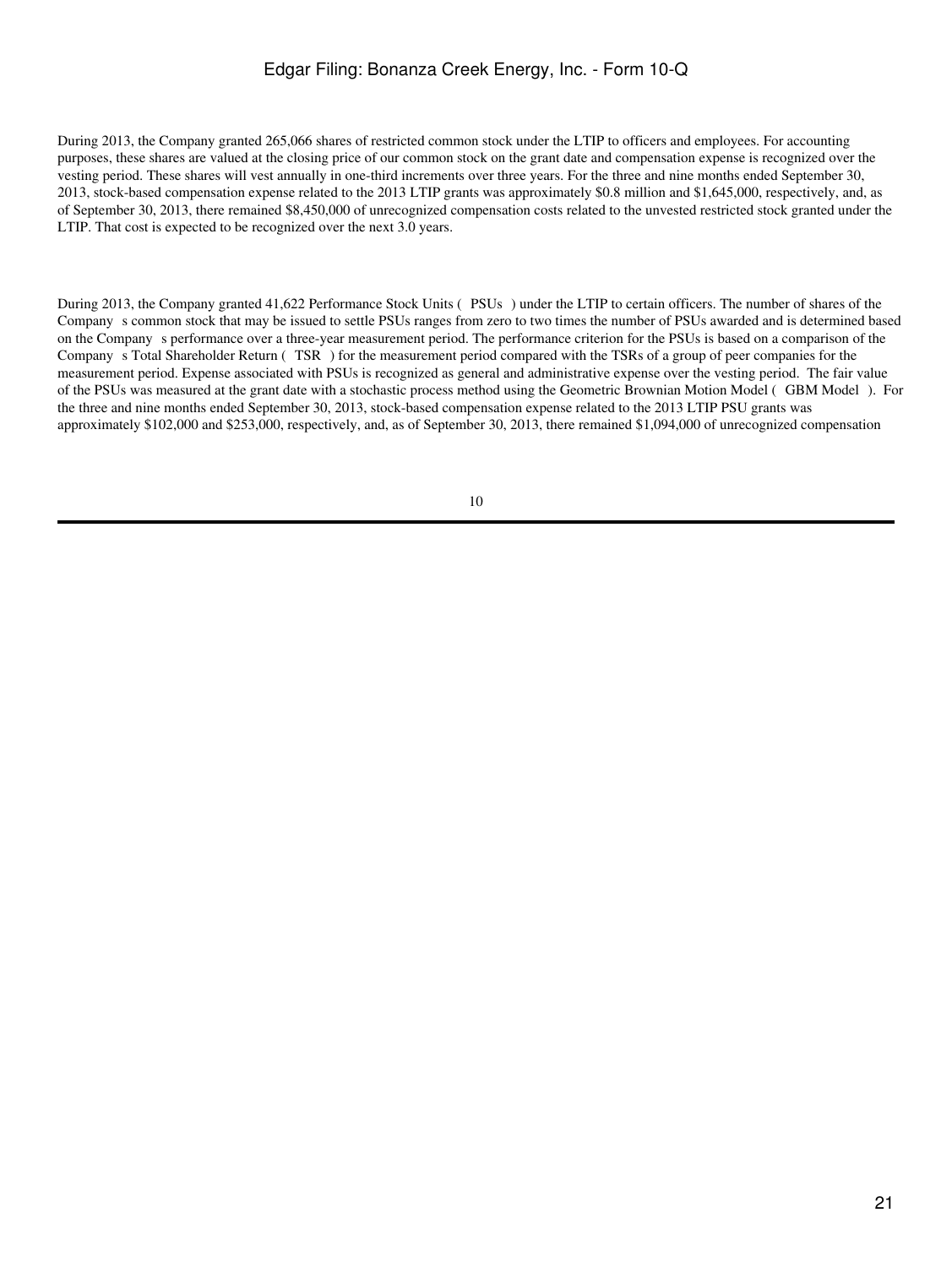cost as of September 30, 2013 related to the unvested PSUs granted under the LTIP. That cost is expected to be recognized over the next 2.25 years.

#### **10. EARNINGS PER SHARE:**

The Company computes basic net income per share using the weighted average number of shares of common stock outstanding during the period. Diluted net income per share is computed using the weighted average number of shares of common stock and, if dilutive, potential shares of common stock outstanding during the period. The potentially dilutive shares are related to the 2013 PSU grants to certain officers. The number of shares of the Company s common stock that may be issued to settle PSUs ranges from zero to two times the number of PSUs awarded and is determined based on the Companys performance over a three-year measurement period. The treasury stock method is used to measure the dilutive impact of potentially dilutive shares.

The following table details the potential weighted average dilutive and anti-dilutive securities for the periods presented.

|                                                       | <b>Three Months</b><br>Ended<br>September 30<br>2013 | <b>Three Months</b><br>Ended<br>September 30<br>2012 | <b>Nine Months</b><br>Ended<br>September 30<br>2013 | <b>Nine Months</b><br>Ended<br>September 30<br>2012 |
|-------------------------------------------------------|------------------------------------------------------|------------------------------------------------------|-----------------------------------------------------|-----------------------------------------------------|
| Basic weighted average number of common shares        |                                                      |                                                      |                                                     |                                                     |
| outstanding                                           | 40.266.516                                           | 39,477,101                                           | 40,209,752                                          | 39,476,133                                          |
| Dilution effect of stock-based compensation awards at |                                                      |                                                      |                                                     |                                                     |
| end of period                                         | 54.572                                               |                                                      | 56,279                                              |                                                     |
| Diluted weighted average number of common shares      |                                                      |                                                      |                                                     |                                                     |
| outstanding                                           | 40,321,088                                           | 39,477,101                                           | 40,266,031                                          | 39,476,133                                          |
| Anti-dilutive stock-based compensation awards         | 176.436                                              |                                                      | 157.934                                             |                                                     |

#### **11. SUBSEQUENT EVENTS:**

On November 6, 2013, the lenders under the Company s revolving credit facility completed their semi-annual borrowing base redetermination which resulted in an increase of the available borrowing base to \$450 million. Pursuant to the corresponding amendment, the Company elected to limit bank commitments at \$330 million while reserving the option to access, at the Companys request, the full \$450 million prior to the next semi-annual redetermination. The maturity date of the credit facility was also extended by one year to September 15, 2017.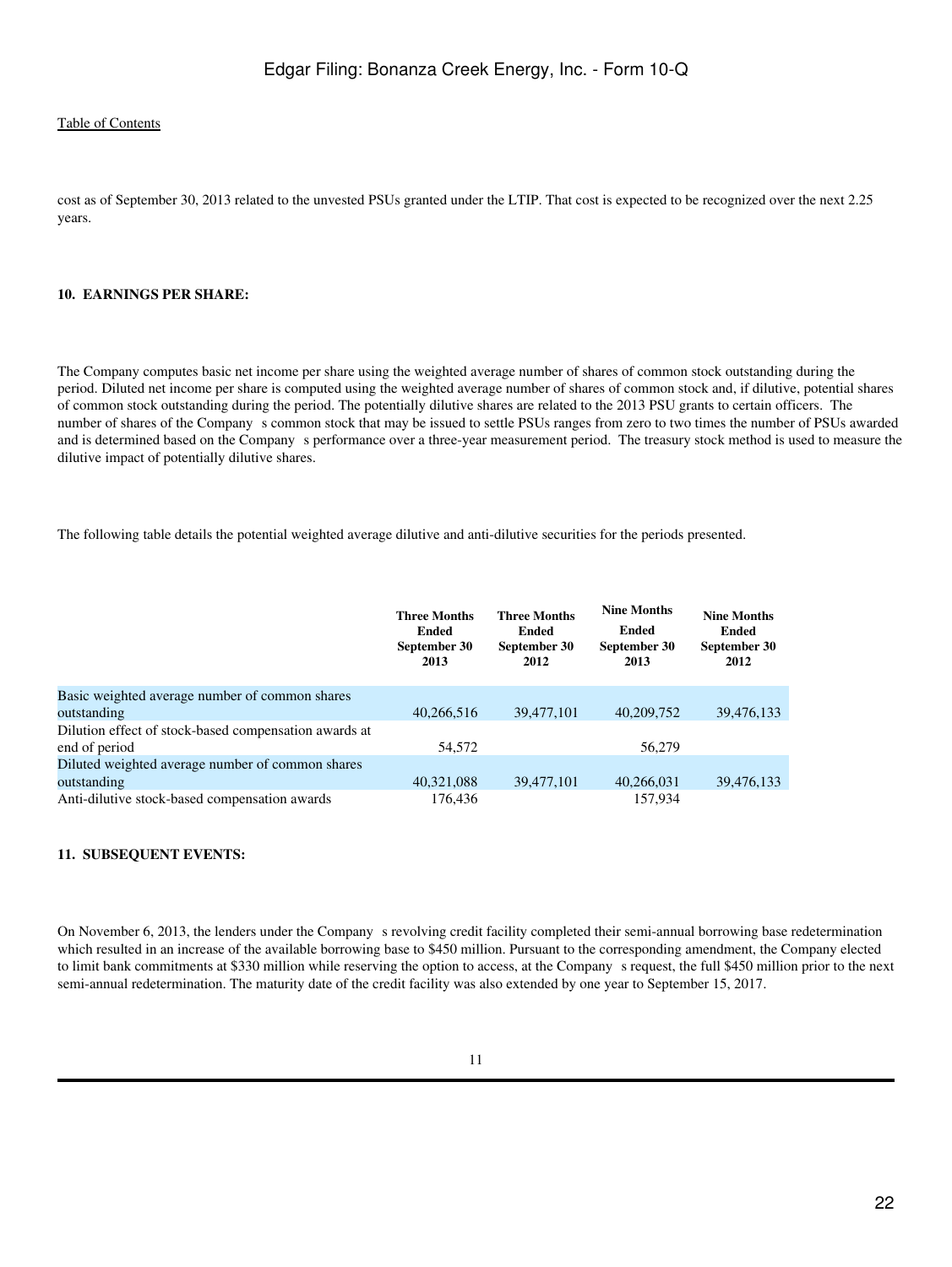#### <span id="page-22-0"></span>Item 2. Management s Discussion and Analysis of Financial Condition and Results of Operations.

The following discussion and analysis of our financial condition and results of operations should be read in conjunction with Management s *Discussion and Analysis of Financial Condition and Results of Operations contained in our Annual Report on Form 10-K for the year ended December 31, 2012 (the 2012 Annual Report), as well as the unaudited condensed consolidated financial statements and notes thereto included in this Quarterly Report on Form 10-Q (this Report).*

#### **Executive Summary**

Bonanza Creek Energy, Inc. (BCEI or, together with our consolidated subsidiaries, the Company, we, us, or our) is a Denver-based explorat and production company focused on the extraction of oil and associated liquids-rich natural gas in the United States. Our predecessors were founded in 1999 and we went public in December 2011. Our shares of common stock are listed for trading on the NYSE under the symbol BCEI.

Despite the uncertainty surrounding the global economy and volatility in commodity prices, we believe the economic returns and organic growth generated by our portfolio of oil and gas assets positions us well moving forward. Our operations are focused in the Wattenberg Field in Colorado and the Cotton Valley sands of southern Arkansas. The low risk, oily and stable production profile of our Arkansas assets provides a strong cash flow base from which to develop the Niobrara and Codell formations in Colorado. Our corporate strategy is to create shareholder value by increasing production in our current assets, while opportunistically seeking strategic acquisitions in other high return basins across the United States where we can apply our core competencies of horizontal drilling and fracture stimulation. We maintain a high working interest in our properties.

#### *Third Quarter 2013 Financial and Operating Highlights*

• We increased production by 88% to 1,624.3 MBoe in the third quarter of 2013 from 865.0 MBoe in the third quarter of 2012. Oil and NGL production represented 72% of total production, despite negative impacts on production from vertical wells in the Wattenberg Field. The negative impacts on production from these vertical wells were due to high gas gathering pipeline pressures and curtailment of production to comply with emissions standards.

• We generated net income of \$17.8 million (including approximately \$17.9 million from continuing operations), as compared with \$3.4 million (including approximately \$1.6 million from continuing operations) for the third quarter of 2012. The increase in net income (including net income from continuing operations) as compared to the third quarter of 2012 was related to an 88% increase in Boe production with a corresponding 15% increase to the average sales price per Boe.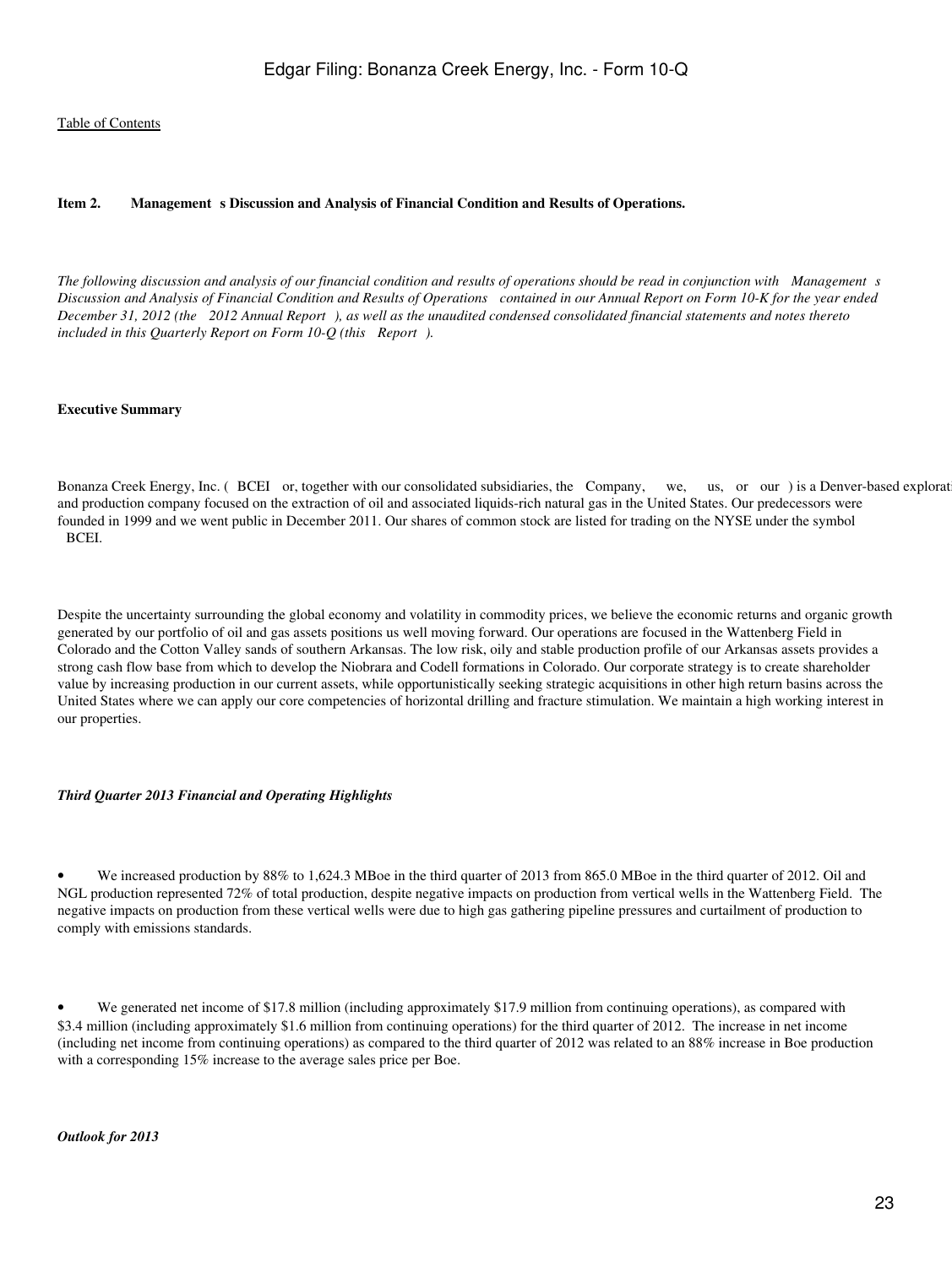We continue to monitor the outlook for the global economy and numerous critical factors, including the United States federal budget deficit and long-term fiscal situation and the European debt crisis, and their potential impacts on global economic growth and commodity prices. Because the global economic outlook and commodity price environment are uncertain, we have planned a flexible capital spending program. We estimate our total capital expenditures for 2013 to be approximately \$460 to \$475 million, allocated approximately 80% to the Wattenberg Field and 20% to southern Arkansas. During the nine months ended September 30, 2013, we incurred capital expenditures of \$331.4 million. Actual capital expenditures are subject to a number of factors, including economic conditions and commodity prices, and the Company may reduce or augment the budget as appropriate. This capital investment is expected to produce 2013 average sales volumes of 14,500 to 16,000 Boe/d, while maintaining a strong oil and liquids profile.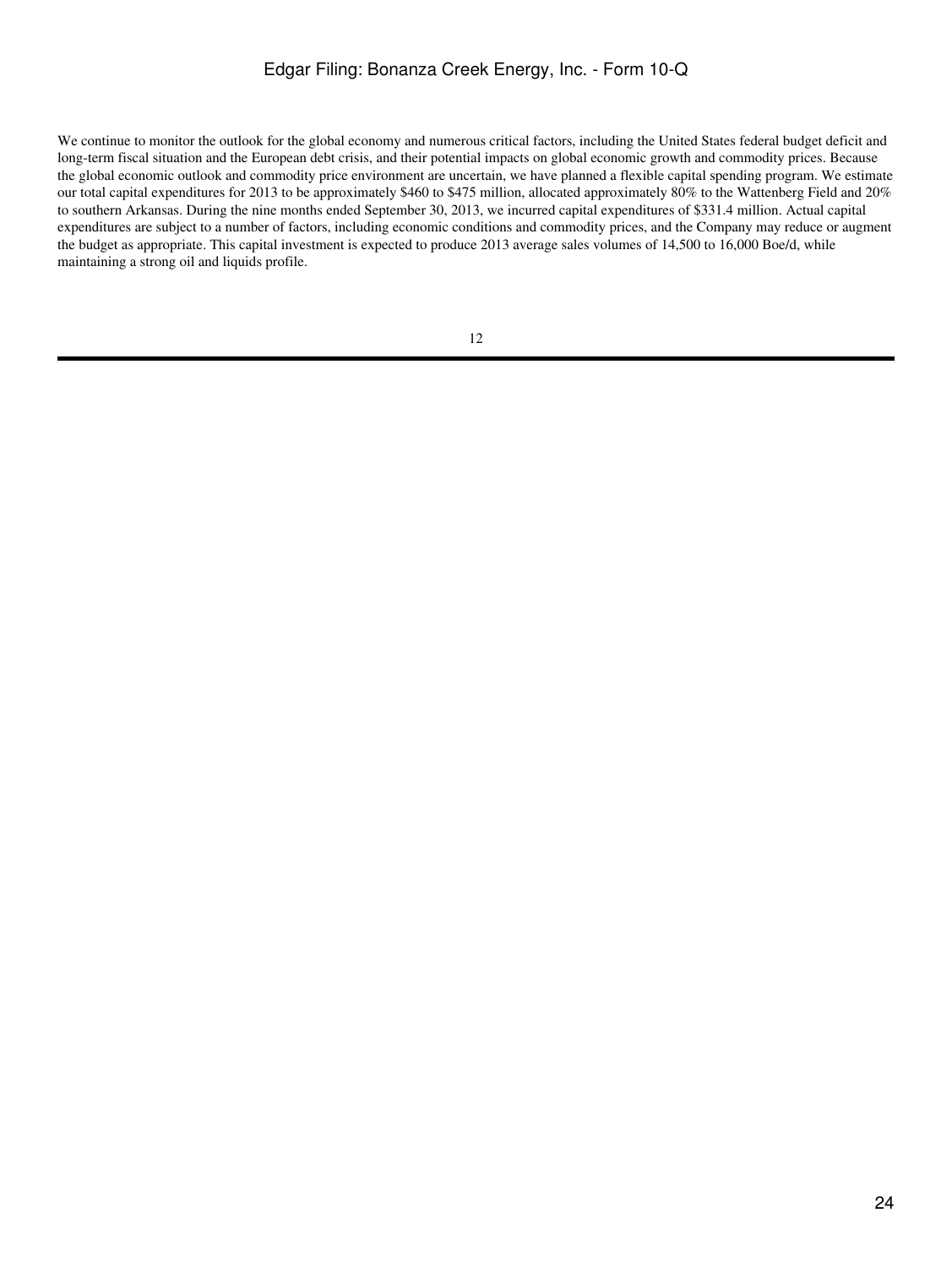#### **Results for Continuing Operations**

*Three Months Ended September 30, 2013 Compared To Three Months Ended September 30, 2012*

#### *Revenues*

The following table summarizes our revenues and production data for the periods indicated.

#### **Three Months Ended September 30, 2013 2012 Change Percent Change (In thousands, except per unit amounts) Revenues:** Crude oil sales \$ 108,263 \$ 49,755 \$ 58,508 118% Natural gas sales 12,297 12,297 4,668 7,629 163% Natural gas liquids sales 5,387 3,757 1,630 43% CO2 sales 26 148 (122) (82)% Product revenues  $$ 125,973 \quad $ 58,328 \quad $ 67,645$  116%

|                                  | Three Months Ended September 30, |         |               |                          |  |
|----------------------------------|----------------------------------|---------|---------------|--------------------------|--|
|                                  | 2013                             | 2012    | <b>Change</b> | Percent<br><b>Change</b> |  |
| <b>Sales volumes:</b>            |                                  |         |               |                          |  |
| Crude oil (MBbls)                | 1,078.6                          | 567.0   | 511.6         | 90%                      |  |
| Natural gas (MMcf)               | 2,687.7                          | 1,388.6 | 1,299.1       | 94%                      |  |
| Natural gas liquids (MBbls)      | 97.7                             | 66.6    | 31.1          | 47%                      |  |
| Crude oil equivalent $(MBoe)(1)$ | 1.624.3                          | 865.0   | 759.3         | 88%                      |  |

|                                      | Three Months Ended September 30, |        |    |       |   |               |                          |
|--------------------------------------|----------------------------------|--------|----|-------|---|---------------|--------------------------|
|                                      |                                  | 2013   |    | 2012  |   | <b>Change</b> | Percent<br><b>Change</b> |
| <b>Average Sales Prices (before</b>  |                                  |        |    |       |   |               |                          |
| $hedging(2)$ :                       |                                  |        |    |       |   |               |                          |
| Crude oil (per Bbl)                  | \$                               | 100.37 | \$ | 87.75 | S | 12.62         | 14%                      |
| Natural gas (per Mcf)                |                                  | 4.58   |    | 3.36  |   | 1.22          | 36%                      |
| Natural gas liquids (per Bbl)        |                                  | 55.14  |    | 56.41 |   | (1.27)        | $(2)\%$                  |
| Crude oil equivalent (per Boe) $(1)$ |                                  | 77.54  |    | 67.26 |   | 10.28         | 15%                      |

|                                                 | 2013  | 2012  | Change | Percent<br><b>Change</b> |
|-------------------------------------------------|-------|-------|--------|--------------------------|
| <b>Average Sales Prices (after hedging)(2):</b> |       |       |        |                          |
| Crude oil (per Bbl)                             | 93.88 | 86.89 | 6.99   | 8%                       |
| Natural gas (per Mcf)                           | 4.62  | 3.65  | 0.97   | 27%                      |

**Three Months Ended September 30,**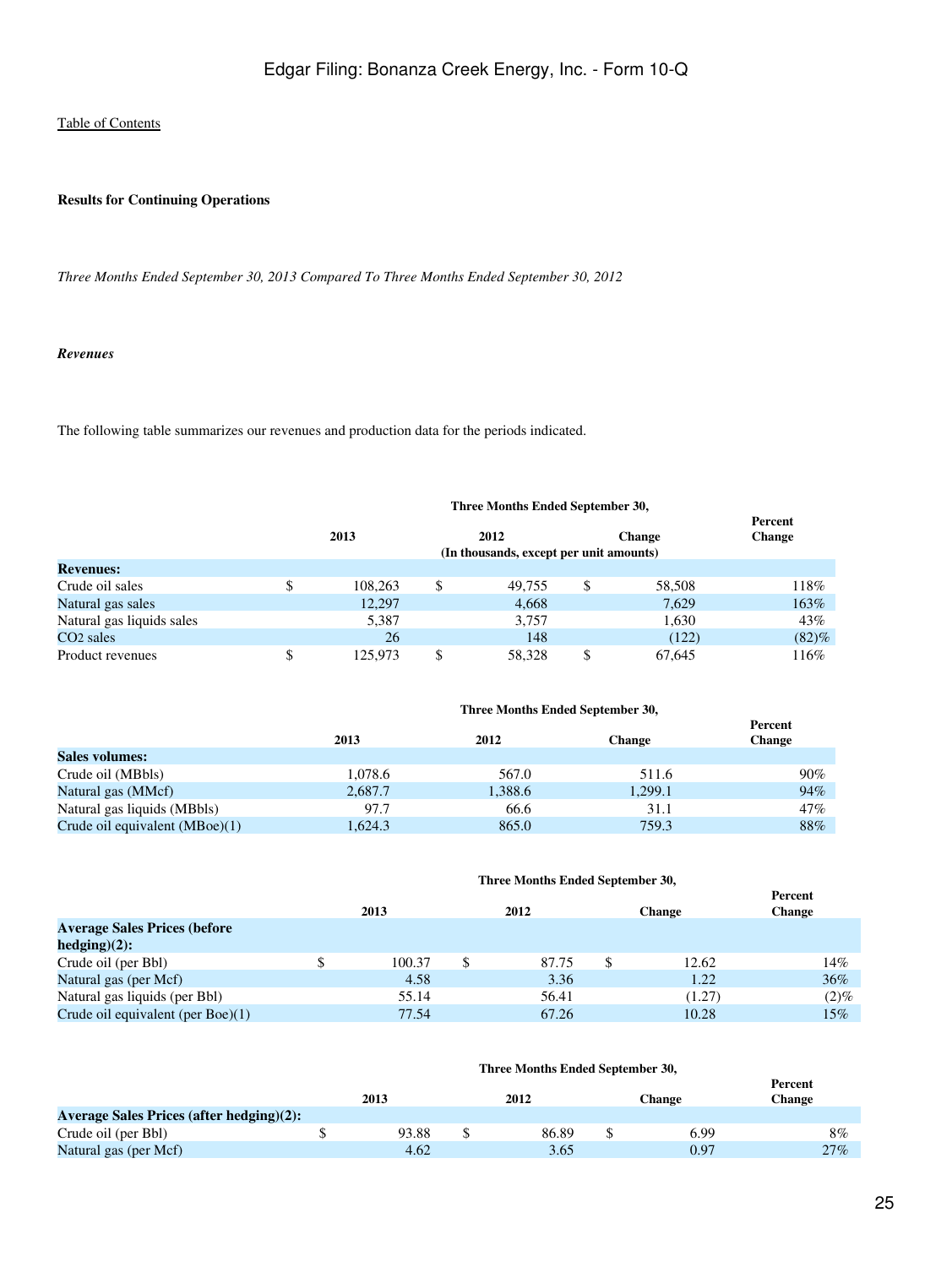| Edgar Filing: Bonanza Creek Energy, Inc. - Form 10-Q |       |       |        |         |  |  |  |  |
|------------------------------------------------------|-------|-------|--------|---------|--|--|--|--|
| Natural gas liquids (per Bbl)                        | 55.14 | 56.41 | (1.27) | $(2)\%$ |  |  |  |  |
| Crude oil equivalent (per Boe) $(1)$                 | 73.31 | 67.15 | 6.16   | $9\%$   |  |  |  |  |

(1) Determined using the ratio of 6 Mcf of natural gas to 1 Bbl of crude oil. Excludes CO2 sales.

(2) Although we do not designate our derivatives as cash flow hedges for financial statement purposes, the derivatives do economically hedge the price we receive for crude oil and natural gas.

Revenues increased by 116%, to \$126.0 million for the three months ended September 30, 2013 compared to \$58.3 million for the three months ended September 30, 2012, due to increased production and higher crude oil and natural gas prices. Oil, natural gas, and natural gas liquids production increased 90%, 94%, and 47%, respectively, during the three months ended September 30, 2013, as compared to the three months ended September 30, 2012. During the period from September 30, 2012 through September 30, 2013, we drilled and completed 80 gross (71.8 net) wells in the Rockies and 47 gross (41.0 net) wells in southern Arkansas. The increased volumes are a direct result of the \$340.8 million expended for drilling and completion during the year ended December 31, 2012, and the \$331.4 million expended during the nine months ended September 30, 2013. Oil prices increased from an average per barrel rate of \$87.75 in the third quarter of 2012 to a per barrel rate of \$100.37 in the comparable three month period that ended September 30, 2013. Increased oil volumes of 90% accounted for \$58.5 million of the total \$67.6 million increase in revenues for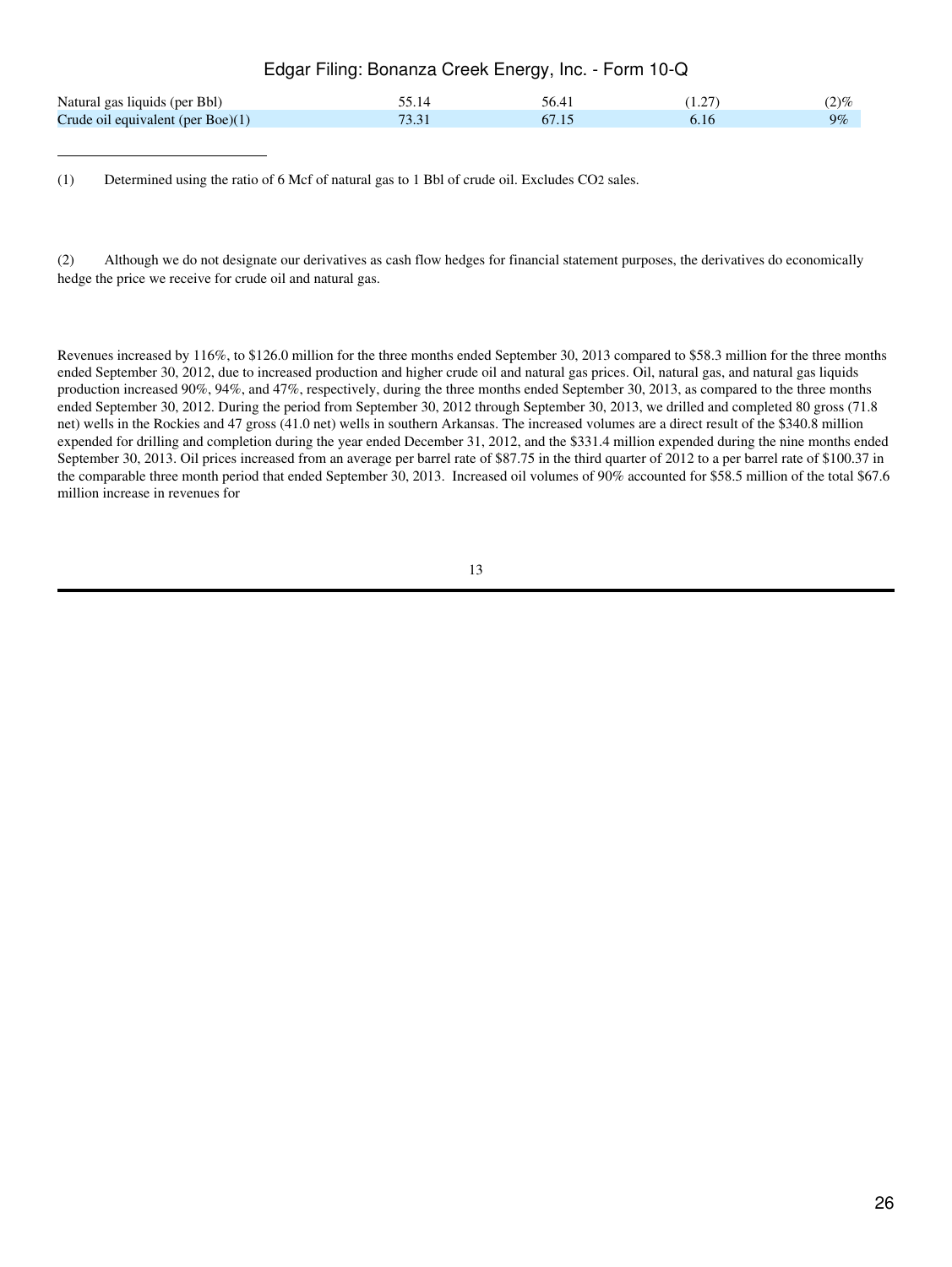#### [Table of Contents](#page-2-0)

the Company for the three month period ended September 30, 2013 compared to the same period in 2012. Increased natural gas volumes and prices of 94% and 36%, respectively, accounted for \$7.6 million of the total \$67.6 million increase in revenues for the Company for the three month period ended September 30, 2013. Natural gas liquids volumes increased by 47% in 2013 with prices decreasing by 2% to \$55.14 from \$56.41 for the three months ended September 30, 2013 compared to the three months ended September 30, 2012. Our Wattenberg Field natural gas is sold without processing into dry gas and NGLs and, therefore, sells at a premium due to its high BTU content. Our production of oil, natural gas, and natural gas liquids for the three months ended September 30, 2013 was approximately 66%, 28% and 6%, respectively.

While production volumes increased by 88% during the three months ended September 30, 2013, production volumes were adversely impacted by high gas gathering pipeline pressures, and emissions compliance. During the latter half of 2012 and throughout 2013, our Wattenberg Field production was adversely impacted by increasing line pressures on the gathering system operated by our third-party service provider. We and other operators in the field are working closely with our primary midstream provider in the Wattenberg Field who is implementing a multi-year facility expansion capable of significantly increasing long-term gathering and processing capacity. We expect increased gas processing capacity to be available to improve line pressures to some extent late in 2013. In addition, during the three months ended September 30, 2013, the Company deferred well maintenance activities to comply with emissions standards, effectively curtailing production from certain vertical wells.

#### *Operating Expenses*

The following table summarizes our operating expenses for the periods indicated.

|                                          | 2013   | 2012                               | <b>Change</b> | Percent<br><b>Change</b> |
|------------------------------------------|--------|------------------------------------|---------------|--------------------------|
|                                          |        |                                    |               |                          |
|                                          |        | (In thousands, except percentages) |               |                          |
| <b>Expenses:</b>                         |        |                                    |               |                          |
| Lease operating                          | 12.958 | \$<br>8.444                        | \$<br>4.514   | 53%                      |
| Severance and ad valorem taxes           | 8.086  | 3,022                              | 5.064         | 168%                     |
| General and administrative               | 13,811 | 9,335                              | 4.476         | 48%                      |
| Depreciation, depletion and amortization | 36,750 | 17,716                             | 19,034        | 107%                     |
| Impairment of oil and gas properties     |        | 269                                | (269)         | $(100)\%$                |
| Exploration                              | 2.099  | 6,359                              | (4,260)       | (67)%                    |
| Operating expenses                       | 73,704 | 45,145                             | 28.559        | 63%                      |

#### **Three Months Ended September 30,**

| Three Months Ended September 30, |  |  |  |
|----------------------------------|--|--|--|
|----------------------------------|--|--|--|

|                                          |       |   |       |               | Percent       |
|------------------------------------------|-------|---|-------|---------------|---------------|
|                                          | 2013  |   | 2012  | <b>Change</b> | <b>Change</b> |
| <b>Selected Costs (\$ per Boe):</b>      |       |   |       |               |               |
| Lease operating                          | 7.98  | S | 9.76  | (1.78)        | $(18)\%$      |
| Severance and ad valorem taxes           | 4.98  |   | 3.49  | 1.49          | 43%           |
| General and administrative               | 8.50  |   | 10.79 | (2.29)        | $(21)$ %      |
| Depreciation, depletion and amortization | 22.63 |   | 20.48 | 2.15          | $10\%$        |
| Impairment of oil and gas properties     |       |   | 0.31  | (.31)         | (100)%        |
| Exploration                              | 1.29  |   | 7.35  | (6.06)        | $(82)\%$      |
| Operating expenses                       | 45.38 |   | 52.18 | (6.80)        | $(13)\%$      |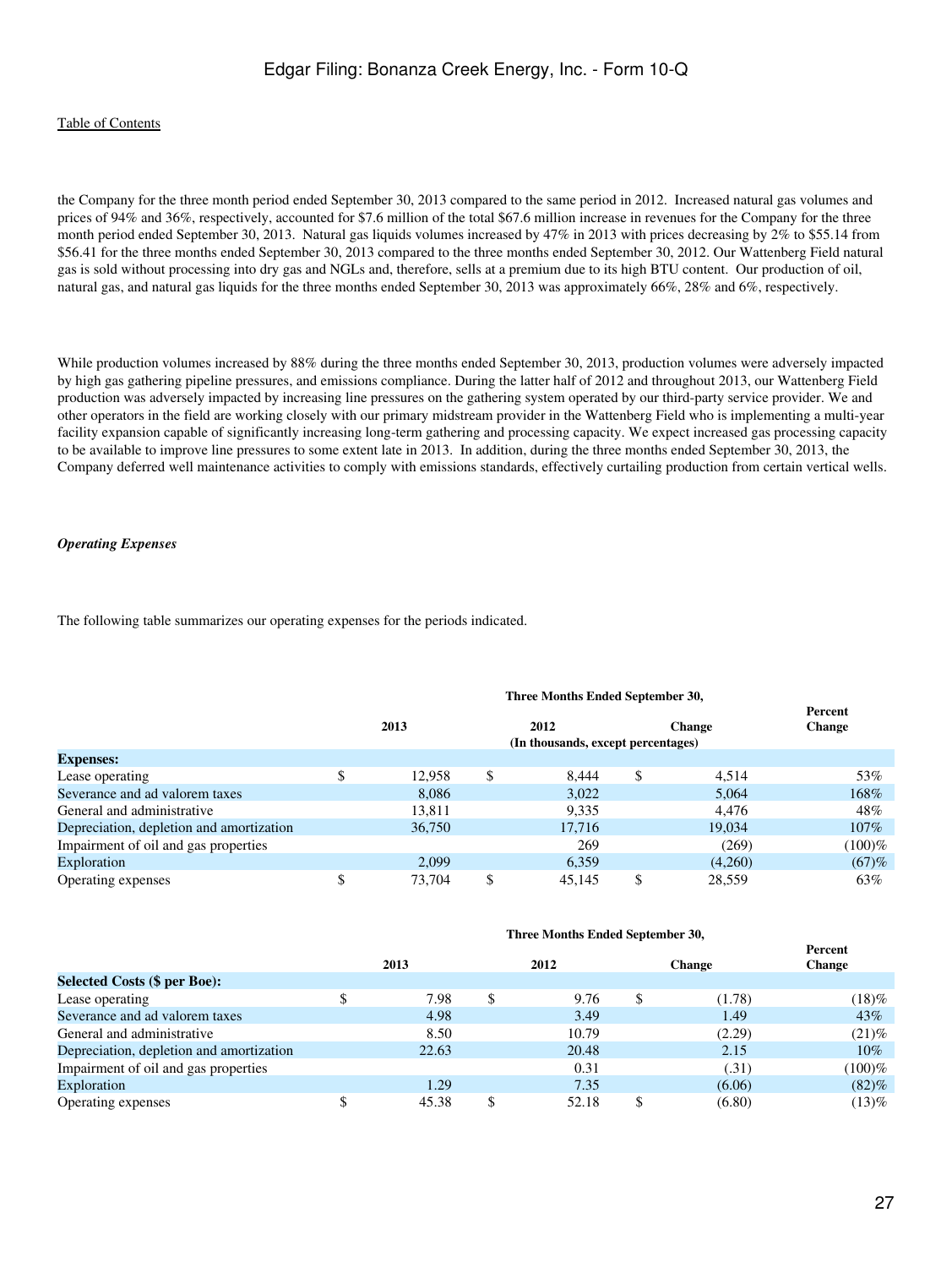*Lease Operating Expense.* Our lease operating expenses increased \$4.6 million, or 53%, to \$13.0 million for the three months ended September 30, 2013 from \$8.4 million for the three months ended September 30, 2012 but decreased on an equivalent basis from \$9.76 per Boe to \$7.98 per Boe. The increase in lease operating expense was related to increased production volumes attributable to our drilling program and the operation of an additional gas plant that was constructed during 2012 but did not come on line until February of 2013. During the three months ended September 30, 2013, well servicing, pumping and compression expenses were \$2.2 million, \$0.8 million and \$0.6 million higher, respectively, than the three months ended September 30, 2012. Gas plant operating expense, which is a component of lease operating expense, increased \$0.9 million, or 37%, to \$3.4 million for the three month period ended September 30, 2013 from \$2.5 million for the three month period ended September 30, 2012. Our lease operating expense per Boe decreased due to higher production volumes from our lower operating cost horizontal wells in the Wattenberg Field.

*Severance and ad valorem taxes.* Our severance and ad valorem taxes increased \$5.1 million, or 168%, to \$8.1 million for the three months ended September 30, 2013 from \$3.0 million for the three months ended September 30, 2012. The increase was primarily related to an 88%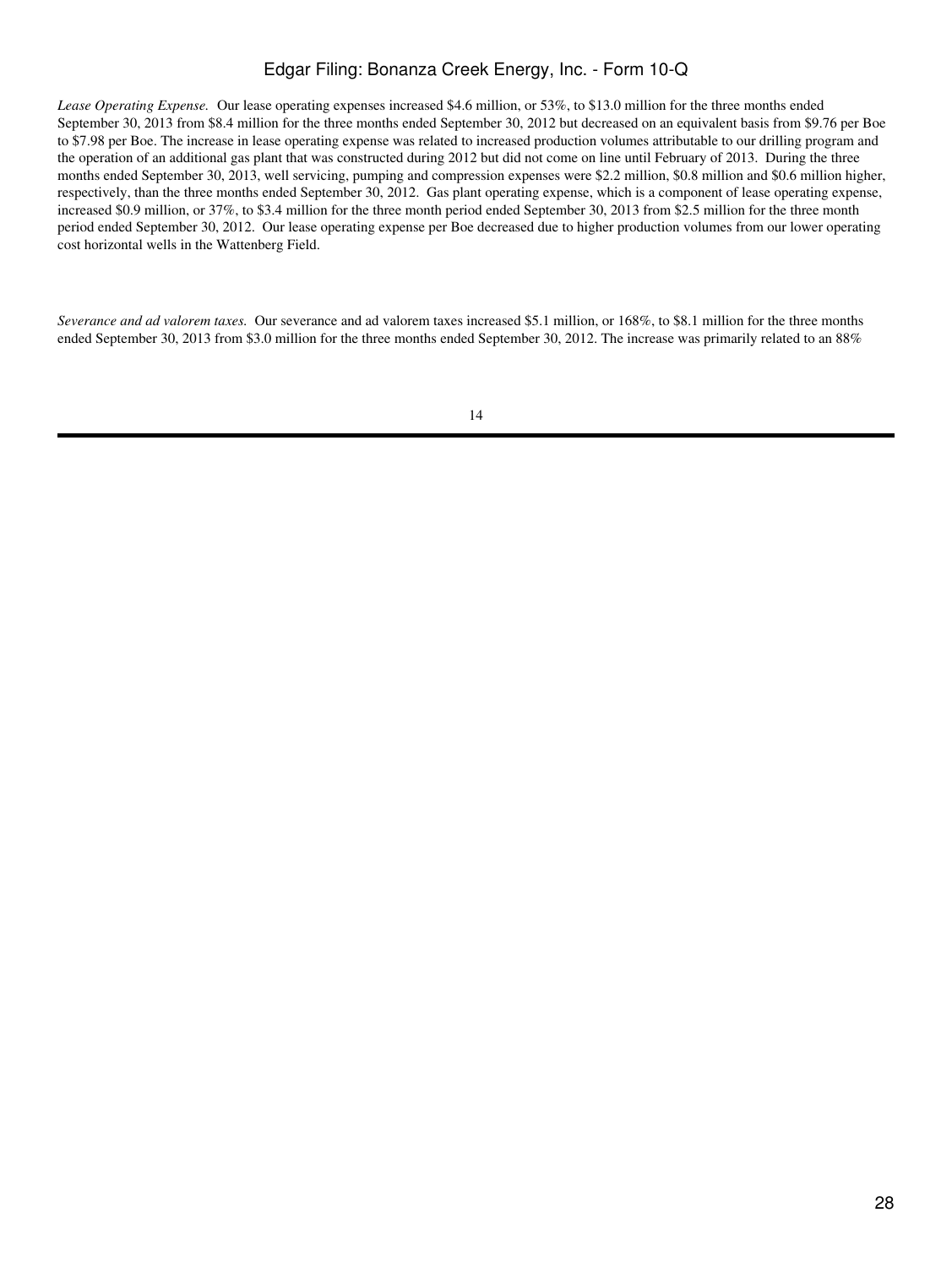#### [Table of Contents](#page-2-0)

increase in production volumes with a corresponding 15% increase in the average sales price per Boe for the three months ended September 30, 2013 as compared to the three months ended September 30, 2012.

*General and administrative.* Our general and administrative expense increased \$4.5 million, or 48%, to \$13.8 million for the three months ended September 30, 2013 from \$9.3 million for the period ended September 30, 2012 and decreased on an equivalent basis to \$8.50 per Boe from \$10.79 per Boe. During the three months ended September 30, 2013, wages and benefits, stock-based compensation and professional services were \$3.8 million, \$1.2 million and \$1.1 million higher, respectively, than in the three month period ended September 30, 2012. The increase in general and administrative expense is primarily due to increased headcount and increased participation in the long term and short term incentive programs for the Company. General and Administrative expenses were offset by a reduction in legal fees of \$1.6 million primarily related to the successful completion of the previously disclosed Bennett matter which resulted in a reimbursement of a portion of our incurred legal fees.

*Depreciation, depletion and amortization.* Our depreciation, depletion and amortization expense increased \$19.0 million, or 107%, to \$36.7 million for the three months ended September 30, 2013 from \$17.7 million for the three months ended September 30, 2012. Our depreciation, depletion and amortization expense per Boe produced increased \$2.15, or 10% to \$22.63 for the three months ended September 30, 2013 as compared to \$20.48 for the three months ended September 30, 2012. The increase per Boe is related to an 88% increase in production with a corresponding increase in proved developed reserves of 54%.

*Exploration costs.* Our exploration expense decreased \$4.3 million to \$2.1 million in the three months ended September 30, 2013 from \$6.4 million in the three months ended September 30, 2012. During the three months ended September 30, 2013 a non-core lease in the North Park basin expired which resulted in a \$1.7 million non-cash exploration charge to our statement of operations. During the three months ended September 30, 2012, a seismic acquisition project in the North Park Basin of Colorado was completed which resulted in charges of approximately \$0.3 million, delay rentals were \$0.2 million, and two exploratory locations in the North Park basin were charged to exploration expense which resulted in a \$5.8 million charge to our statement of operations.

*Interest expense.* Our interest expense for the three months ended September 30, 2013 increased \$5.1 million, or 449%, to \$6.2 million compared to \$1.1 million for the three months ended September 30, 2012. The increase for the three months ended September 30, 2013 compared to the three months ended September 30, 2012 is primarily related to the issuance of \$300 million in 6.75% Senior Notes on April 9, 2013 which accounted for \$5.2 million of the \$6.2 million of interest expense during the three months ended September 30, 2013.

*Realized loss on settled commodity derivatives.* Realized losses on oil and gas hedging activities increased by \$6.8 million for the three months ended September 30, 2013. The realized losses were \$6.9 million and \$0.1 million for the three months ended September 30, 2013 and 2012, respectively. Realized losses on oil and gas hedging activities during the three months ended September 30, 2013 were \$6.9 million of which \$2.2 million was related to collars covering 372,000 Boe and swaps of \$4.7 million covering 300,547 Boe. During this time frame the average NYMEX price was \$105.82 and our average settled collar and swap prices were \$98.73 and \$88.03, respectively. Total hedged volume for the three months ended September 30, 2013 was 762,547 Boe, of which oil collars covering 90,000 Bbls did not trigger any cash settlements and resulted in no gain or loss for the period.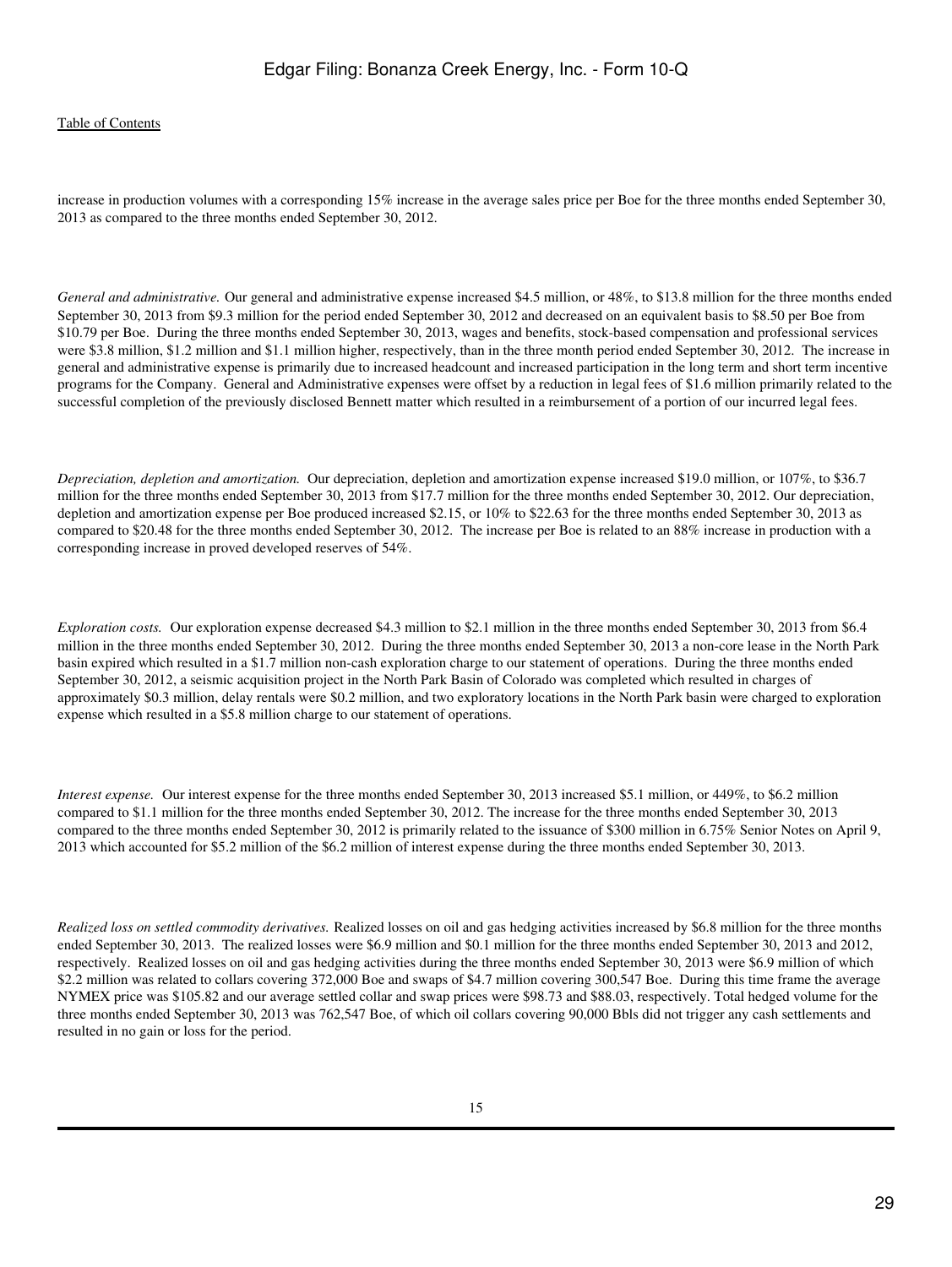#### [Table of Contents](#page-2-0)

*Income tax expense.* Our estimate for federal and state income taxes for the three months ended September 30, 2013 was \$11.2 million from continuing operations as compared to \$1.2 million for the three months ended September 30, 2012. We are allowed to deduct various items for tax reporting purposes that are capitalized for purposes of financial statement presentation. Our effective tax rate for the three month period ended September 30, 2013 was 38.5% which differs from the U.S. statutory income rate primarily due to the effects of state income taxes. Our effective tax rate for the three month period ended September 30, 2012 was revised to reflect a 35% rate for federal income taxes. This revision, when aggregated with the effects of state income taxes, resulted in an effective tax rate of 42.6% for the three month period ended September 30, 2012.

#### *Nine Months Ended September 30, 2013 Compared To Nine Months Ended September 30, 2012*

#### *Revenues*

The following table summarizes our revenues and production data for the periods indicated.

#### **Nine Months Ended September 30,**

|                           |               |                                         |         | Percent       |
|---------------------------|---------------|-----------------------------------------|---------|---------------|
|                           | 2013          | 2012                                    | Change  | <b>Change</b> |
|                           |               | (In thousands, except per unit amounts) |         |               |
| <b>Revenues:</b>          |               |                                         |         |               |
| Crude oil sales           | \$<br>245,112 | \$<br>133,880                           | 111.232 | 83%           |
| Natural gas sales         | 30,325        | 12,238                                  | 18,087  | 148%          |
| Natural gas liquids sales | 13.269        | 11,315                                  | 1.954   | 17%           |
| CO <sub>2</sub> sales     | 92            | 180                                     | (88)    | (49)%         |
| Product revenues          | \$<br>288.798 | \$<br>157,613                           | 131.185 | 83%           |

#### **Nine Months Ended September 30,**

|                                  |         |         |               | Percent       |
|----------------------------------|---------|---------|---------------|---------------|
|                                  | 2013    | 2012    | <b>Change</b> | <b>Change</b> |
| Sales volumes:                   |         |         |               |               |
| Crude oil (MBbls)                | 2.599.9 | 1.462.6 | 1137.3        | 78%           |
| Natural gas (MMcf)               | 6.648.2 | 3.740.7 | 2.907.5       | 78%           |
| Natural gas liquids (MBbls)      | 251.8   | 202.4   | 49.4          | 24%           |
| Crude oil equivalent $(MBoe)(1)$ | 3.959.7 | 2,288.5 | 1.671.2       | 73%           |

#### **Nine Months Ended September 30,**

|                                      | 2013  |   | 2012  | <b>Change</b> | Percent<br><b>Change</b> |
|--------------------------------------|-------|---|-------|---------------|--------------------------|
| <b>Average Sales Prices (before</b>  |       |   |       |               |                          |
| $hedging)(2)$ :                      |       |   |       |               |                          |
| Crude oil (per Bbl)                  | 94.28 | S | 91.53 | 2.75          | $3\%$                    |
| Natural gas (per Mcf)                | 4.56  |   | 3.27  | 1.29          | $39\%$                   |
| Natural gas liquids (per Bbl)        | 52.70 |   | 55.90 | (3.20)        | $(6)$ %                  |
| Crude oil equivalent (per Boe) $(1)$ | 72.91 |   | 68.75 | 4.16          | $6\%$                    |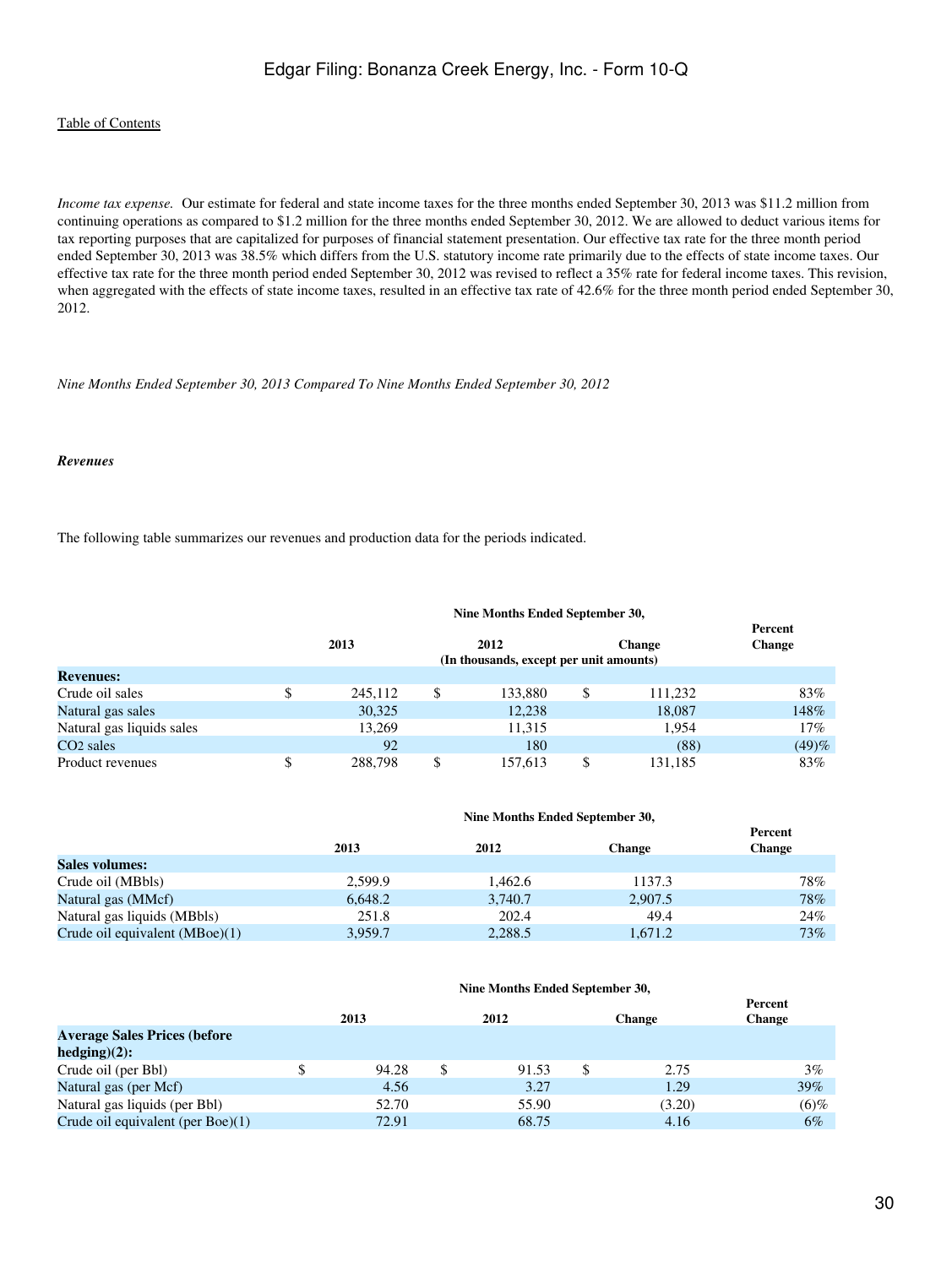|                                                       | 2013  | 2012  | <b>Change</b> | Percent<br><b>Change</b> |
|-------------------------------------------------------|-------|-------|---------------|--------------------------|
| <b>Average Sales Prices (after</b><br>$hedging)(2)$ : |       |       |               |                          |
| Crude oil (per Bbl)                                   | 90.34 | 90.16 | 0.18          | $0.2\%$                  |
| Natural gas (per Mcf)                                 | 4.62  | 3.49  | 1.13          | 32%                      |
| Natural gas liquids (per Bbl)                         | 52.70 | 55.90 | (3.20)        | $(6)$ %                  |
| Crude oil equivalent (per Boe)(1)                     | 70.42 | 68.28 | 2.14          | $3\%$                    |
|                                                       |       |       |               |                          |

#### **Nine Months Ended September 30,**

(1) Determined using the ratio of 6 Mcf of natural gas to 1 Bbl of crude oil. Excludes CO2 sales.

(2) Although we do not designate our derivatives as cash flow hedges for financial statement purposes, the derivatives do economically hedge the price we receive for crude oil and natural gas.

Revenues increased by 83%, to \$288.8 million for the nine months ended September 30, 2013 compared to \$157.6 million for the nine months ended September 30, 2012, due to increased production and higher crude oil and natural gas prices. Oil, natural gas, and natural gas liquids production increased 78%, 78%, and 24%, respectively, during the nine months ended September 30, 2013, as compared to the nine months ended September 30, 2012. During the period from September 30, 2012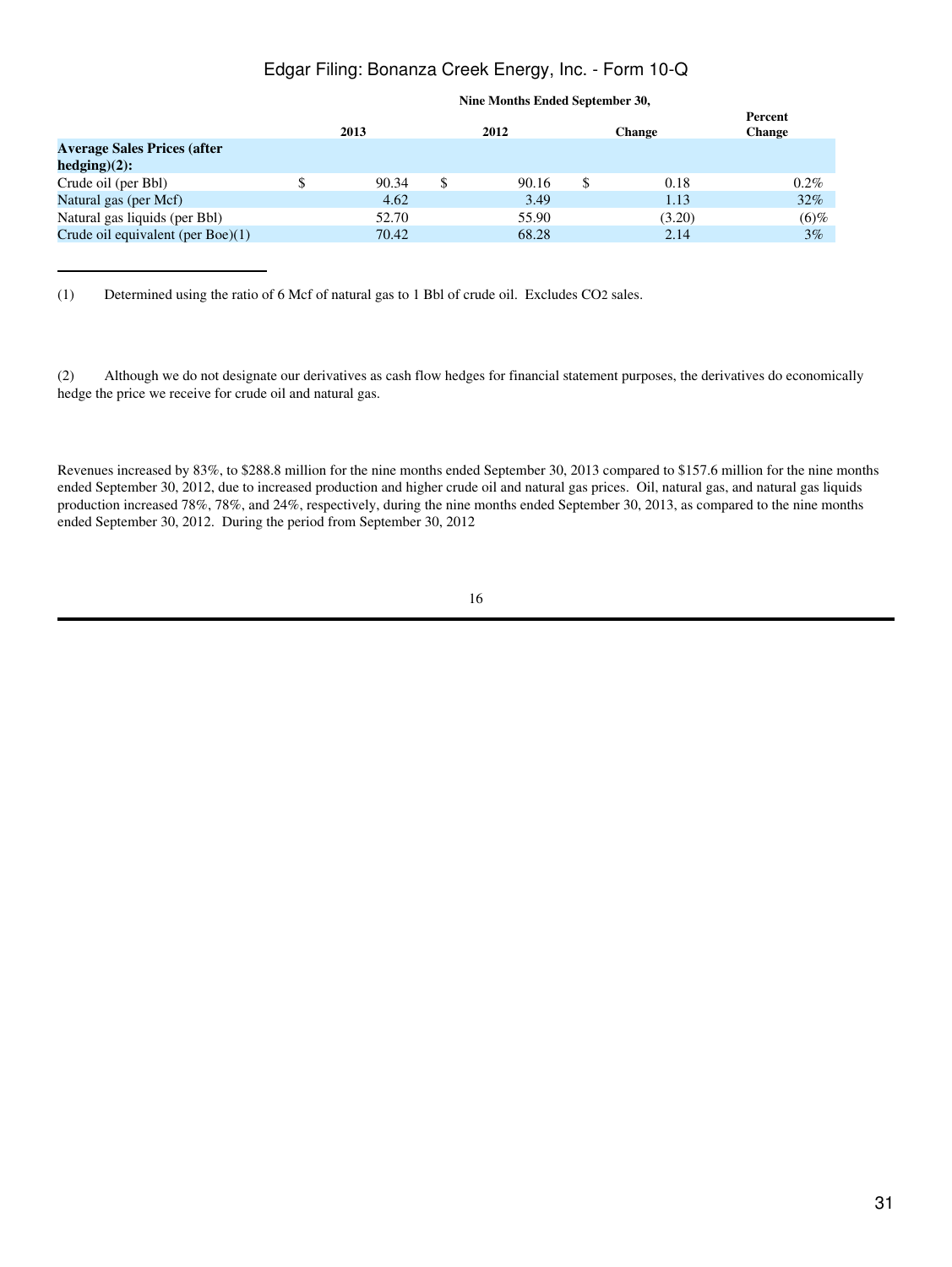through September 30, 2013, we drilled and completed 80 gross (71.8 net) wells in the Rockies and 47 gross (41.0 net) wells in southern Arkansas. The increased volumes are a direct result of the \$340.8 million expended for drilling and completion during the year ended December 31, 2012, and the \$331.4 million expended during the nine months ended September 30, 2013. Oil volumes increased by 78% in 2013, and the sales price increased 3% from \$91.53 per barrel during the nine months ended September 30, 2012 to \$94.28 per barrel during the nine month period ended September 30, 2013, which accounted for a \$111.2 million increase in revenues. Natural gas volumes increased by 78% in 2013, and were aided by an increase in sales price of 39% from \$3.27 per Mcf to \$4.56 per Mcf for these nine month periods, which accounted for \$18.1 million of the increase in revenues. Natural gas liquid volumes increased by 24% in 2013, but were offset by a sales prices decline of 6% from \$55.90 per Bbl to \$52.70 per Bbl for these nine month periods. Our Wattenberg Field natural gas is sold without processing into dry gas and NGLs and, therefore, and sells at a premium due to its high BTU content.

#### *Operating Expenses*

The following table summarizes our operating expenses for the periods indicated.

|                                          |         | Nine Months Ended September 30,            |               |                          |
|------------------------------------------|---------|--------------------------------------------|---------------|--------------------------|
|                                          | 2013    | 2012<br>(In thousands, except percentages) | <b>Change</b> | Percent<br><b>Change</b> |
| <b>Expenses:</b>                         |         |                                            |               |                          |
| Lease operating                          | 36,986  | \$<br>22,506                               | \$<br>14.480  | 64%                      |
| Severance and ad valorem taxes           | 18,251  | 9.387                                      | 8.864         | 94%                      |
| General and administrative               | 40.260  | 22,410                                     | 17,850        | 80%                      |
| Depreciation, depletion and amortization | 89,630  | 41,751                                     | 47,879        | 115%                     |
| Impairment of oil and gas properties     |         | 269                                        | (269)         | $(100)\%$                |
| Exploration                              | 3.524   | 9.564                                      | (6,040)       | (63)%                    |
| Operating expenses                       | 188.651 | 105,887                                    | \$<br>82.764  | 78%                      |

|  | Nine Months Ended September 30, |  |
|--|---------------------------------|--|
|  |                                 |  |

|       |   |       |               | Percent       |
|-------|---|-------|---------------|---------------|
| 2013  |   | 2012  | <b>Change</b> | <b>Change</b> |
|       |   |       |               |               |
| 9.34  | S | 9.83  | \$<br>(0.49)  | (5)%          |
| 4.61  |   | 4.10  | 0.51          | $12\%$        |
| 10.17 |   | 9.79  | 0.38          | $4\%$         |
| 22.64 |   | 18.24 | 4.40          | 24%           |
|       |   | 0.12  | (0.12)        | (100)%        |
| 0.89  |   | 4.18  | (3.29)        | (79)%         |
| 47.65 |   | 46.26 | 1.39          | $3\%$         |
|       |   |       |               |               |

*Lease Operating Expense.* Our lease operating expenses increased \$14.5 million, or 64%, to \$37 million for the nine months ended September 30, 2013 from \$22.5 million for the nine months ended September 30, 2012 and decreased on an equivalent basis from \$9.83 per Boe to \$9.34 per Boe. The increase in lease operating expense was related to the increased production volumes attributable to our drilling program and the operation of an additional gas plant that was constructed during 2012 but did not come on line until February of 2013. During the nine months ended September 30, 2013, well servicing, compression, and pumping were also \$6.4 million, \$1.8 million, \$1.7 million higher, respectively, than the nine months ended September 30, 2012. Gas plant operating expense, which is a component of lease operating expense, increased \$3.5 million, or 54%, to \$10 million for the nine month period ended September 30, 2013 from \$6.5 million for the nine month period ended September 30, 2012. While our lease operating expense per Boe decreased due to higher production from our lower cost horizontal wells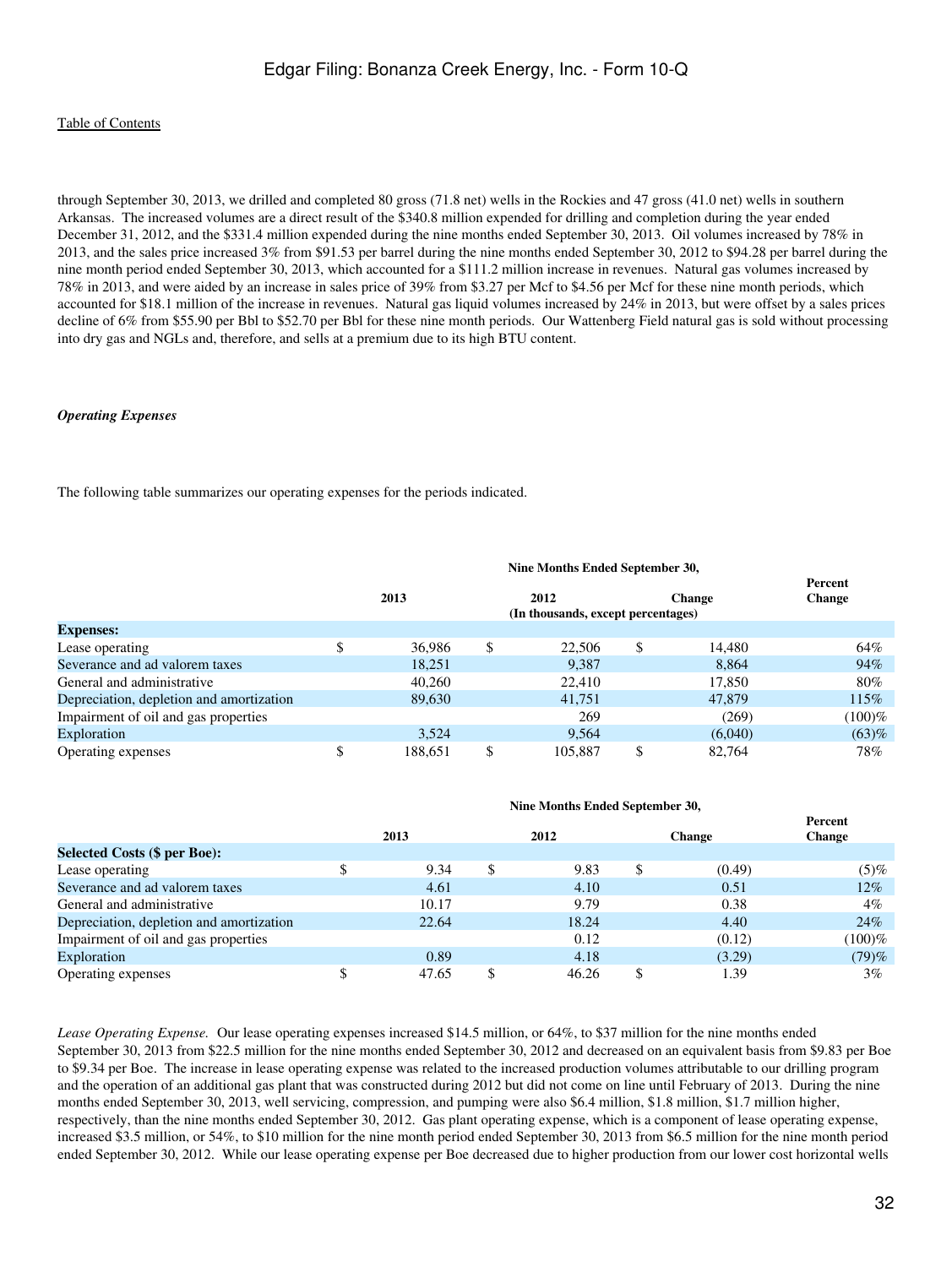in the Wattenberg Field we were still impacted by high gas gathering pipeline pressures and emission compliance standards which resulted in production that was less than anticipated, as previously discussed in the three months ended September 30, 2013 results. In Southern Arkansas the replacement of essential gas plant processing equipment cost approximately \$0.4 million to install and our newly constructed gas plant is not yet operating at full capacity which also increased our lease operating expense rate per Boe.

*Severance and ad valorem taxes.* Our severance and ad valorem taxes increased \$8.9 million, or 94%, to \$18.3 million for the nine months ended September 30, 2013 from \$9.4 million for the nine months ended September 30, 2012. The increase was primarily related to a 73% increase in production volumes with a corresponding 6% increase in the average sales price per Boe for the nine months ended September 30, 2013 as compared to the nine months ended September 30, 2012.

*General and administrative.* Our general and administrative expense increased \$17.9 million, or 80%, to \$40.3 million for the nine months ended September 30, 2013 from \$22.4 million for the nine months ended September 30, 2012 and increased on an equivalent basis from \$9.79 per Boe to \$10.17 per Boe. During the nine months ended September 30, 2013, wages and benefits, stock-based compensation, professional services and public company expenses were \$8.8 million, \$6.8 million, \$2.5 million and \$0.6 million higher than the nine month period ended September 30, 2012.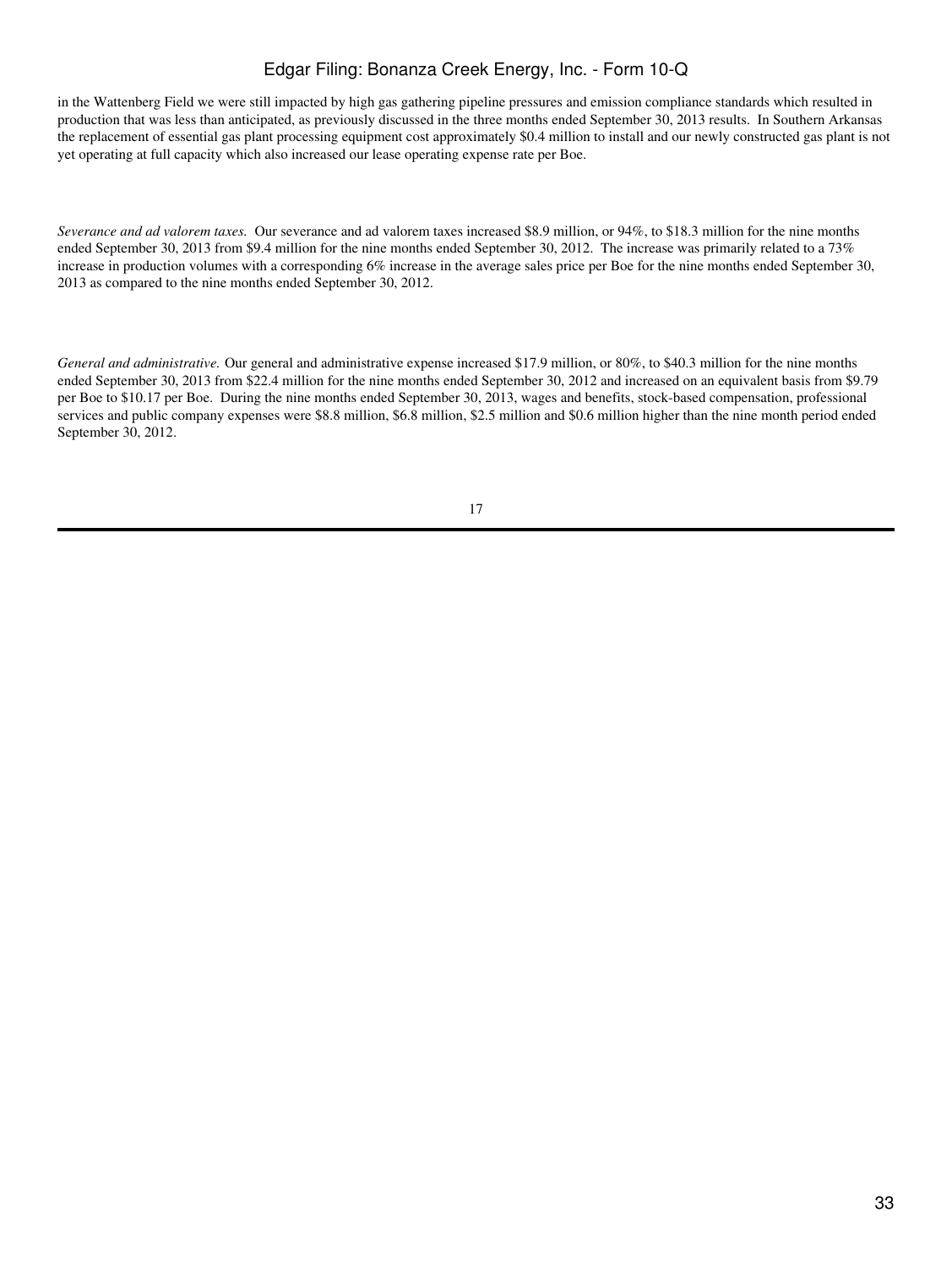The increase in general and administrative expense is primarily due to increased headcount and increased participation in the long term and short term incentive programs for the Company. General and Administrative expenses were offset by a reduction in legal fees of \$1.0 million primarily related to the successful completion of the previously disclosed Bennett matter which resulted in a reimbursement of a portion of our incurred legal fees.

*Depreciation, depletion and amortization.* Our depreciation, depletion and amortization expense increased \$47.9 million, or 115%, to \$89.6 million for the nine months ended September 30, 2013 from \$41.7 million for the nine months ended September 30, 2012. Our depreciation, depletion and amortization expense per Boe produced increased \$4.40, to \$22.64 for the nine months ended September 30, 2013 as compared to \$18.24 for the nine months ended September 30, 2012. The increase per Boe is related to a 73% increase in production with a corresponding increase in proved developed reserves of 54%.

*Exploration costs.* Our exploration expense decreased \$6.0 million, or 63%, to \$3.5 million in the nine months ended September 30, 2013 from \$9.5 million in the nine months ended September 30, 2012. Seismic and 3D data acquisitions for the Wattenberg Field made up \$1.4 million of the \$3.5 million for the nine months ended September 30, 2013 with an additional \$1.7 million related to the expiration of a non-core lease in the North Park basin which resulted in a non-cash exploration charge to our statement of operations. During the nine months ended September 30, 2012, the following items in the North Park basin were charged to exploration expense: a seismic acquisition project in the amount of \$1.9 million and three exploratory locations totaling \$7.4 million were written off to exploration expense.

*Interest expense.* Our interest expense increased \$11.7 million, or 498%, to \$14.0 million for the nine months ended September 30, 2013 from \$2.3 million for the nine months ended September 30, 2012. The increase for the nine months ended September 30, 2013 compared to the nine months ended September 30, 2012 is primarily related to the issuance of \$300 million in 6.75% Senior Notes on April 9, 2013. Interest expense for the Senior Notes was \$10.1 million, of which \$0.5 million was related to the amortization of debt issuance costs related to the Senior Notes offering, for the nine months ended September 30, 2013. Interest expense on our revolving credit facility was \$2.7 million for the nine month period ended September 30, 2013. Approximately \$0.7 million of our interest expense was related to non-cash charges for the amortization of debt issuance costs associated with our revolving credit facility and approximately \$0.6 million was related to the accretion of our contractual obligation for land acquisition, as compared to total interest expense of \$2.3 million for the nine month period ended September 30, 2012. The average outstanding long-term debt balance during the nine months ended September 30, 2013 was \$262.1 million as compared to \$60.5 million for the nine months ended September 30, 2012.

*Realized loss on settled commodity derivatives.* Realized losses on oil and gas hedging activities increased by \$8.7 million for the nine months ended September 30, 2013. The realized losses were \$9.9 million and \$1.2 million for the nine months ended September 30, 2013 and 2012, respectively. Realized losses on oil and gas hedging activities during the nine months ended September 30, 2013 were \$9.9 million of which \$2.2 million was related to collars covering 392,000 Boe and \$7.7 million related to swaps covering 841,763 Boe. During this time frame the average NYMEX price was \$98.14 and our average settled collar and swap prices were \$99.23 and \$87.16, respectively. Total hedged volume for the nine months ended September 30, 2013 was 1,894,879 Boe, of which oil collars covering 661,116 Bbls did not trigger any cash settlements and resulted no gain or loss for the period.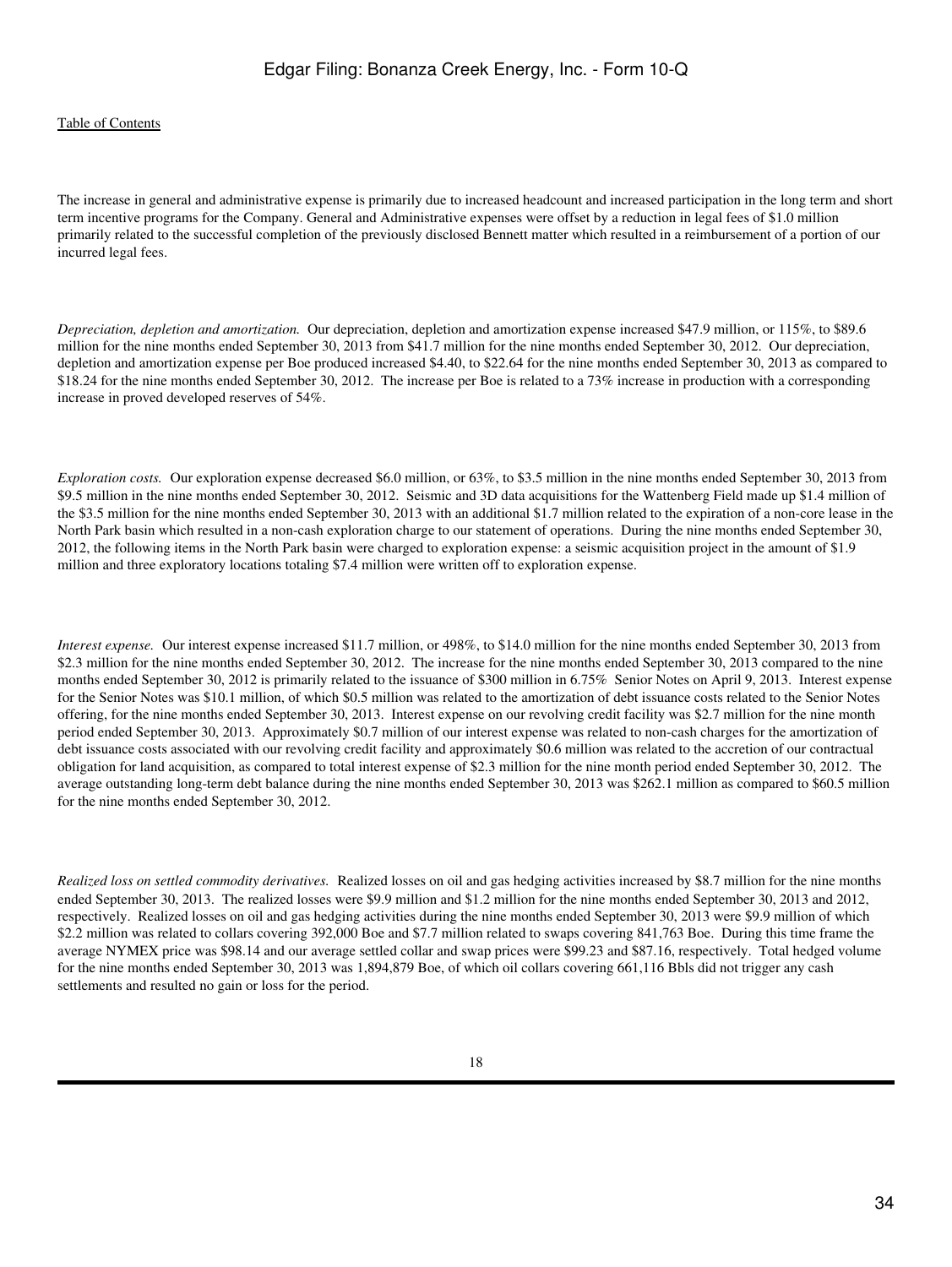*Income tax expense.* Our estimate for federal and state income taxes for the nine months ended September 30, 2013 was \$27.6 million from continuing operations as compared to \$19.8 million for the nine months ended September 30, 2012. We are allowed to deduct various items for tax reporting purposes that are capitalized for purposes of financial statement presentation. Our effective tax rate for the period ended September 30, 2013 was 38.5% as compared to 38.7% for the period ended September 30, 2012, which differs from the U.S. statutory income rate primarily due to the effects of state income taxes.

#### **Results for Discontinued Operations**

During June of 2012, the Company began marketing, with an intent to sell, all of our oil and gas properties in California. Assets are classified as held for sale when the Company commits to a plan to sell the assets and there is reasonable certainty that the sale will take place within one year. The Company determined that our intent to sell these properties qualifies for discontinued operations accounting and these assets will be presented as discontinued operations in the Company s statements of operations.

The majority of these properties were sold in 2012, and the operating results before income taxes for our remaining California properties for the three month period ended September 30, 2013 were net revenues of \$0.4 million, and operating expenses of \$0.6 million, as compared to net revenues of \$1.3 million, and operating expenses of \$2.7 million for the three month period ended September 30, 2012. Sales volumes for the three month periods ended September 30, 2013 and 2012 were 41 Boe/d and 143 Boe/d, respectively.

The operating results before income taxes for our California properties for the nine month period ended September 30, 2013 were net revenues of \$1.3 million, and operating expenses of \$1.8 million, as compared to net revenues of \$5.0 million, and operating expenses of \$5.8 million for the nine month period ended September 30, 2012. Sales volumes for the nine month periods ended September 30, 2013 and 2012 were 47 Boe/d and 182 Boe/d, respectively.

#### **Liquidity and Capital Resources**

We fund our operations, capital expenditures and working capital requirements with cash flows from our operating activities and borrowings under our revolving credit facility. Periodically, we access debt and capital markets and sell non-core properties to provide additional liquidity.

On April 9, 2013, we sold \$300,000,000 of 6.75% Senior Notes (the Senior Notes). Interest on the Senior Notes began accruing on April 9, 2013, and we will pay interest on April 15 and October 15 of each year, which began on October 15, 2013. The Senior Notes mature on April 15, 2021. The Senior Notes are fully and unconditionally guaranteed on a senior unsecured basis by our existing and future subsidiaries that incur or guarantee certain indebtedness, including indebtedness under our revolving credit facility. We may redeem the Senior Notes (i) at any time on or after April 15, 2017 at the redemption price equal to 100% together with accrued and unpaid interest, and (ii) prior to April 15, 2017 at the make-whole redemption prices described in the indenture together with accrued and unpaid interest. The net proceeds from the sale of the Senior Notes were approximately \$292.7 million after deducting \$7.3 million of expenses and underwriting discounts and commissions. A portion of the proceeds were used to repay all of the then outstanding balance of \$191,500,000 under our revolving credit facility.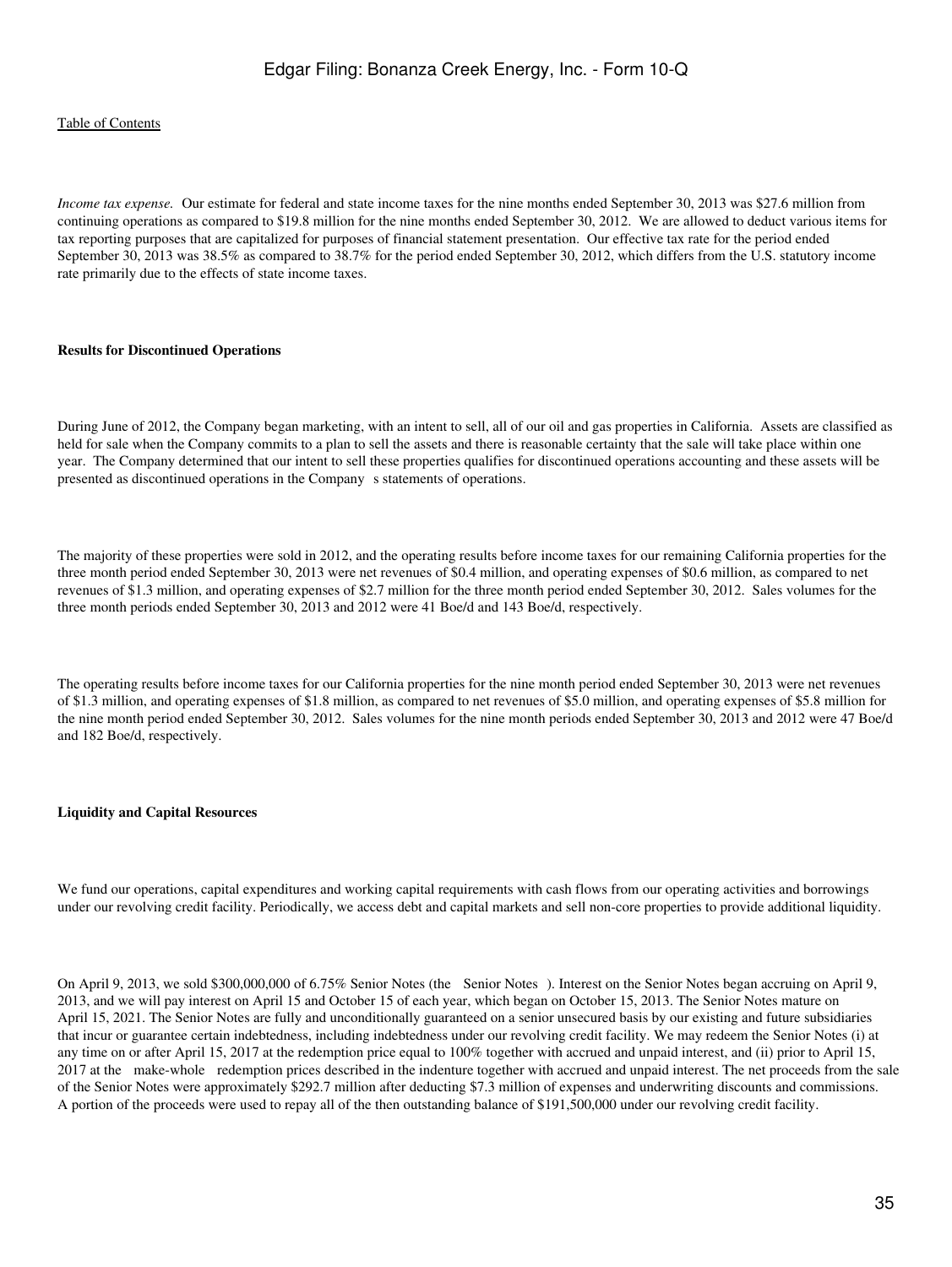In the second quarter 2012, we began the divestiture process of our non-core properties in California. The California properties were treated as assets held for sale, and production, revenue and expenses associated with these properties were removed from continuing operations and reported as discontinued operations. During 2012, we sold a majority of our properties in California, for approximately \$9.3 million in aggregate.

On July 31, 2012, we acquired leases in the Wattenberg Field from the State of Colorado, State Board of Land Commissioners. We paid approximately \$12 million at closing, another \$12 million on July 31st of 2013, and will pay approximately \$12 million on July 31st of each of the next three years. These future payments are secured by a letter of credit which reduced the borrowing base under our credit facility by \$36 million as of September 30, 2013.

On April 6, 2012, the administrative agent under our credit facility was changed to KeyBank, National Association. On May 8, 2012, we entered into an amendment with the lenders under our credit facility to, among other things, (i) increase our credit facility to \$600 million, and (ii) make changes in the covenant applicable to hedging to allow greater flexibility for management to implement comprehensive hedging plans to adequately protect our operations and capital budgets. On May 15, 2013, our borrowing base was increased to \$330 million, and as of September 30, 2013, we had \$38.5 million outstanding, \$36.0 million of letters of credit issued, and \$255.5 million of borrowing capacity available under our credit facility. Our weighted-average interest rate on borrowings from our credit facility was 1.94% (excluding amortization of deferred financing costs and the accretion of our contractual obligation for land acquisition) during the nine months ended September 30, 2013. On November 6, 2013, the lenders completed their semi-annual borrowing base redetermination which resulted in an increase of the available borrowing base to \$450 million. Pursuant to the corresponding amendment, the company elected to limit bank commitments at \$330 million while reserving the option to access, at the Company s request the full \$450 million prior to the next semi-annual redetermination. The maturity date of the credit facility was also extended by one year to September 15, 2017.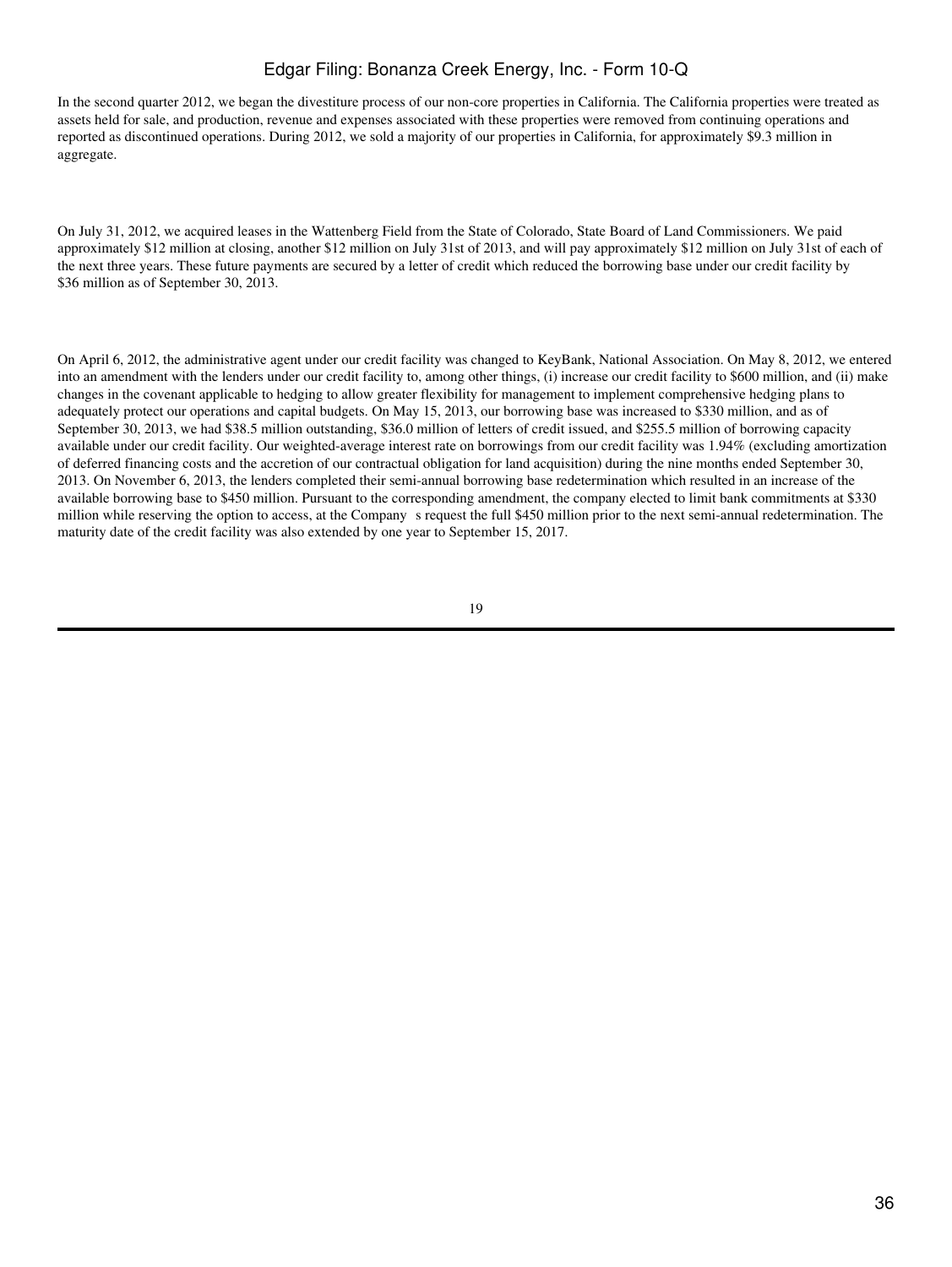We expect that our commodity derivative positions will help us stabilize a portion of our expected cash flows from operations despite potential declines in the price of oil and natural gas. Please see Item 3. Quantitative and Qualitative Disclosures about Market Risks of this Quarterly Report on Form 10-Q.

We believe that our cash on hand, cash flow from operating activities and availability under our revolving credit facility will be sufficient to fund our planned capital expenditures and operating expenses and comply with our debt covenants for at least the next 12 months. To the extent actual operating results differ from our anticipated results; our liquidity could be adversely affected.

The following table summarizes our cash flows and other financial measures for the periods indicated.

|                                                                             | Nine Months Ended September 30, |                |   |            |  |
|-----------------------------------------------------------------------------|---------------------------------|----------------|---|------------|--|
|                                                                             | 2013                            |                |   | 2012       |  |
|                                                                             |                                 | (In thousands) |   |            |  |
| Net cash provided by operating activities                                   | \$                              | 181.255        | S | 92.648     |  |
| Net cash used in investing activities                                       |                                 | (337,729)      |   | (204, 914) |  |
| Net cash provided by financing activities                                   |                                 | 169,575        |   | 115,023    |  |
| Cash and cash equivalents                                                   |                                 | 17.369         |   | 4,846      |  |
| Acquisitions of oil and gas properties                                      |                                 | 10.969         |   | 12,809     |  |
| Exploration and development of oil and gas properties and investment in gas |                                 |                |   |            |  |
| processing facility                                                         |                                 | 311.144        |   | 195,366    |  |

#### *Cash flows provided by operating activities*

Net cash provided by operating activities was \$181.3 million for the nine months ended September 30, 2013, compared to \$92.6 million provided by operating activities for the nine months ended September 30, 2012. The increase in cash from operating activities resulted primarily from an increase in revenues from increased production adjusted by cash utilized in connection with changes in operating assets and liabilities when comparing periods. Cash provided by changes in operating assets and liabilities for the nine months ended September 30, 2013 was \$2.6 million compared to \$10.7 million that was utilized by changes in operating assets and liabilities for the comparable period during 2012. The increase in operating assets and liabilities of \$2.6 million for the nine months ended September 30, 2013 is comprised of increases in accounts receivable of \$32.1 million, a decrease in prepaid expenses of \$0.7 million and an increase in accounts payable and accrued liabilities (exclusive of capital accruals) of \$34.0 million. The decrease in operating assets and liabilities of \$10.7 million for the nine month period ended September 30, 2012 is comprised of increases in accounts receivable of \$18.2 million and a decrease in prepaid expenses of \$0.4 million offset by an increase in accounts payable and accrued liabilities (exclusive of capital accruals) of \$7.1 million.

#### *Cash flows used in investing activities*

Expenditures for development of oil and natural gas properties and natural gas plants are the primary use of our capital resources. Net cash used in investing activities for the nine months ended September 30, 2013 was \$337.7 million, compared to \$204.9 million used in investing activities for the nine months ended September 30, 2012. For the nine months ended September 30, 2013, cash used for the acquisition of oil and gas properties was \$11.0 million, cash used for payments of contractual obligations was \$12.0 million and cash used for the development of oil and natural gas properties (including cash used for natural gas plant capital expenditures) was \$311.1 million. For the nine months ended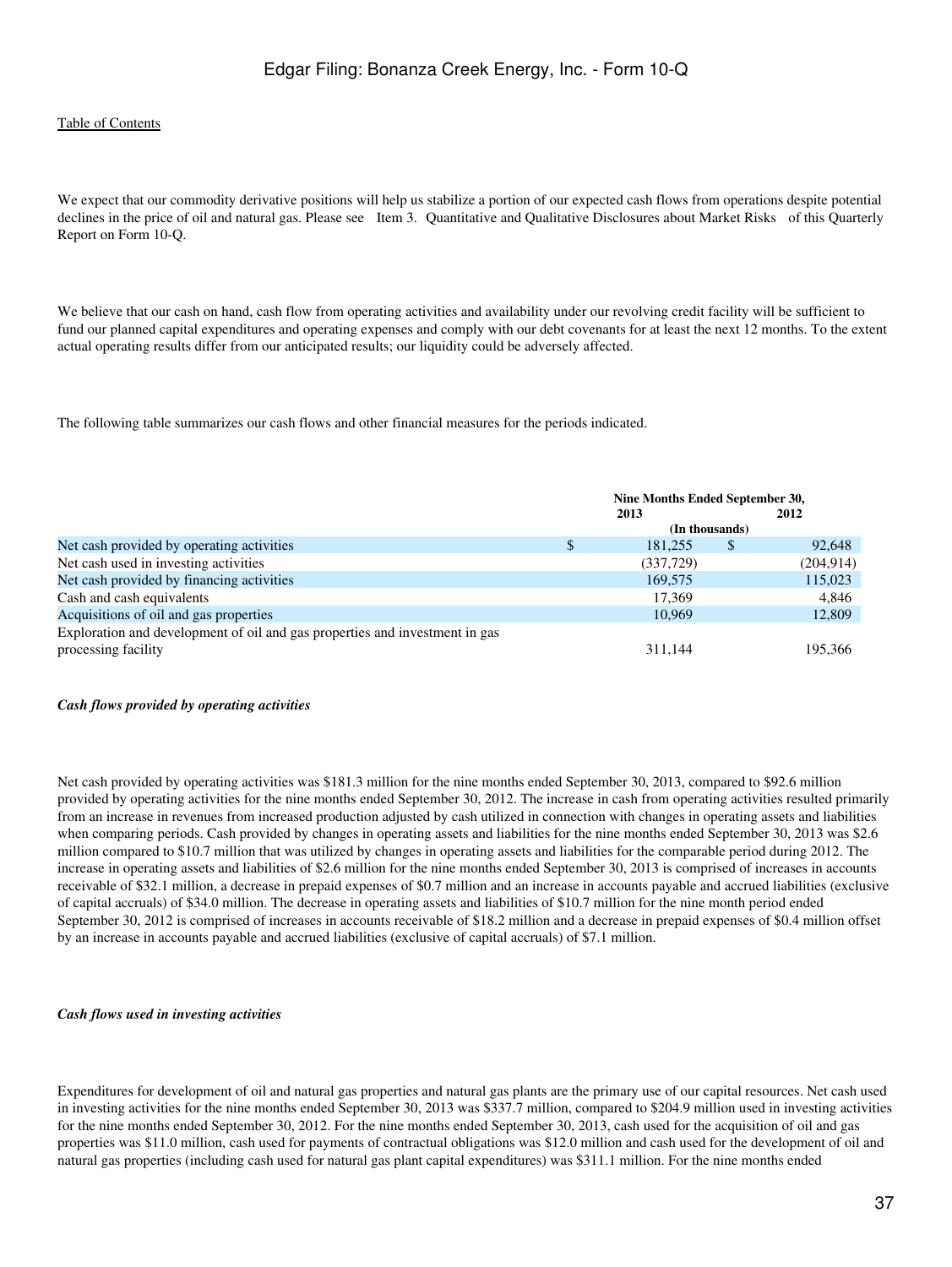September 30, 2012, cash used for the acquisition of oil and gas properties was \$12.8 million, and cash used for the development of oil and natural gas properties (including cash used for natural gas plant capital expenditures) was \$195.4 million.

#### *Cash provided by financing activities*

Net cash provided by financing activities for the nine months ended September 30, 2013 was \$169.6 million related to borrowings on our line of credit in the amount of \$72.0 million and our Senior Notes in the amount of \$300 million which were offset by payments on our line of credit in the amount of \$191.5 million. The offering costs for the Senior Notes were approximately \$7.3 million and cash used to satisfy employee tax withholdings for restricted stock that vested during the period was \$3.5 million. Net cash provided by financing activities for the nine months ended September 30, 2012 was \$115.0 million related to borrowings on our line of credit.

#### **New Accounting Pronouncements**

For further information on the effects of recently adopted accounting pronouncements and the potential effects of new accounting pronouncements, please refer to Note 4 Recent Accounting Pronouncements in the Notes to the Financial Statements.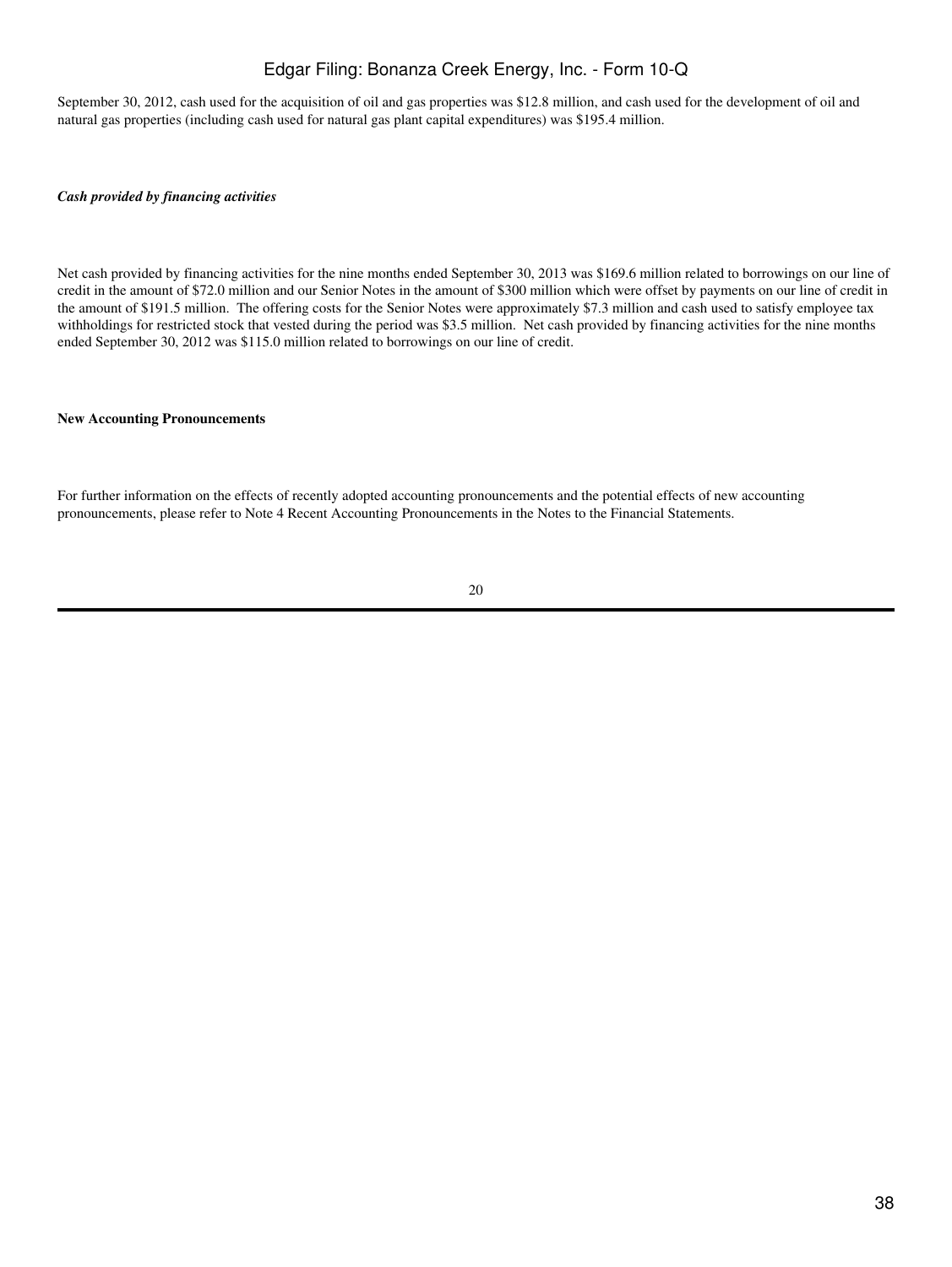#### **Critical Accounting Policies and Estimates**

Information regarding critical accounting policies and estimates is contained in Item 7 of our Annual Report on Form 10-K for the fiscal year ended December 31, 2012.

#### **Inflation**

Inflation in the United States has been relatively low in recent years and did not have a material impact on our results of operations for the nine month periods ended September 30, 2013 and 2012. Although the impact of inflation has been insignificant in recent years, it is still a factor in the United States economy and we tend to experience inflationary pressure on the cost of oilfield services and equipment as increasing oil and gas prices increase drilling activity in our areas of operations.

#### **Off-balance sheet arrangements**

Currently, we do not have any off-balance sheet arrangements.

#### **Forward Looking Statements**

This Report contains various statements, including those that express belief, expectation or intention, as well as those that are not statements of historic fact, that are forward-looking statements within the meaning of Section 27A of the Securities Act of 1933, as amended, and Section 21E of the Securities and Exchange Act of 1934, as amended. These forward-looking statements may include projections and estimates concerning our capital expenditures, our liquidity and capital resources, our estimated revenues and losses, the timing and success of specific projects, outcomes and effects of litigation, claims and disputes, our business strategy and other statements concerning our operations, economic performance and financial condition. When used in this Report, the words could, believe, anticipate, intend, estimate, expect, may, continue, predict, potential, project and similar expressions are intended to identify forward-looking statements, although not all forward-looking statements contain such identifying words. Forward-looking statements may include statements about:

- our financial position;
- estimates of loss contingencies;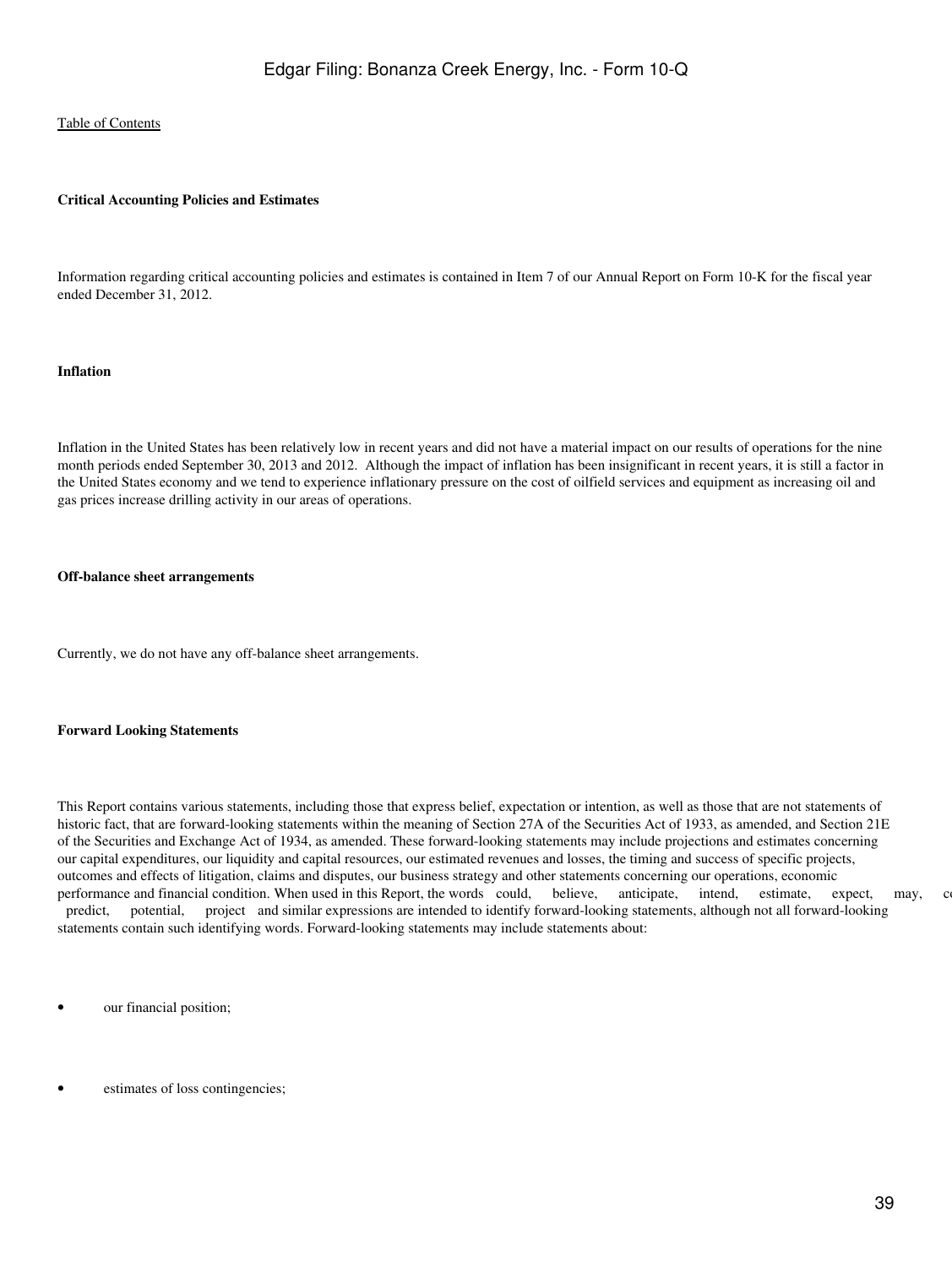- impact of changes in oil and gas prices;
- liability for environmental and restoration obligations;
- our cash flow and liquidity;
- anticipated amount and allocation of capital expenditures;
- impact of high gas gathering pipeline pressures and emission compliance on production and results of operations;

• sufficiency of our cash on hand, cash flow from operating activities and availability under our revolving credit facility to fund our planned capital expenditures and operating expenses and comply with our debt covenants;

- anticipated amount of production and percentage of liquids production;
- anticipated depreciation, depletion and amortization in southern Arkansas;
- access to adequate gathering systems and pipeline take-away capacity to execute our drilling program;
- compliance with local, state and federal regulation;
- fair value measurements;
- estimated discount rate;
- impact of derivative positions on our cash flows;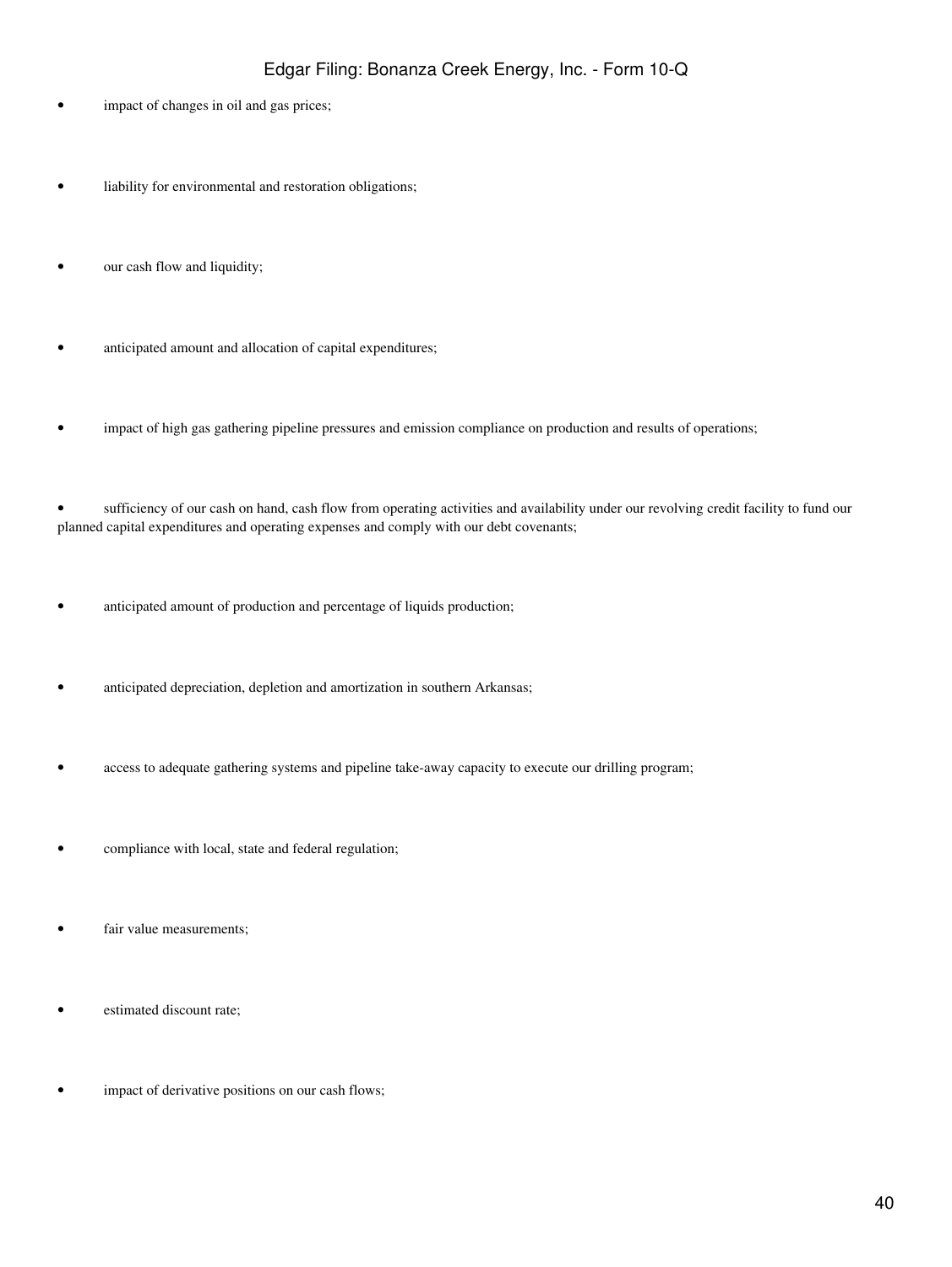• inflationary pressures;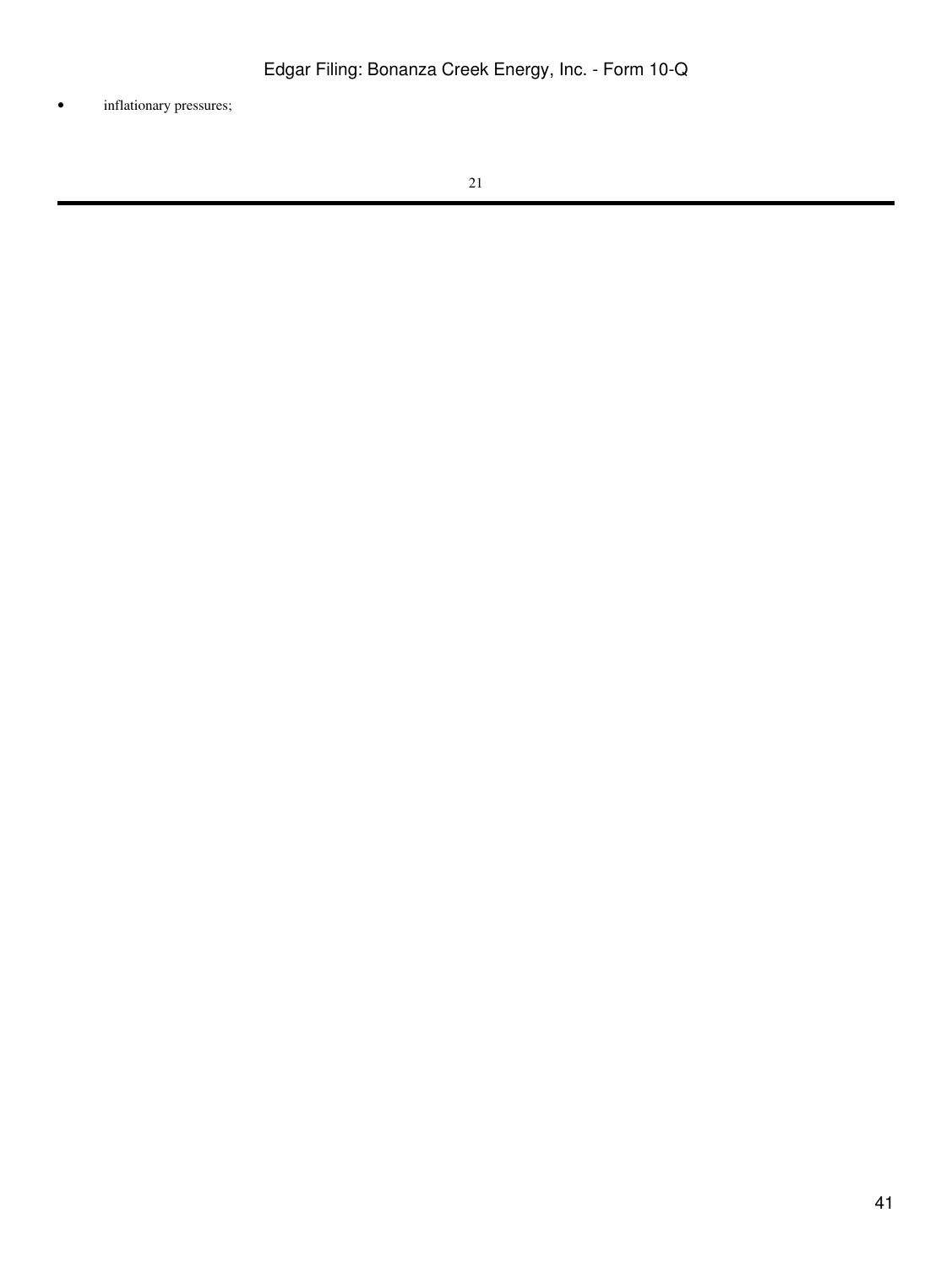- creditworthiness of counterparties and the impact of a counterparty s failure to perform;
- change in internal controls and risk factors; and

• other economic, competitive, governmental, legislative, regulatory, geopolitical and technological factors that may negatively impact our businesses, operations or pricing.

We have based these forward-looking statements on certain assumptions and analyses we have made in light of our experience and our perception of historical trends, current conditions and expected future developments as well as other factors we believe are appropriate under the circumstances. The actual results may differ materially from the results anticipated by these forward-looking statements. Factors that could cause actual results to differ materially include, but are not limited to, the following:

- declines or volatility in the prices we receive for our oil, liquids and natural gas;
- general economic conditions, whether internationally, nationally or in the regional and local market areas in which we do business;

• the continuing global economic slowdown that has and may continue to adversely affect consumption of oil and natural gas by businesses and consumers;

• ability of our customers to meet their obligations to us;

• our ability to generate sufficient cash flow from operations, borrowings or other sources to enable us to fully develop our undeveloped acreage positions;

- the presence or recoverability of estimated oil and natural gas reserves and the actual future production rates and associated costs;
- uncertainties associated with estimates of proved oil and gas reserves and, in particular, probable and possible resources;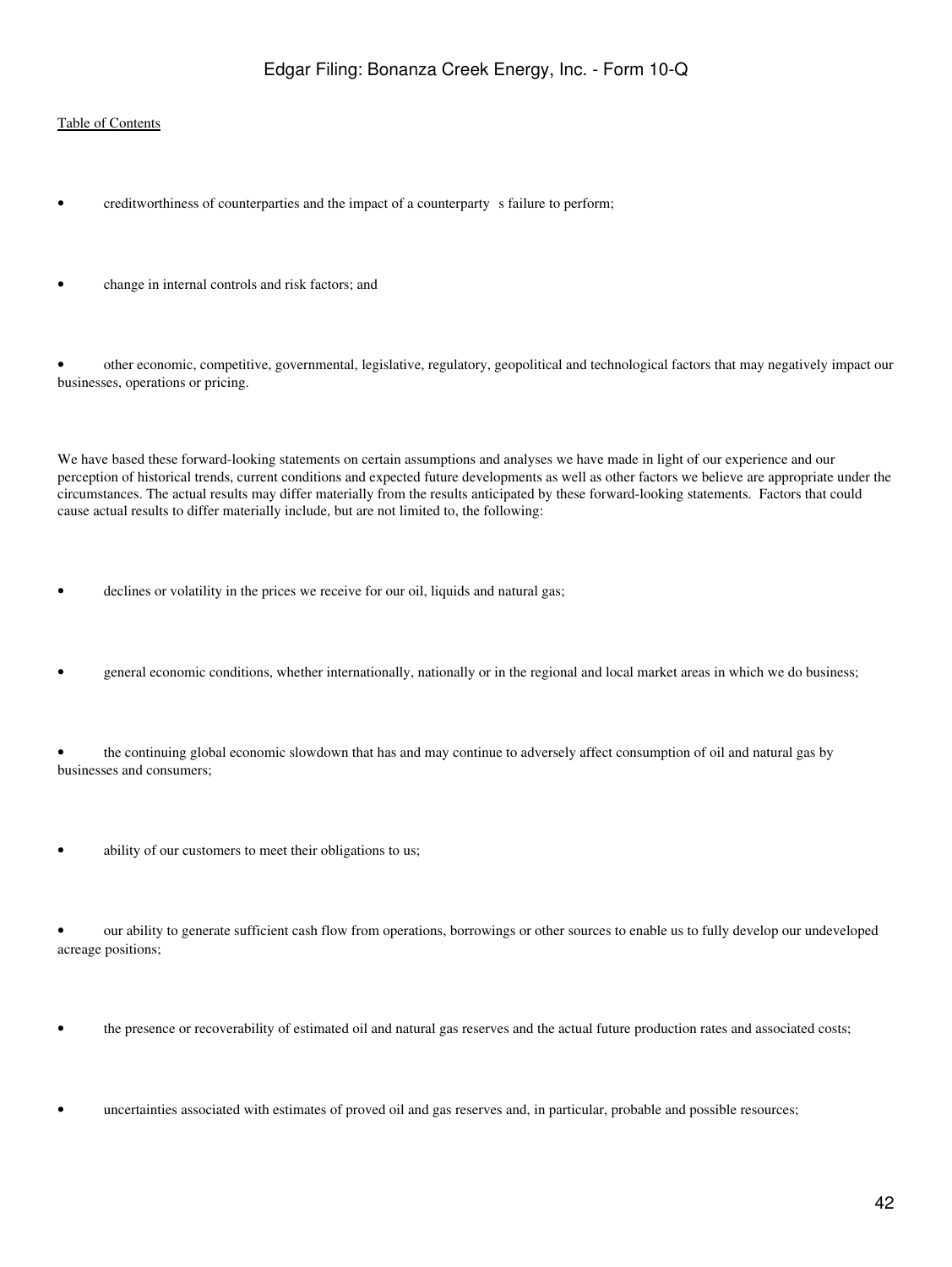• the possibility that the industry may be subject to future regulatory or legislative actions (including additional taxes and changes in environmental regulation);

- environmental risks;
- seasonal weather conditions and lease stipulations;
- drilling and operating risks, including the risks associated with the employment of horizontal drilling techniques;
- ability to acquire adequate supplies of water for drilling operations;
- availability of oilfield equipment, services and personnel;
- exploration and development risks;
- competition in the oil and natural gas industry;
- management s ability to execute our plans to meet our goals;
- risks related to our derivative instruments;
- our ability to retain key members of our senior management and key technical employees;
- ability to maintain effective internal controls;
- access to adequate gathering systems, pipeline take-away capacity and processing facilities to execute our drilling program;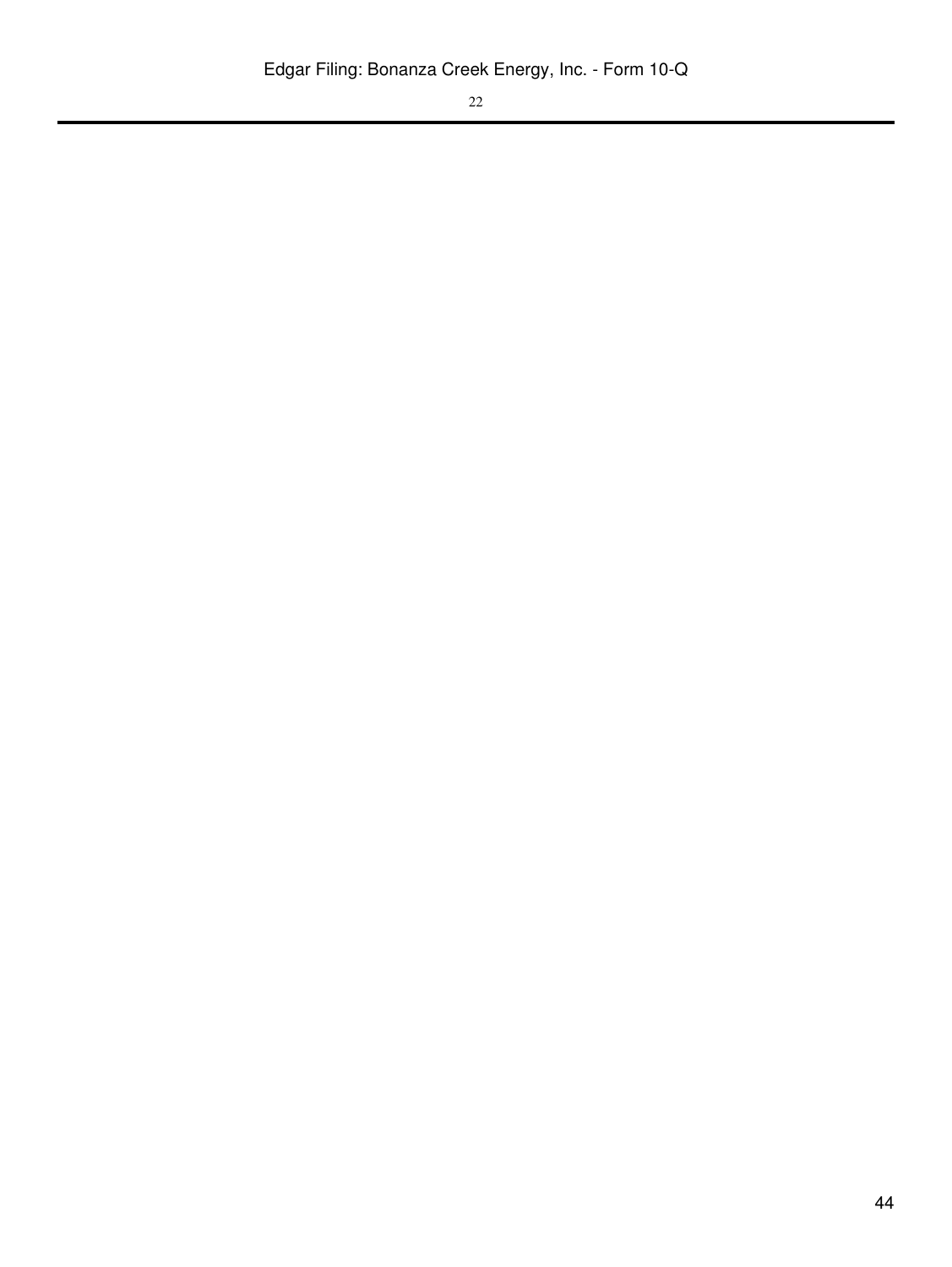- our ability to secure firm transportation for oil and natural gas we produce and to sell the oil and natural gas at market prices;
- costs and other risks associated with perfecting title for mineral rights in some of our properties;
- continued hostilities in the Middle East and Africa and other sustained military campaigns or acts of terrorism or sabotage; and

• other economic, competitive, governmental, legislative, regulatory, geopolitical and technological factors that may negatively impact our businesses, operations or pricing.

All forward-looking statements speak only as of the date of this report. We disclaim any obligation to update or revise these statements unless required by law, and you should not place undue reliance on these forward-looking statements. Although we believe that our plans, intentions and expectations reflected in or suggested by the forward-looking statements we make in this report are reasonable, we can give no assurance that these plans, intentions or expectations will be achieved. These cautionary statements qualify all forward-looking statements attributable to us or persons acting on our behalf.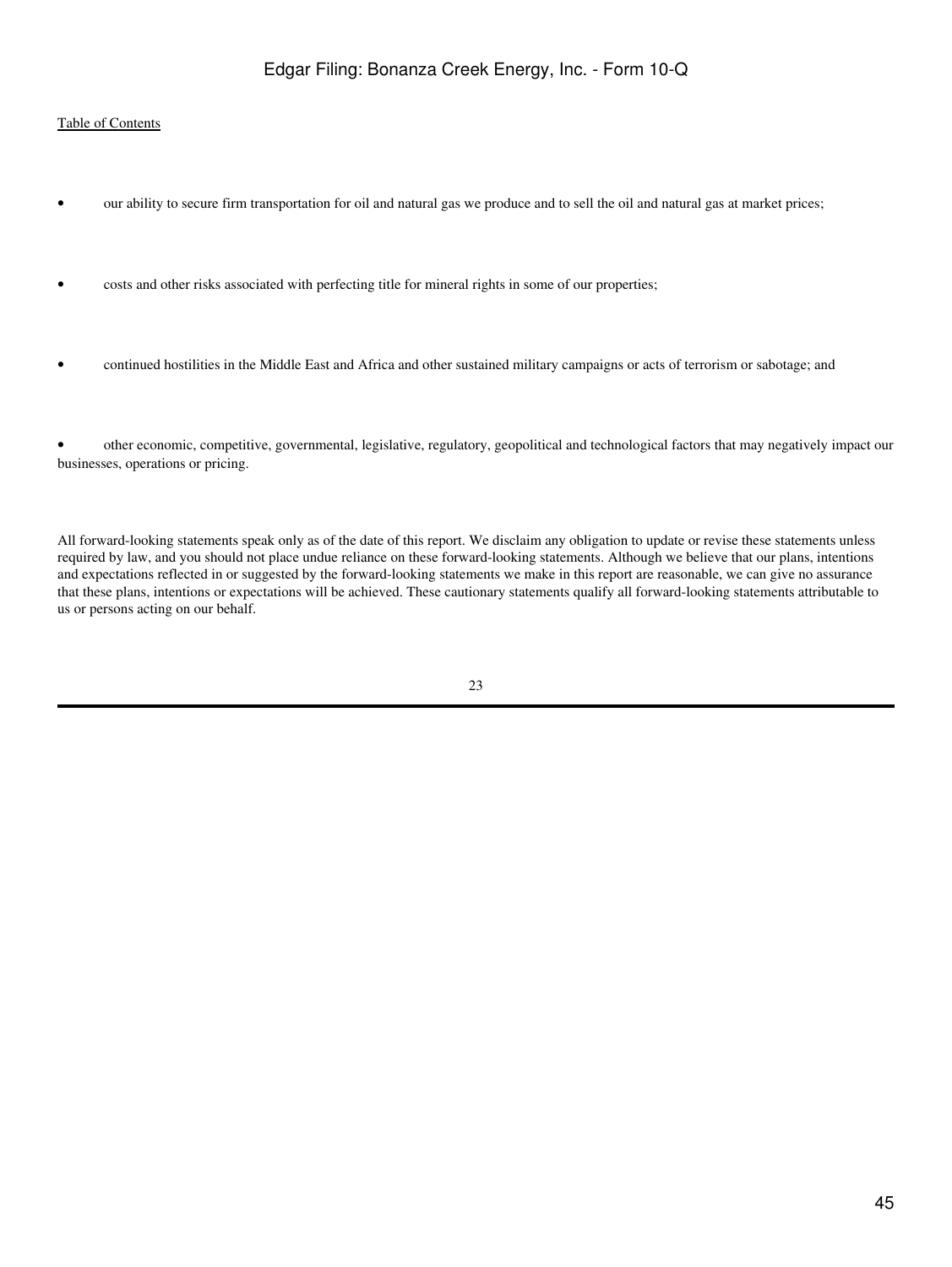#### <span id="page-45-0"></span>**Item 3. Quantitative and Qualitative Disclosures About Market Risk.**

*Oil and Natural Gas Prices.* Our financial condition, results of operations and capital resources are highly dependent upon the prevailing market prices of oil and natural gas. These commodity prices are subject to wide fluctuations and market uncertainties due to a variety of factors that are beyond our control. Factors influencing oil and natural gas prices include the level of global demand for oil, the global supply of oil and natural gas, the establishment of and compliance with production quotas by oil exporting countries, weather conditions which determine the demand for natural gas, the price and availability of alternative fuels and overall economic conditions. It is impossible to predict future oil and natural gas prices with any degree of certainty. Sustained weakness in oil and natural gas prices may adversely affect our financial condition and results of operations, and may also reduce the amount of oil and natural gas reserves that we can produce economically. Any reduction in our oil and natural gas reserves, including reductions due to price fluctuations, can have an adverse effect on our ability to obtain capital for our exploration and development activities. Similarly, any improvements in oil and natural gas prices can have a favorable impact on our financial condition, results of operations and capital resources. Utilizing the actual derivative contractual volumes at September 30, 2013, a 10% increase in underlying commodity prices would reduce the fair value of our derivative instruments by \$33.5 million, while a 10% decrease in underlying commodity prices would increase the fair value of these instruments by \$27.2 million as of September 30, 2013. A gain or loss, however, eventually would be offset substantially by the actual sales value of the physical production covered by the derivative instruments. For additional information regarding the Company s commodity derivative transactions, see Note 8 Fair Value Measurements and Asset Retirement Obligations in the Notes to the financial statements included in this Quarterly Report on Form 10-Q.

Our primary commodity risk management objective is to reduce volatility in our cash flows. We enter into hedges for oil and natural gas using NYMEX futures or over-the-counter derivative financial instruments with only certain well-capitalized counterparties who have been approved by our board of directors.

The use of financial instruments may expose us to the risk of financial loss in certain circumstances, including instances when (1) sales volumes are less than expected requiring market purchases to meet commitments, or (2) our counterparties fail to purchase the contracted quantities of natural gas or otherwise fail to perform. In addition, to the extent that we engage in hedging activities, we may be prevented from realizing the benefits of favorable price changes in the physical market. However, we are similarly insulated against decreases in such prices.

Presently, all of our hedging arrangements are concentrated with six counterparties, five of which are lenders under our credit facility. If a counterparty fails to perform its obligations, we may suffer financial loss or be prevented from realizing the benefits of favorable price changes in the physical market.

The result of oil market prices exceeding our swap prices or collar ceilings requires us to make payment for the settlement of our hedge derivatives, if owed by us, generally up to three business days before we receive market price cash payments from our customers. This could have a material adverse effect on our cash flows for the period between hedge settlement and payment for revenues earned.

The following table provides a summary of derivative contracts as of September 30, 2013.

| <b>Settlement Period</b> | <b>Swap Volume</b> | <b>Fixed Price</b> | Collar<br>Volume | Average<br>Short Floor | Average<br><b>Floor</b> | Average<br>Ceiling | <b>Fair Market</b><br><b>Value of Asset</b> |
|--------------------------|--------------------|--------------------|------------------|------------------------|-------------------------|--------------------|---------------------------------------------|
|                          |                    |                    |                  |                        |                         |                    | (Liability) as                              |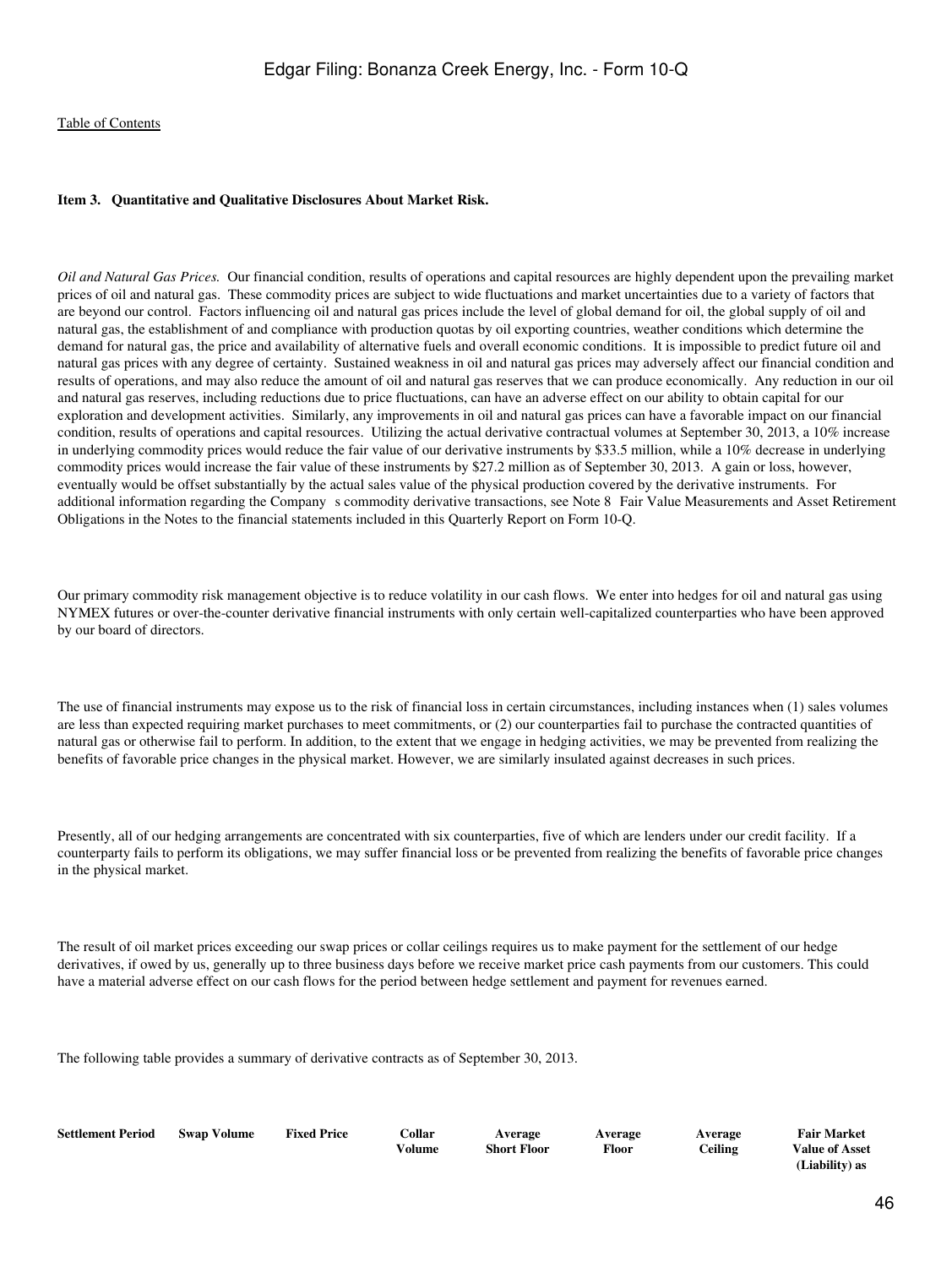|         |         |       |       |       |       |        | of September<br>30,<br>2013 |
|---------|---------|-------|-------|-------|-------|--------|-----------------------------|
| Oil     | Bbl/d   | \$    | Bbl/d | \$    | \$    | \$     | \$                          |
| Q4 2013 | 3,939   | 93.81 | 5,022 |       | 87.99 | 101.46 | (4,076,085)                 |
| Q1 2014 | 2,133   | 96.19 | 5,617 |       | 86.33 | 97.09  | (2,400,084)                 |
| Q2 2014 | 2,126   | 96.21 | 4,846 |       | 86.55 | 96.72  | (1,099,043)                 |
| Q3 2014 | 1,370   | 94.40 | 4,326 |       | 86.16 | 96.57  | (545, 868)                  |
| Q4 2014 | 1,370   | 94.40 | 4,326 |       | 86.16 | 96.57  | 26,496                      |
|         |         |       |       |       |       |        |                             |
| Q1 2014 |         |       | 1,000 | 60.00 | 85.00 | 99.50  | (576,084)                   |
| Q2 2014 |         |       | 1,000 | 60.00 | 85.00 | 99.50  | (292, 206)                  |
| Q3 2014 |         |       | 1,000 | 60.00 | 85.00 | 99.50  | (47,682)                    |
| Q4 2014 |         |       | 1,000 | 60.00 | 85.00 | 99.50  | 157,337                     |
|         |         |       |       |       |       |        |                             |
| FY 2015 |         |       | 1,500 | 60.00 | 80.00 | 98.15  | 2,601                       |
|         |         |       |       |       |       |        |                             |
| Gas     | MMBtu/d | \$    |       |       |       |        |                             |
| Q4 2013 | 166     | 6.40  |       |       |       |        | 44,241                      |
|         |         |       |       |       |       | \$     | (8,806,377)                 |
|         |         |       |       |       |       |        |                             |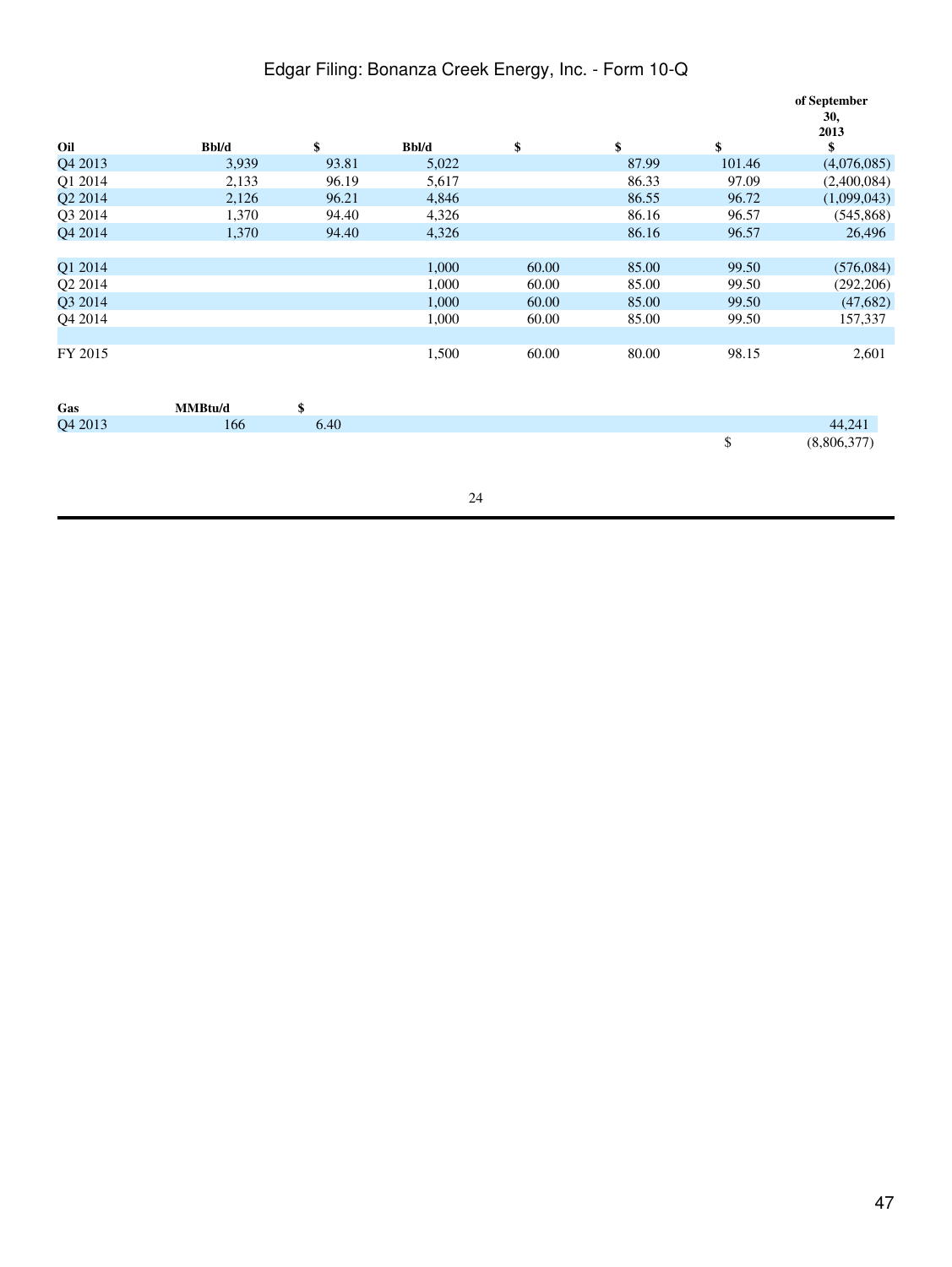<span id="page-47-0"></span>**Item 4. Controls and Procedures.**

#### *Evaluation of Disclosure Controls and Procedures*

Our management, including our principal executive officer and principal financial officer, evaluated the effectiveness of our disclosure controls and procedures as of September 30, 2013. The term disclosure controls and procedures, as defined in Rules 13a-15(e) and 15d-15(e) under the Securities Exchange Act of 1934, as amended (the Exchange Act), means controls and other procedures of a company that are designed to ensure that information required to be disclosed by a company in the reports that it files or submits under the Exchange Act is recorded, processed, summarized and reported, within the time periods specified in SEC rules and forms. Disclosure controls and procedures include, without limitation, controls and procedures designed to ensure that information required to be disclosed by a company in the reports that it files or submits under the Exchange Act is accumulated and communicated to the company s management, including its principal executive and principal financial officers, as appropriate to allow timely decisions regarding required disclosure. Based on the evaluation of our disclosure controls and procedures as of September 30, 2013, our principal executive officer and principal financial officer concluded that, as of such date, our disclosure controls and procedures were effective at the reasonable assurance level.

Management recognizes that any controls and procedures, no matter how well designed and operated, can provide only reasonable assurance of achieving their objectives and management necessarily applies its judgment in evaluating the cost-benefit relationship of possible controls and procedures.

*Changes in Internal Control over Financial Reporting*

There were no changes in our internal control over financial reporting identified in management s evaluation pursuant to Rules 13a-15(d) or 15d-15(e) of the Exchange Act during the quarter ended September 30, 2013 that materially affected, or are reasonably likely to materially affect, our internal control over financial reporting.

#### **PART II OTHER INFORMATION**

<span id="page-47-2"></span><span id="page-47-1"></span>**Item 1. Legal Proceedings.**

From time to time, we are subject to legal proceedings and claims that arise in the ordinary course of business. Like other oil and gas producers and marketers, our operations are subject to extensive and rapidly changing federal and state environmental, health and safety and other laws and regulations governing air emissions, wastewater discharges, and solid and hazardous waste management activities. As of the date of this filing, we are aware of no material pending or overtly threatened legal actions against us.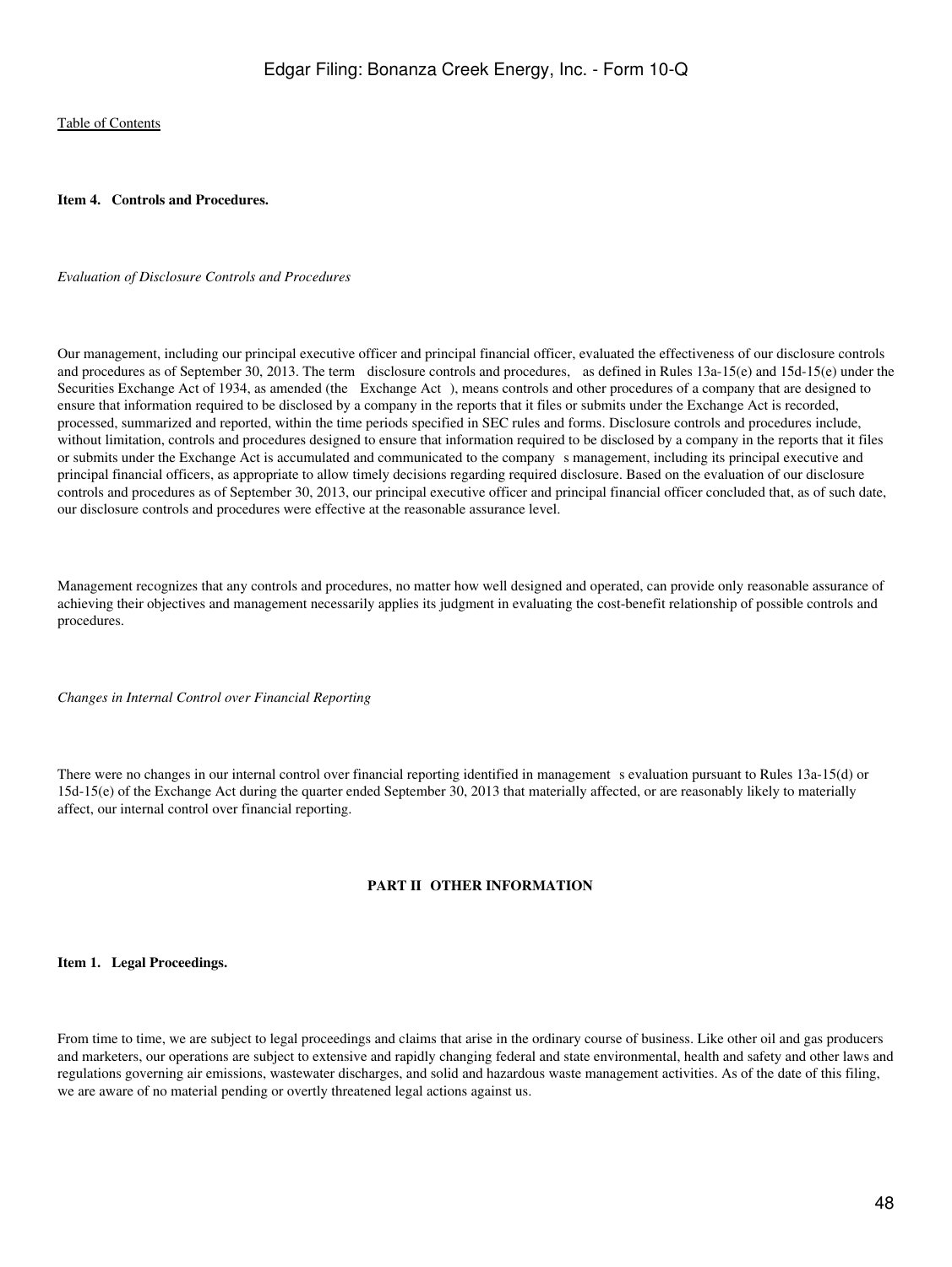#### <span id="page-48-0"></span>**Item 1A. Risk Factors.**

Our business faces many risks. Any of the risk factors discussed in this Report, Item 1A of our 2012 Annual Report or our other SEC filings could have a material impact on our business, financial position or results of operations. Additional risks and uncertainties not presently known to us or that we currently believe to be immaterial may also impair our business operation. During the three and nine month periods ended September 30, 2013, there has been no material change to such risk factors.

#### <span id="page-48-1"></span>**Item 2. Unregistered Sales of Equity Securities and Use of Proceeds.**

None.

<span id="page-48-2"></span>**Item 3. Defaults Upon Senior Securities.**

None.

<span id="page-48-3"></span>**Item 4. Mine Safety Disclosures.**

Not applicable.

<span id="page-48-4"></span>**Item 5. Other Information.**

None.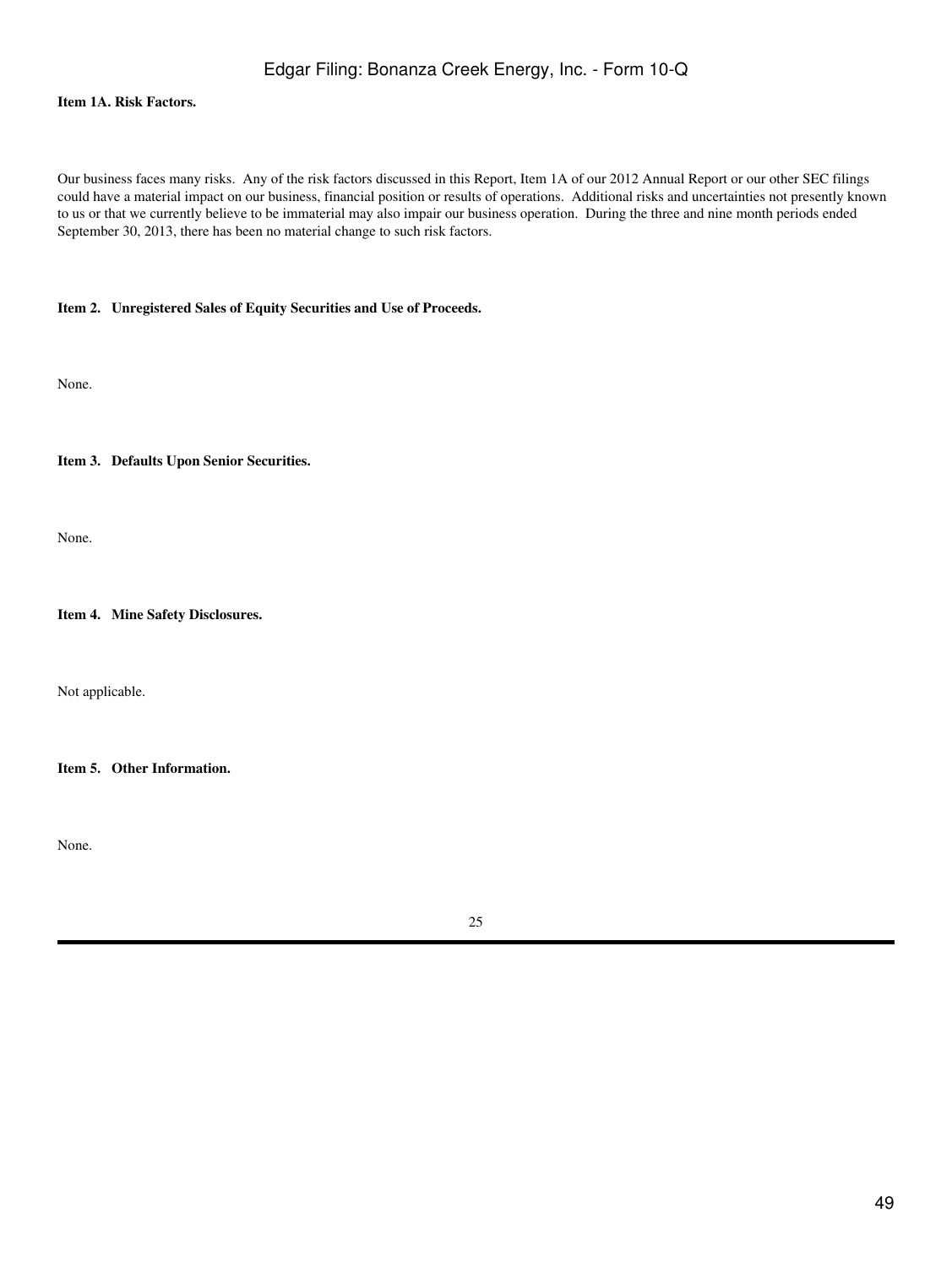#### <span id="page-49-0"></span>**Item 6. Exhibits.**

| Exhibit<br>No. | <b>Description of Exhibit</b>                                                                                                                                                                                                                                                                                                                                                                                                                                                                         |
|----------------|-------------------------------------------------------------------------------------------------------------------------------------------------------------------------------------------------------------------------------------------------------------------------------------------------------------------------------------------------------------------------------------------------------------------------------------------------------------------------------------------------------|
| 10.1           | Employment Letter Agreement, dated August 6, 2013, between Bonanza Creek Energy, Inc. and William J. Cassidy<br>(incorporated by reference to Exhibit 10.1 to the Company s Current Report on Form 8-K filed on August 13, 2013)                                                                                                                                                                                                                                                                      |
| 10.2           | Employment Letter Agreement, dated August 7, 2013, between Bonanza Creek Energy, Inc. and Anthony G. Buchanon<br>(incorporated by reference to Exhibit 10.2 to the Company s Current Report on Form 8-K filed on August 13, 2013)                                                                                                                                                                                                                                                                     |
| 31.1           | Certification of the Principal Executive Officer pursuant to Rule 13a-14(a)                                                                                                                                                                                                                                                                                                                                                                                                                           |
| 31.2           | Certification of the Principal Financial Officer pursuant to Rule 13a-14(a)                                                                                                                                                                                                                                                                                                                                                                                                                           |
| 32.1           | Certification of the Principal Executive Officer pursuant to 18 U.S.C. Section 1350, as adopted pursuant to Section 906 of the<br>Sarbanes-Oxley Act of 2002 (furnished herewith)                                                                                                                                                                                                                                                                                                                     |
| 32.2           | Certification of the Principal Financial Officer pursuant to 18 U.S.C. Section 1350, as adopted pursuant to Section 906 of the<br>Sarbanes-Oxley Act of 2002 (furnished herewith)                                                                                                                                                                                                                                                                                                                     |
| 101            | The following materials from the Bonanza Creek Energy, Inc. Quarterly Report on Form 10-Q for the quarter ended<br>September 30, 2013, formatted in XBRL (Extensible Business Reporting Language) include (i) the Consolidated Balance<br>Sheets, (ii) the Consolidated Statements of Operations, (iii) the Consolidated Statements of Cash Flows and (iv) Notes to the<br>Consolidated Financial Statements, tagged as blocks of text. The information in Exhibit 101 is furnished and not filed, as |

26

provided in Rule 402 of Regulation S-T.